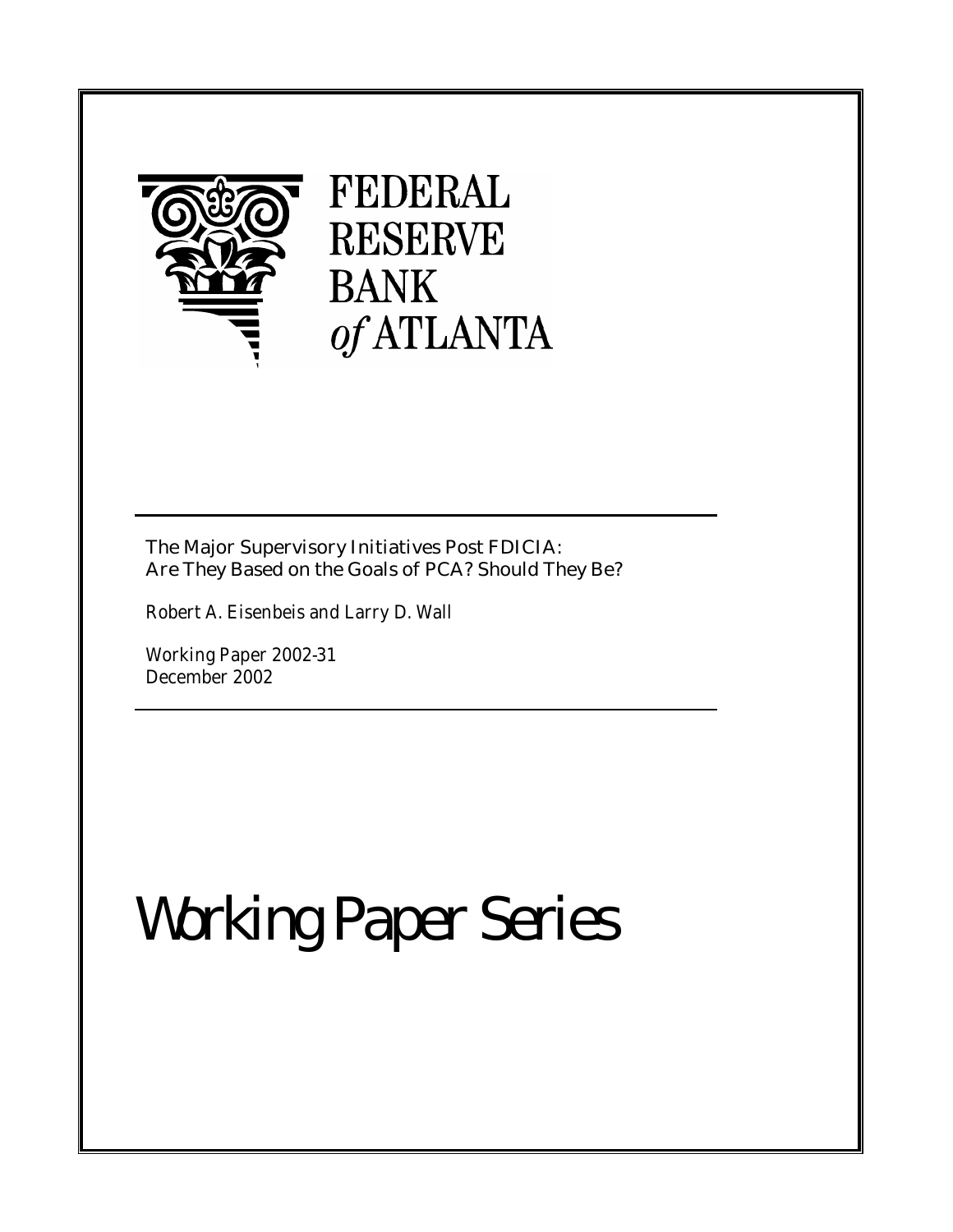Federal Reserve Bank of Atlanta Working Paper 2002-31 December 2002

# **The Major Supervisory Initiatives Post-FDICIA: Are They Based on the Goals of PCA? Should They Be?**

# Robert A. Eisenbeis, Federal Reserve Bank of Atlanta Larry D. Wall, Federal Reserve Bank of Atlanta

**Abstract:** The prompt corrective action provisions in FDICIA 1991 provide the supervisors with an unambiguous goal: "to resolve the problems of insured depository institutions at the least possible long-term cost to the deposit insurance fund." Yet performance of the regulators in achieving this goal has been lacking in that substantial losses continue to be imposed on the insurance funds when banks fail. Is PCA misguided, or are there incentive defects in the law and how the requirements are being administered? This paper analyzes these issues in the context of recent proposals to reform the deposit insurance system.

JEL classification: G2, L5

Key words: deposit insurance, bank supervision, capital adequacy regulation

The authors gratefully acknowledge William Estes, Alton Gilbert, Lynn Shibut, Myron Kwast, and Allen Berger. They also thank Lisle Cormier for research assistance. The views expressed here are the authors' and not necessarily those of the Federal Reserve Bank of Atlanta or the Federal Reserve System. Any remaining errors are the authors' responsibility.

Please address questions regarding content to Robert A. Eisenbeis, Sr. Vice President and Director of Research, Federal Reserve Bank of Atlanta, 1000 Peachtree Street, N.E. Atlanta, Georgia 30309-4470, 404-498-8824, Robert.A.Eisenbeis@ atl.frb.org or Larry D. Wall, Financial Economist and Policy Adviser, Federal Reserve Bank of Atlanta, 1000 Peachtree Street, N.E., Atlanta, Georgia 30309-4470, 404-498-8937, Larry.Wall@atl.frb.org.

The full text of Federal Reserve Bank of Atlanta working papers, including revised versions, is available on the Atlanta Fed's Web site at http://www.frbatlanta.org. Click on the "Publications" link and then "Working Papers." To receive notification about new papers, please use the on-line publications order form, or contact the Public Affairs Department, Federal Reserve Bank of Atlanta, 1000 Peachtree Street, N.E., Atlanta, Georgia 30309-4470, 404-498-8020.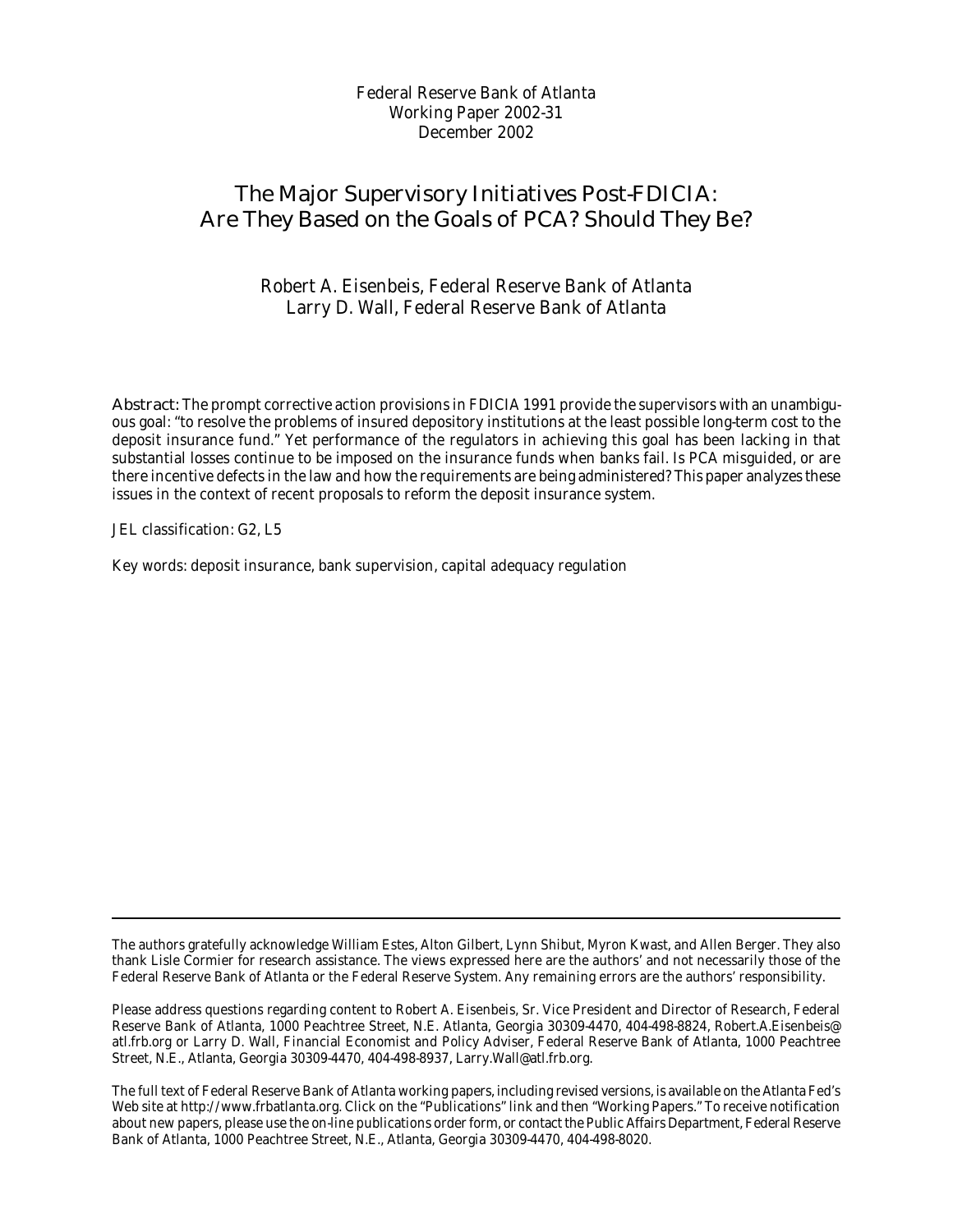## **The Major Supervisory Initiatives Post-FDICIA: Are They Based On The Goals Of PCA? Should They Be?**

#### **Introduction**

The post-FDICIA period has been marked by three major safety and soundness initiatives from the U.S. supervisory community: risk-based supervision, reform of the1988 Basel Bank Supervisors Committee's risk-based capital regulations, and deposit insurance reform. Riskbased supervision, which followed from the 1988 Basel reforms, is intended to refocus bank examination away from verifying the past and present risks towards identifying future risks. The revisions to the risk-based capital regulations are intended to better align supervisory capital requirements with individual bank's risk exposure. Deposit insurance reform consists of a variety of measures that would reallocate the distribution of bank failure costs across time and interested parties including depositors, premium paying banks, and the taxpayers and bank equity holders.

Are these reforms leading in the right direction? To answer this question, one must begin by asking what is the goal of bank supervision and regulation (S&R)? Over time, the goals of banking supervision have evolved, due to changes in law, to changes in regulatory and supervisory philosophy, and to changes in the financial market place. In the early years, following the establishment of Federal Deposit Insurance, the principal objective of banking supervision was to prevent systemic banking failures and panics, and it was thought that the best way to do this was to prevent banks from failing. The agencies were very effective in achieving this end. Few banks actually were declared failures from the 40s through the mid-70s. Most recently, Congress clearly spelled out the supervisors' primary goal in the prompt corrective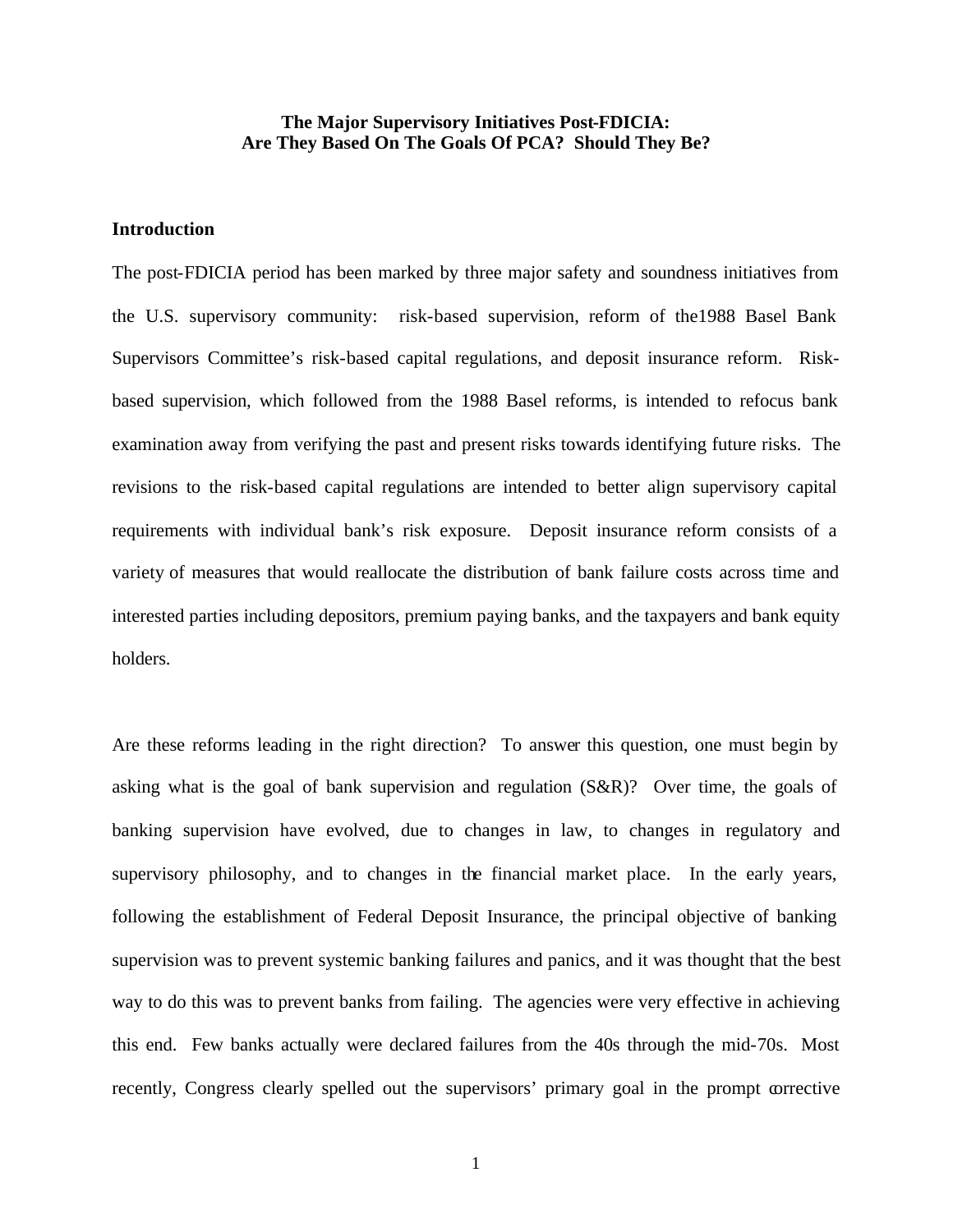action (PCA) provisions of the Federal Deposit Insurance Corporation Improvement Act of 1991 (FDICIA). PCA provides a structured procedure for addressing problem banks and gives the unambiguous goal of that process: "to resolve the problems of insured depository institutions at the least possible long-term cost to the deposit insurance fund."

Superficially, the goals of failure prevention and loss minimization appear to be related. If a bank does not fail then it cannot impose losses on the deposit insurer. However, pursuit of these goals may have very different and potentially conflicting policy implications for the health of the banking system and for the deposit insurer. Each has different implications for the size of losses when they do occur and how they are distributed among the affected parties and the deposit insurance fund. They can also significantly affect risk-taking incentives by both healthy and distressed banks, and hence the size of future losses to the insurance fund.

Are the current supervisory initiatives consistent with the goal set by current law in FDICIA? Should these initiatives be consistent? This paper begins by reviewing the question of whether FDICIA's focus on minimizing deposit insurance losses is appropriate and concludes, for a number of reasons, that it is indeed correct. Sections 2-4 evaluate each of the major S&R initiatives and their likely impact on the banking system. The evidence suggests that most of the supervisory efforts have continued to be directed toward minimizing the probability of failure rather than minimizing the expected losses due to failure. The fifth section evaluates deposit insurance reform issues. Section 6 presents some ideas for an agenda focused on minimizing the expected costs of bank failure. The last section provides concluding remarks.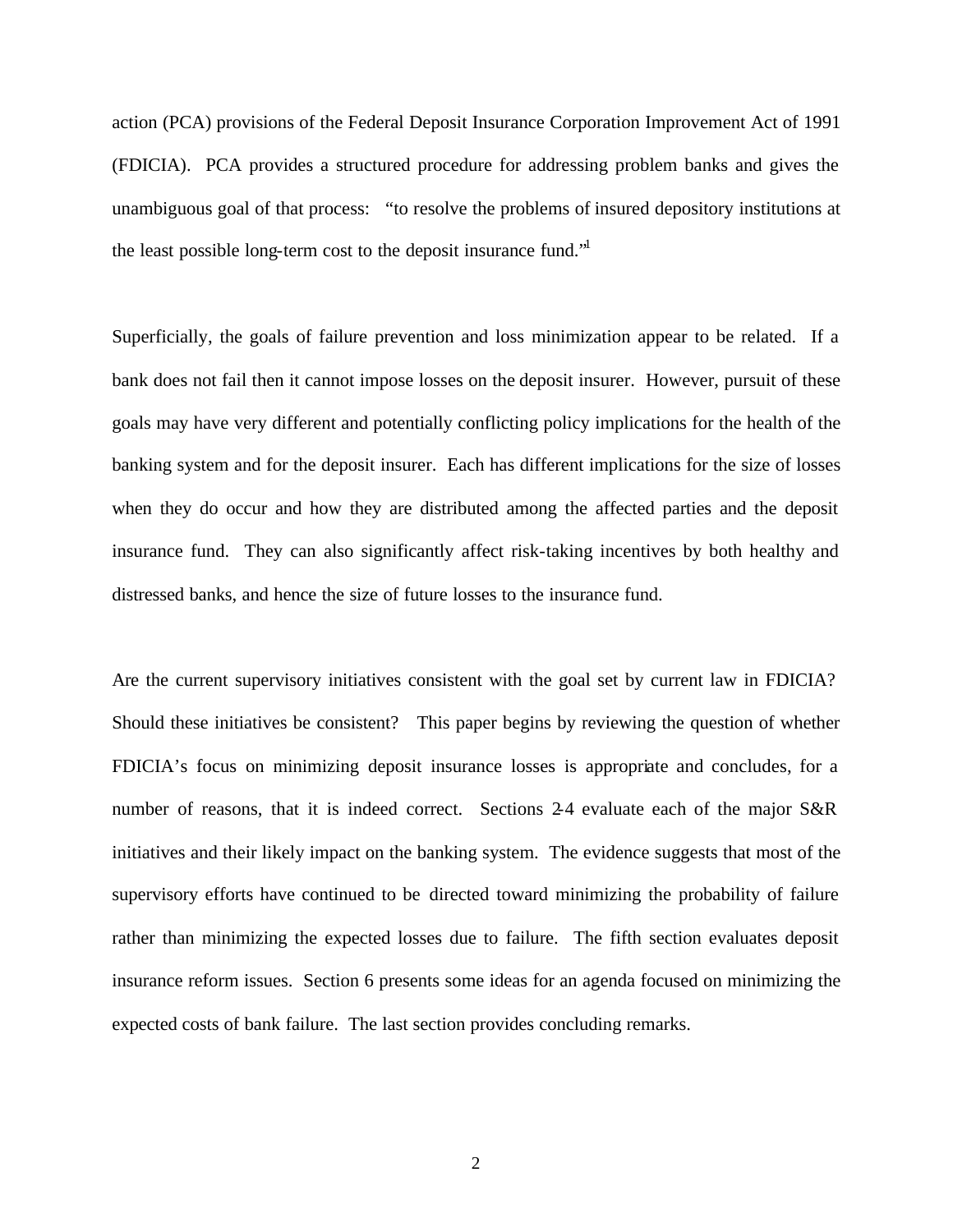#### **2. Preventing failure vs. minimizing deposit insurance losses**

The goals of preventing failure and minimizing deposit insurance losses make fundamentally different demands on bank supervisors and have different implications for loss sharing and incentives to management. The goal of preventing failure places a large share of the responsibility and accountability for a bank's failure with the bank supervisors. If a bank becomes financially distressed, then supervisors are expected to detect the problem and take appropriate remedial actions. When a bank fails, either the supervisor did not adequately evaluate the bank's risk or in some other way failed in its responsibilities.<sup>2</sup>

In contrast, minimizing deposit insurance losses means that when a bank fails, regulators attempt to limit losses to the deposit insurance fund. This involves ensuring that bank owners, managers, and uninsured creditors lose their equity or other liabilities before losses are born by the insurance fund. Because they are exposed to loss, risk taking and moral hazard behavior of managers and owners should be contained. Moreover, bank owners and managers have an incentive to protect their investment and to limit their loss exposure because they are explicitly responsible for the bank's performance. If a bank should fail, then either management took too much risk or the bank's future prospects were such that further investment by the bank's owners would not provide an adequate rate of return. Thus, the responsibility for the ultimate fate of a bank rests with its owners and managers, and not with its supervisors.

The next subsections present and evaluate the arguments for preventing failure and for limiting deposit insurance losses.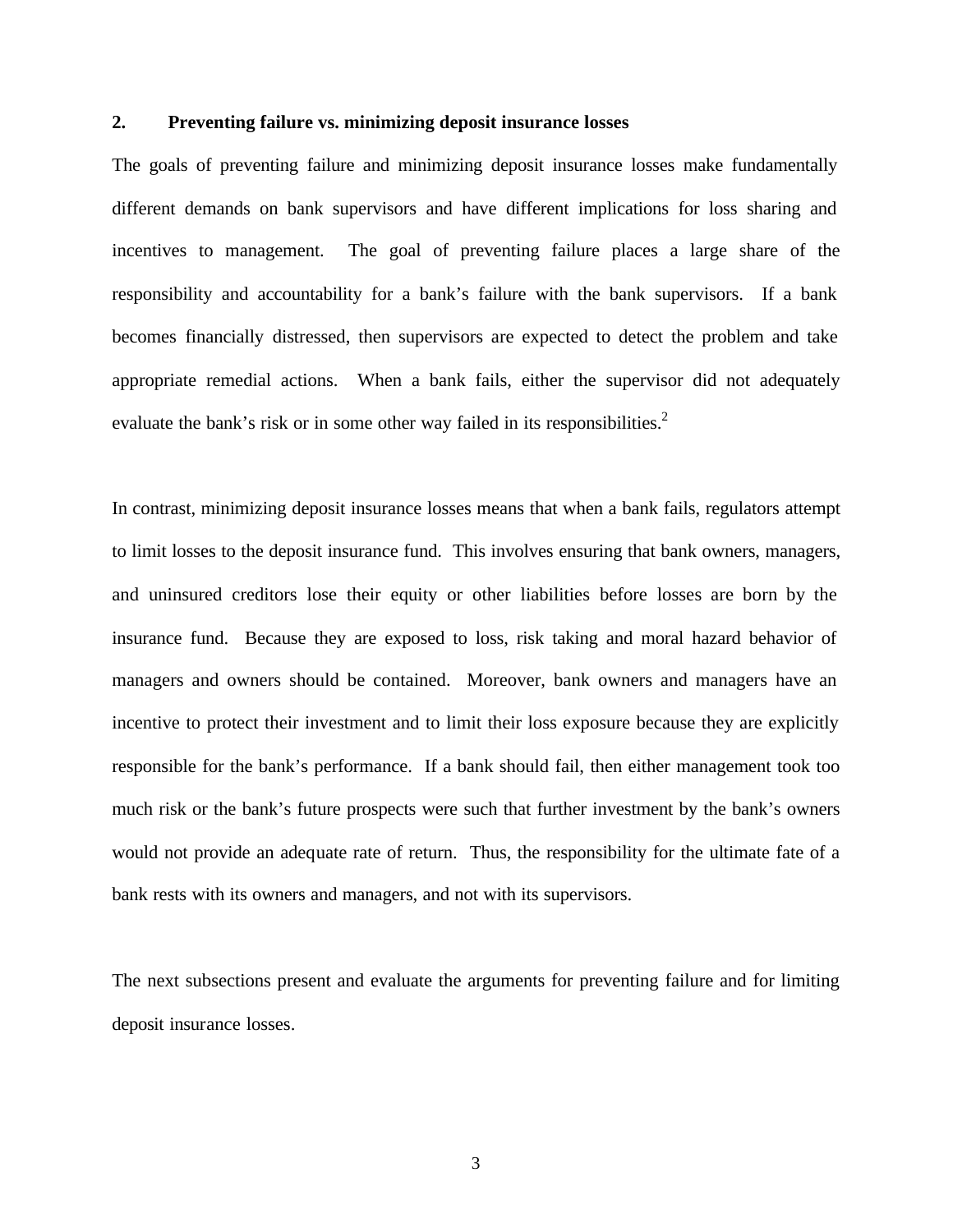#### **2.1 Preventing failure**

The public policy argument for the goal of preventing bank failure is based on the perception that failure poses costly externalities on other banks, on bank customers, or on financial markets more generally. To the extent that failure reduces confidence in other banks, self-fulfilling bank panics may become more likely. Failure may impair the ability of other economic participants to make payments or to obtain credit. Failure may result in the loss of valuable informa tion about a bank's borrowers, and hence increase borrowing costs, ceteris paribus. Finally, the failure of large banks may pose extra problems because of their role as major players in many financial markets, both for their own accounts and as dealers to facilitate transactions by other parties.

The argument that bank failures cause irrational panics has been examined in a number of papers and found to have little support in the data.<sup>3</sup> Kaufman (1999) summarizes the evidence as "There is effectively no evidence of a depositor run driving an economically (market value) solvent bank into insolvency. Damaging runs were almost entirely on economically insolvent banks that were still open and operating." The evidence suggests that bank runs occur at banks where depositors have a reasonable basis for fearing loss and not at banks where there is no reason to doubt the bank's solvency.<sup>4</sup> Moreover, even if irrational deposit runs were a concern, the combination of deposit insurance and central bank operations would mitigate any problem. Deposit insurance stops runs by smaller depositors and may discourage runs by larger depositors. The central bank may offset any large increase in the demand for liquidity both through its open market operations and its lending to specific solvent institutions.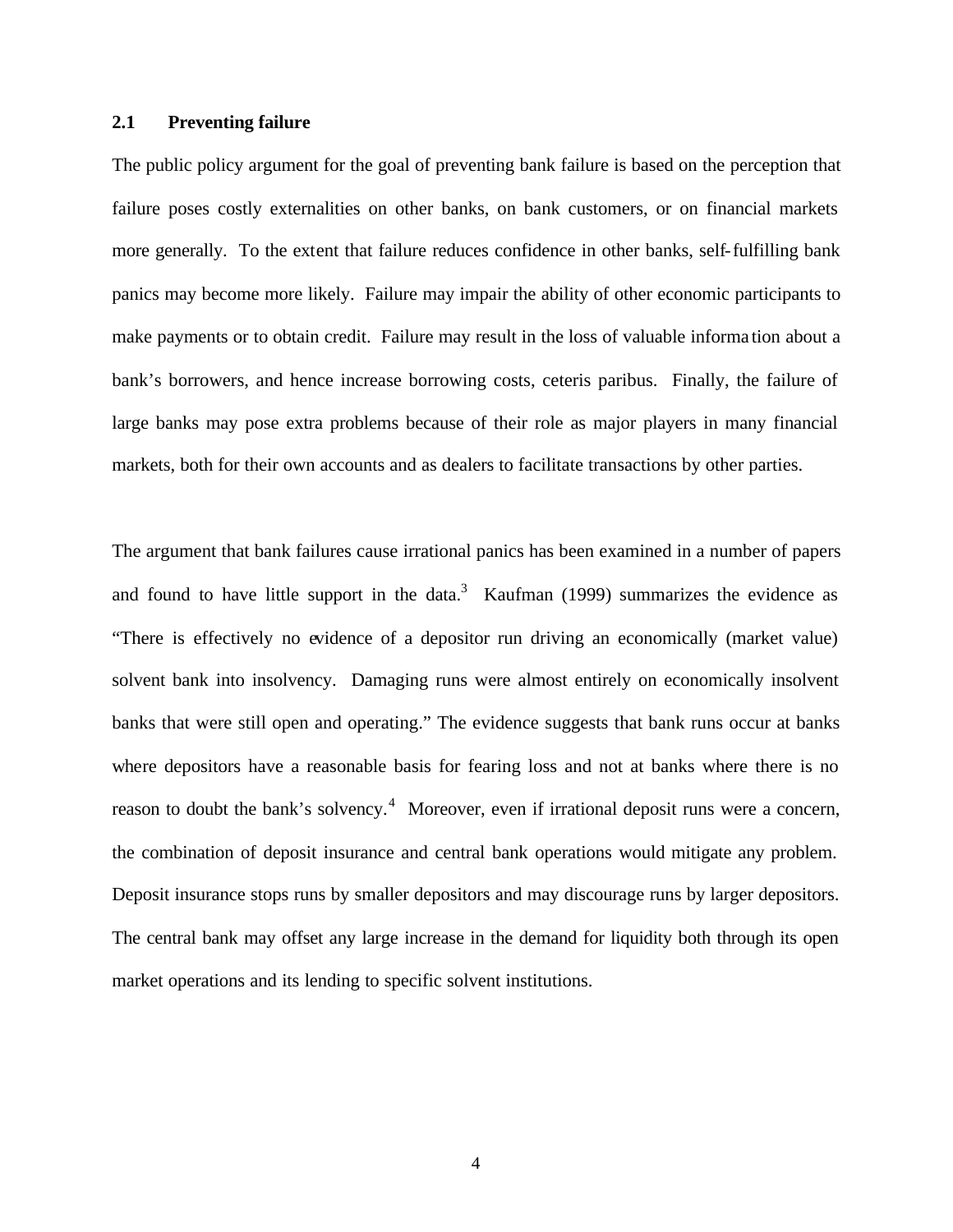A related concern is that a bank failure may disrupt the payment system at either the wholesale or inter-bank level when banks become uncertain that other banks will honor their obligations. The events of September 11 illustrate this problem very clearly. When the World Trade Center collapsed, not only were securities trading firms, such as Cantor Fitzgerald, unable to make or complete transactions, but also disruptions to communications meant that some institutions were either only able to accept payments or were unable to route payments to their final recipients. Some institutions' balance sheets ballooned out of control while others found themselves in substantial deficit reserve positions as anticipated payments did not materialize by the end of the day. Again, the systemic nature of this disruption was essentially mitigated when the Federal Reserve stepped in and provided the necessary temporary liquidity so that institutions were able to close their books and avoid technical insolvency or default.<sup>5</sup>

A third concern is that failure may result in the temporary or permanent loss of lending ability of the failed bank. In part, this concern arises from a mistaken belief that resolving a failed bank necessarily implies liquidating the bank. In most cases the FDIC does not liquidate all of a failed bank's assets but rather seeks to sell the bank as an ongoing operation to other banks or to recapitalize it. Other banks are often willing to buy the entire failed bank or parts of it precisely because the expected revenue from operating the bank once stripped of its bad assets (and other claims) is greater than the costs. The acquirer has an incentive to continue operating the financially viable parts of the failed bank with minimal disruptions to customers. Some banks operate facilities where even very short-run disruptions, such as securities transfers, may be costly to the market. However, the magnitude of these costs depends critically on how the failure is resolved. An orderly, carefully thought through transfer may impose few if any costs.<sup>6</sup>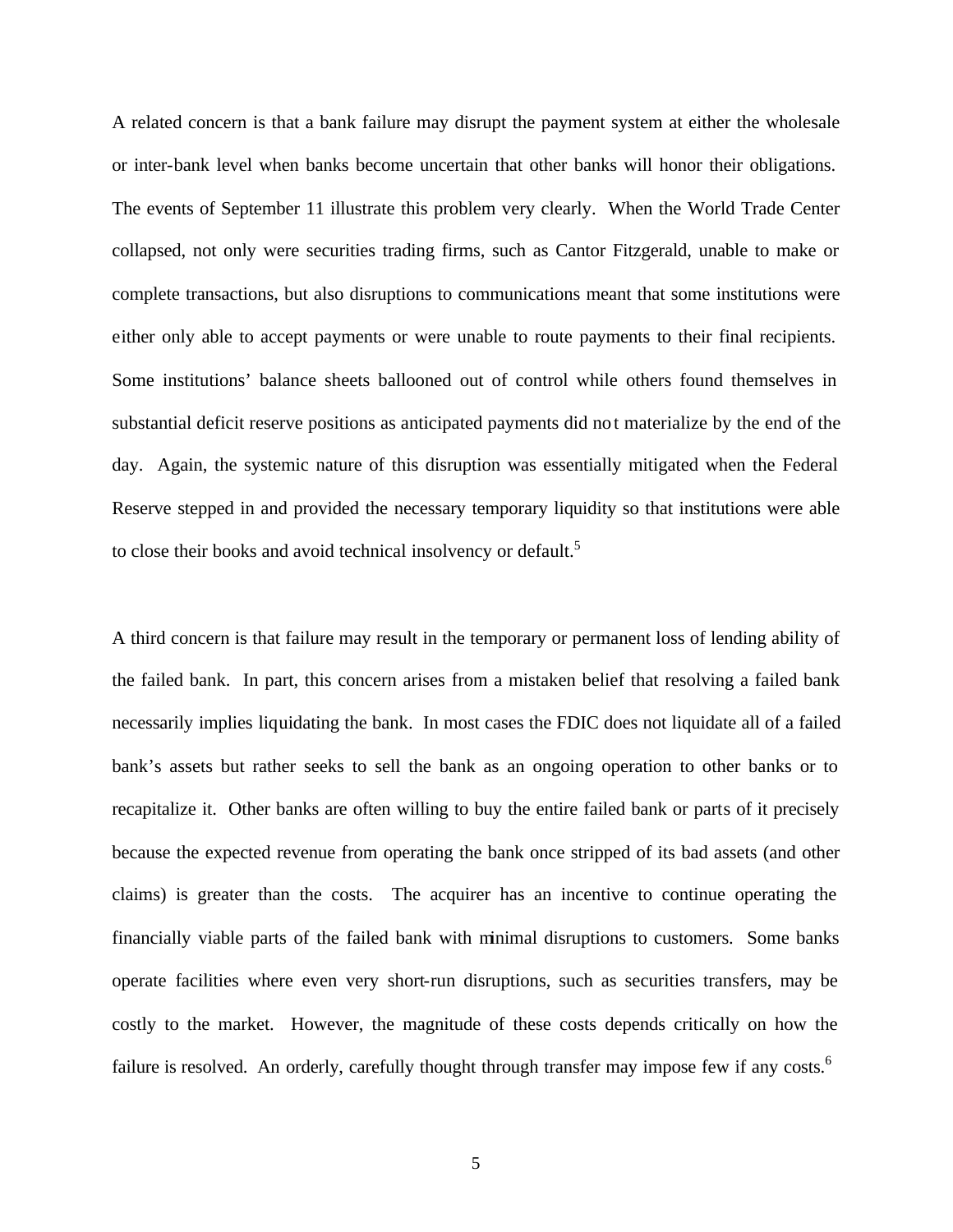# **2.2 Minimizing deposit insurance losses**

The goal of minimizing deposit insurance losses should conceptually simplify the task of bank regulators in that their primary supervisory attention should be on dealing with problems and deteriorating institutions rather than focusing on both healthy and failing banks. In a world with deposit insurance, the value of the guarantee to healthy intuitions should be zero (or nearly so). Moral hazard associated with deposit insurance arises when unhealthy institutions are incented and able to take on more risk, so as to increase the value of insurance. Hence, the objective of supervisors should be to prevent banks from assigning a significant value to deposit insurance in determining their portfolio allocations. Since the value of insurance increases as an institution's net worth declines, supervisory attention is best concentrated on valuing assets and determining whether a bank's capital has deteriorated to the point where the market value of the bank's equity is near zero. The advantage in dealing with failing banks is that forbearance is generally not desirable.

In contrast, a supervisor that seeks to minimize bank failures wants the costs facing bankers to incorporate the supervisor's cost of failure. As such, the supervisor is not only seeking to undo the effect of deposit insurance but also to have the prices contain an added risk premium to reduce bank risk taking to levels consistent with supervisory goals. In setting a synthetic pricing schedule to reduce risk, the supervisor may use a combination of prohibiting certain portfolios, imposing risk-sensitive capital requirements and deposit insurance premiums, and by imposing higher supervisory costs on riskier banks.<sup>7</sup>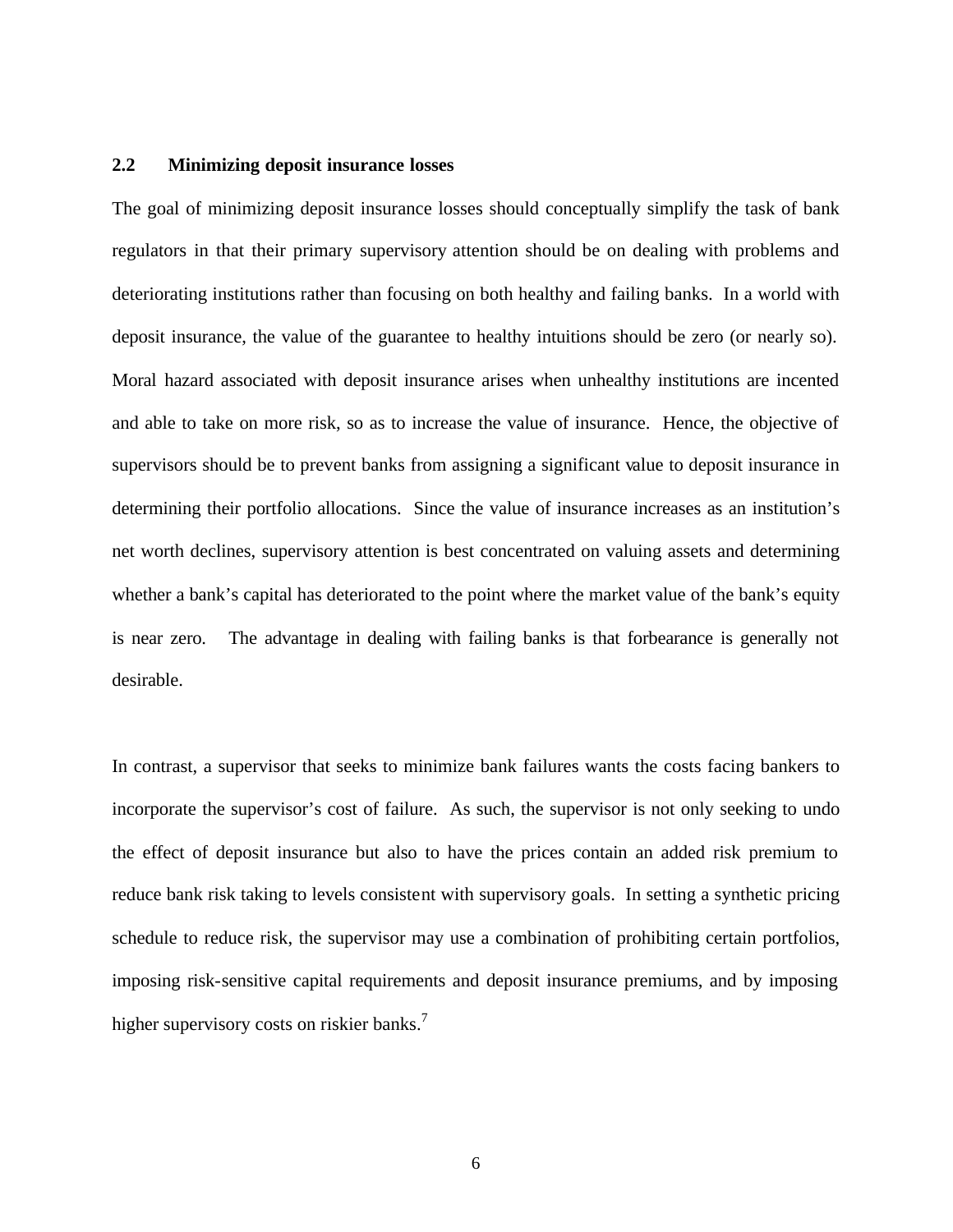A variety of problems may emerge because of the supervisors' trying to impose a synthetic price schedule on bank portfolio choices. Even if supervisors were able to set the right relative prices of risk to accomplish their goal, the consequences may be less than optimal. If the supervisor's cost of bank failure is greater society's cost of failure, then the bank internalizes the supervisors cost, and it will take less than the socially optimal amount of risk. Thus, even if market prices understate the total social cost of bank failure, giving banks a price schedule based on the cost of failure to supervisors may not improve social welfare.

Moreover, even if the supervisor and society assign the same cost to bank fa ilure, information asymmetry poses potential problems. Bankers typically know more than supervisors about the distribution of returns associated with portfolios of various bank assets, liabilities and contingent claims. Thus, the supervisory agencies are unlikely to be able to avoid setting synthetic prices that are too high on some claims and too low on others. Supervisory errors are likely to result in banks making sub-optimal portfolio allocations even from the supervisor's perspective.

Further, the difference between the relative prices set by the supervisors and those set by financial markets creates an arbitrage opportunity. A bank may gain access to profitable opportunities by complying with the letter of the regulations while avoiding its intent, a process sometimes called regulatory arbitrage. This happened recently as banks restructured assets and liabilities and substituted off-balance sheet contingent liabilities for on-balance sheet liabilities to avoid Basel capital requirements. Supervisors may try to limit such arbitrage by adopting more detailed regulations, which creates incentives for banks to seek loopholes in the new regulation. Kane (1977) calls this process the regulatory dialectic and argues that it will continue unless and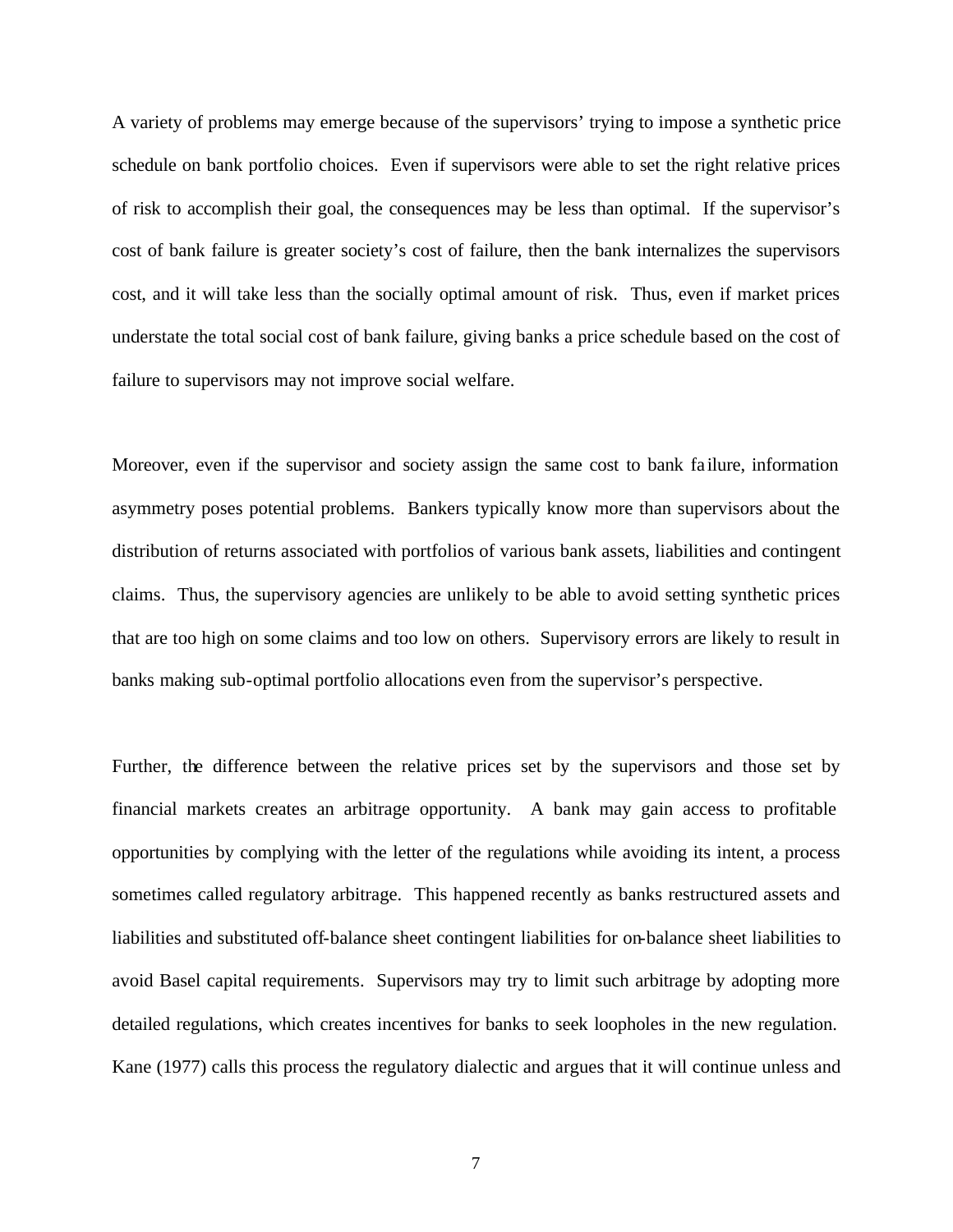until the "budgetary cost, social inconvenience, economic waste and distributional inequity … become painfully obvious even to the ordinary citizen."

In contrast, if the goal is merely to minimize deposit insurance losses, supervisors' goal is simply to prevent market prices from incorporating expectations that the deposit insurer would absorb significant losses. This requires that the supervisors set relative prices so that a strategy of taking large gambles that could result in the rapid elimination of the bank's capital are shareholder wealth reducing. This also requires that the supervisors carefully monitor the value of the bank's portfolio so that they can intervene when capital falls below some minimal level at which moral hazard concerns become relevant and so that they can resolve the bank before it can impose large losses on the insurer. Indeed, if both of these goals are accomplished, the relative prices set in financial market price will reinforce the supervisor's goal rather than providing an incentive to avoid the goal.

Another advantage of seeking to minimize losses to the deposit insurer is that doing so avoids creating any incentive for forbearance. Keeping the bank open creates a situation of asymmetric gains and losses in which the owners and managers retain the benefits if the bank returns to financial health but others— mostly uninsured creditors, the deposit insurer, and taxpayers—bear even larger losses if the bank fails. This asymmetry supplies the incentive for banks to engage in moral hazard behavior.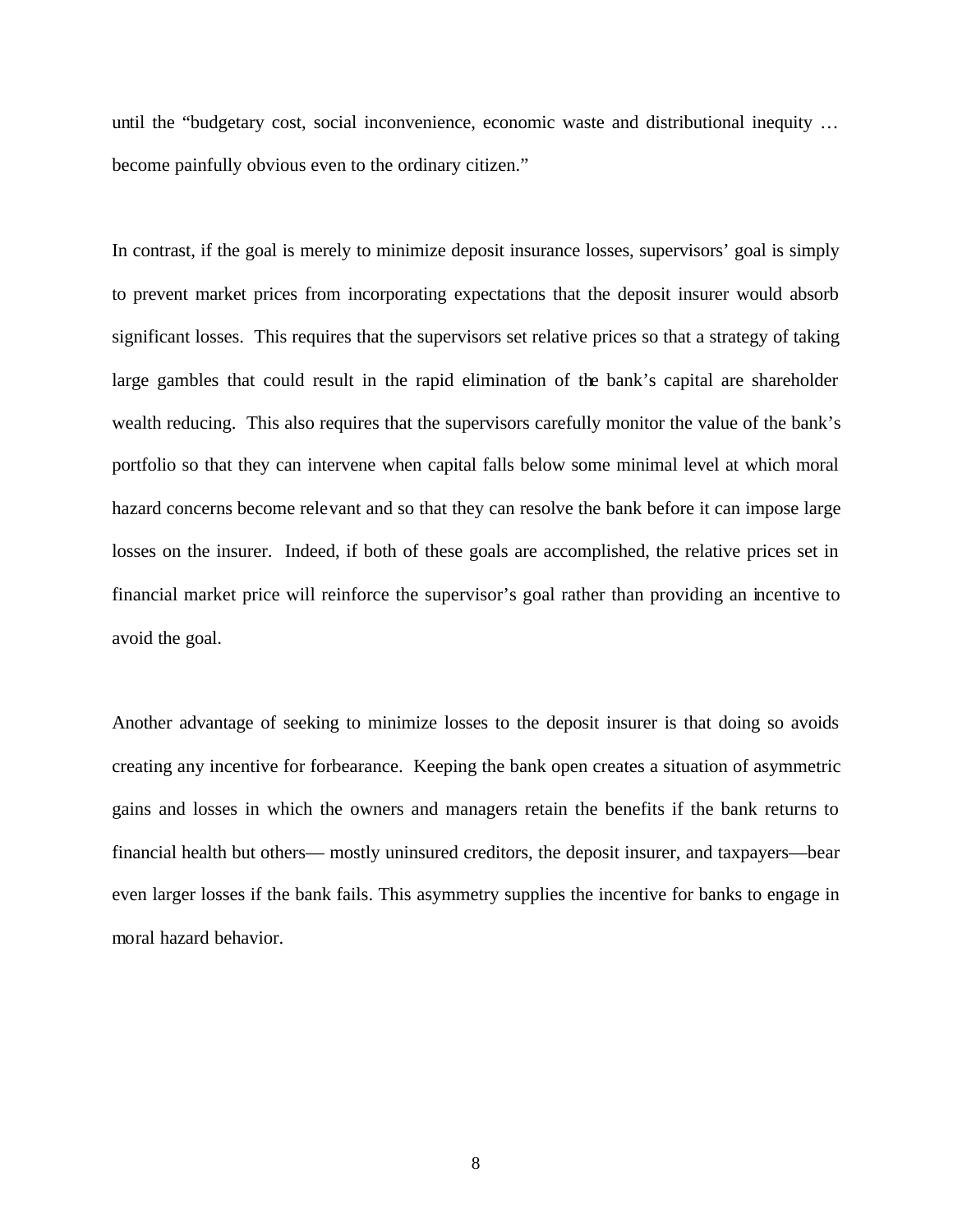#### **2.3 Regulatory Behavior Under FDICIA**

One of the key intents behind the early intervention and prompt corrective action provisions in FDICIA was to refocus supervisory efforts on minimizing losses to the insurance funds by requiring the agencies to close institutions when insured institutions' book value of capital falls below 2 percent. The question arises as to how the regulators have performed since these provisions took effect in 1992, and whether this experience provides any clues as to whether regulatory agency behavior has changed?

#### **CHART 1 ABOUT HERE**

Chart 1 shows the loss experience of the FDIC over the period 1986 through 2000. Looking at just the dollar amount of the losses, there is a clear decline shortly after the full effects of PCA began to take effect in 1993. However, looking at the loss percentages relative to assets, it is hard to notice any discernable trend pre and post the PCA provisions in FDICIA, except for the two years 1998 and 1999. If the agencies were truly following FDICIA's prompt corrective action and early intervention provisions, then these losses as a percentage of assets should be close to zero. It is clear that the losses are huge in both dollar amounts and as a percentage of assets. Losses over the entire 1986-2000 period averaged about 13 percent, and in the post PCA era averaged 26 percent. This latter period's average is driven up significantly by the experience in 1998 and 1999, when very large fraud-related losses were incurred on a single institution in each of those two years. However, PCA appears to have had no noticeable impact even if these two years are dropped from the analysis. Moreover, large losses continue with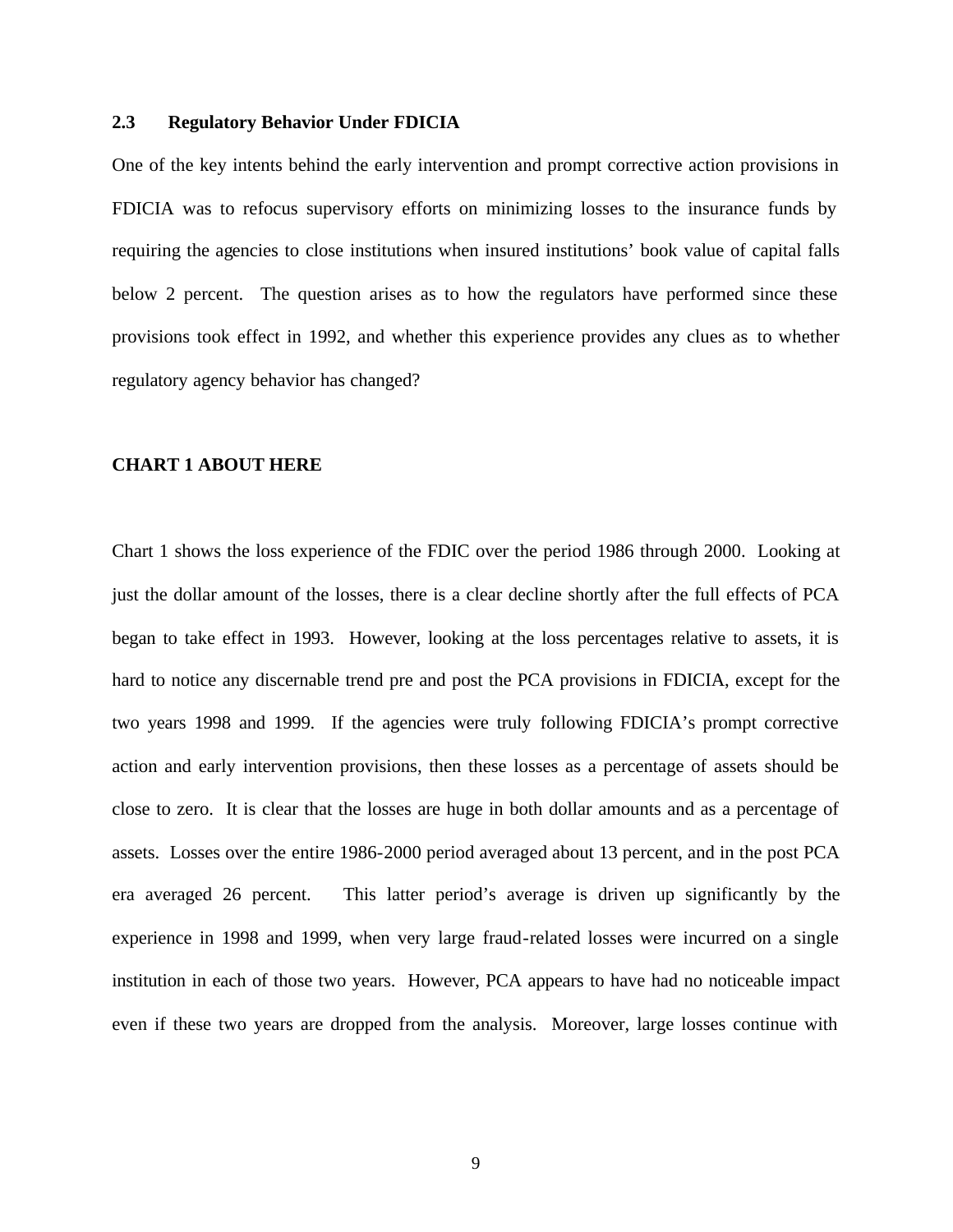Blackwell (2002c) reporting that by early July 2002, the FDIC has closed three banks in that year, each of which had a loss-to-asset ratio of more than 50 percent.

#### **TABLE 1 ABOUT HERE**

As Table 1 indicates, there are some interesting differences in the patterns of losses when the experience is broken down by primary supervisor that have some interesting agency cost implications. One would theorize that the FDIC might be more sensitive to potential losses because it also has primary responsibility for the insurance funds. That is, the hypothesis would be that the losses and loss rates would be lowest on FDIC regulated institutions. However, the data do not seem to show such a pattern. All the regulators have dealt with institutions that failed, and that also imposed large, both in dollar amounts and in percentage of assets terms, losses on the insurance fund. Between 1986 and 2000 losses ranged from a low of 10.8 percent of assets for institutions supervised by the Federal Reserve to a high of 21.1 percent for institutions supervised by the FDIC. The experience for institutions supervised by the OCC and OTS were approximately the same at 11.3 percent and 11.7 percent, respectively. In some years, losses have been unexplainably large, especially given the agencies' mandate to minimize losses to the insurance funds.

There are several possible explanations for the large losses from 1993 onward. First, the agencies could still be pursuing forbearance and failure minimization policies rather than loss minimization. Second, the agencies may be closing institutions when book values reach the critical levels, but book values are such a poor indication of true underlying asset values that the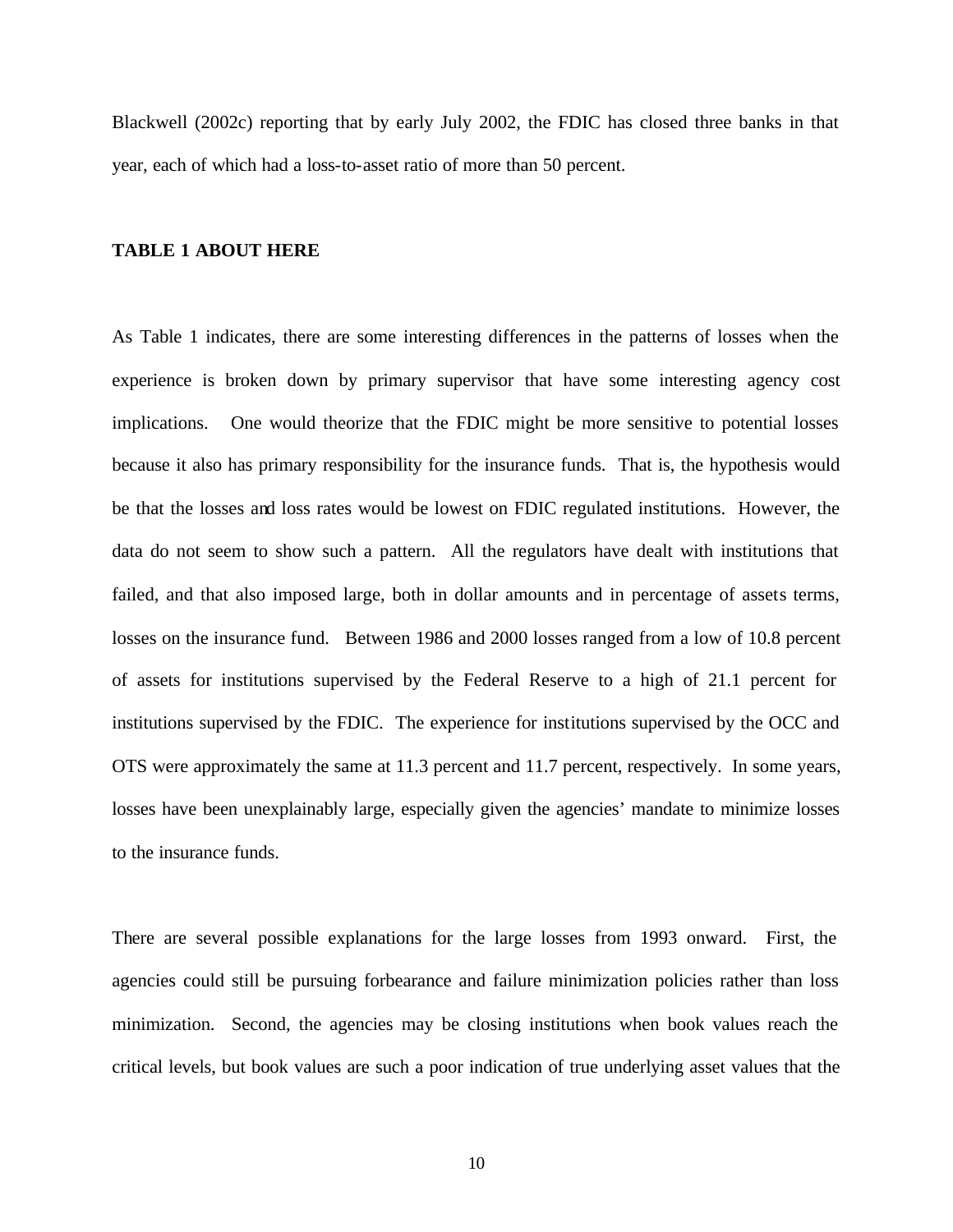trigger closure rules are badly miss-specified. Third, the institutions that were closed were largely engaged in hard-to-detect fraudulent activities, making effective implementation of PCA problematic. Fraud was a significant factor in the OCC-supervised Keystone Bank, WV, which resulted in a \$780 million loss that amounted to nearly 75 percent of the institution's assets. Beyond a few spectacular cases, review of the specific case documents suggests that while fraudulent activities did play a role in some of the failures, it does appear that there were large delays in closing troubled institutions, suggesting that failure minimization may still be an important supervisory objective.

#### **2.4 Summary**

Our analysis suggests that the arguments for minimizing the probability of a bank failing are not very convincing and whereas the objective of minimizing deposit insurance losses is incentive compatible. The alleged harms of bank failure are overstated and those harms that do arise are best addressed through better resolution practices. A focus on preventing bank failure is mistaken in part because such a focus can unintentionally encourage forbearance at distressed banks. Moreover, the problems with a failure prevention focus go beyond those of forbearance. A focus on failure prevention results in supervisors trying to replace market signals with a synthetic set of signals that incorporate the supervisor's cost of bank failure. These synthetic signals may overstate the cost of failure, miss-price the relative riskiness of different assets, and encourage regulatory avoidance. In contrast, a focus on limiting losses to the deposit insurance fund seeks only to prevent banks from imposing part of the costs of bank failure on the safety net. To date, however, it does not appear that agencies have been very successful in limiting losses to the insurance fund.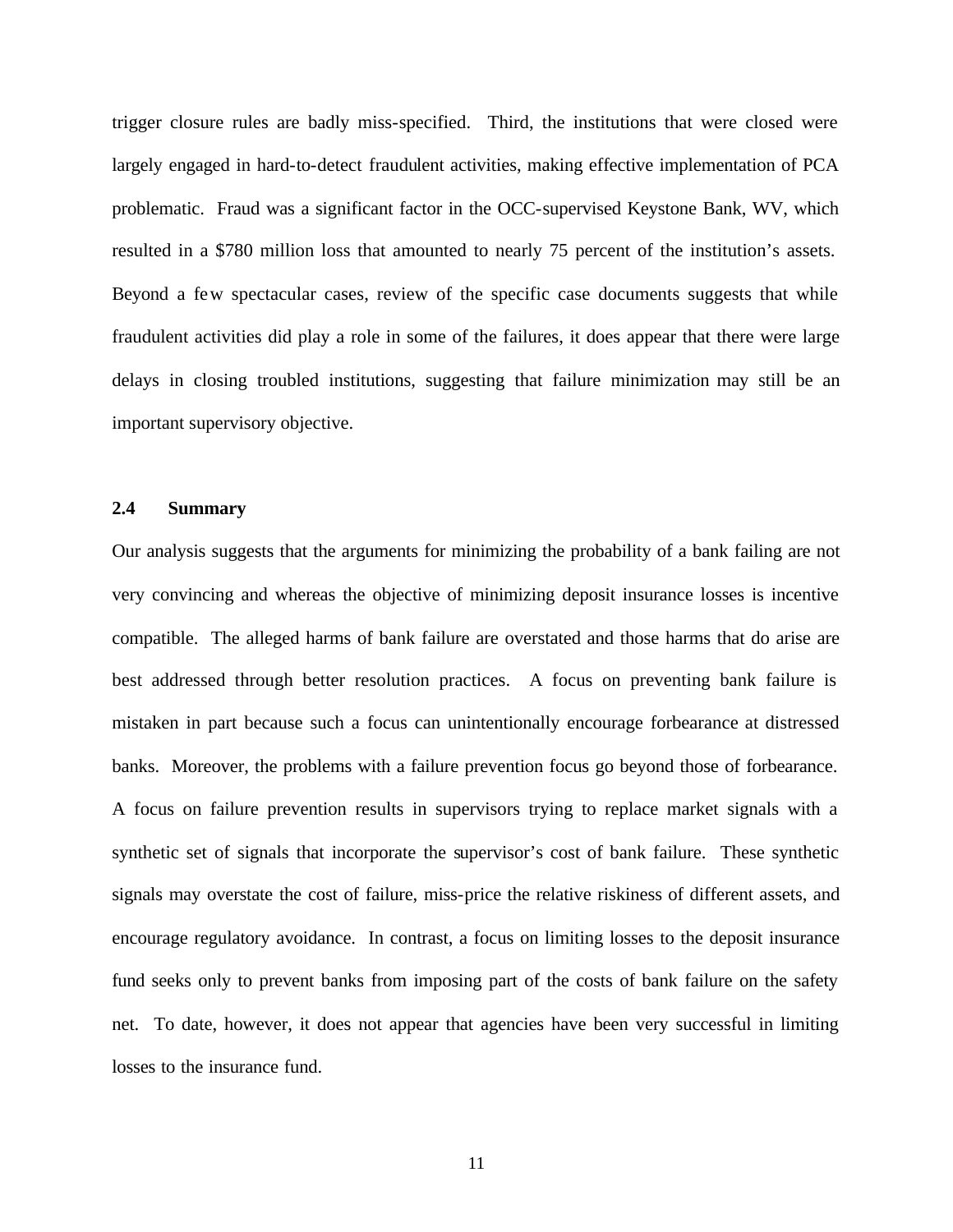#### **3. Risk-based supervision**

The U.S. bank regulators have adopted and implemented risk-based supervision during the 1990s. The *Commercial Bank Examination Manual* from the Federal Reserve (2000) discusses the differences between risk-based supervision and the prior examination process.<sup>8</sup> On page 2, the *Manual* explains that "Historically, examinations relied significantly on transaction-testing procedures when assessing a bank's condition and verifying its adherence to internal policies, procedures, and controls." The *Manual* argues "Evolving financial instruments and markets have enabled banking organizations to rapidly reposition their portfolio risk exposures. Therefore, periodic assessments of the condition of a financial institution based on transaction testing alone cannot keep pace with the moment-to-moment changes occurring in financial risk profiles." The *Manual* then goes on to explain the change made by risk-based (or risk-focused) examination: "To ensure that institutions have in place the processes necessary to identify, measure, monitor, and control risk exposures, examinations have increasingly emphasized evaluating the appropriateness of these processes, evolving away from a high degree of transaction testing." The *Manual* does note that greater transactions testing may be necessary depending on the adequacy of the internal risk management and internal control processes.

A potentially important benefit of risk-based supervision is its reduction in the cost of examination. The increases in the size and complexity of many banking organizations have increased the cost of examining individual transactions to prohibitive levels. The cost of examination may be reduced under risk-based supervision because the change in approach allows the supervisors to focus on the major determinants of a bank's risk. Risk-based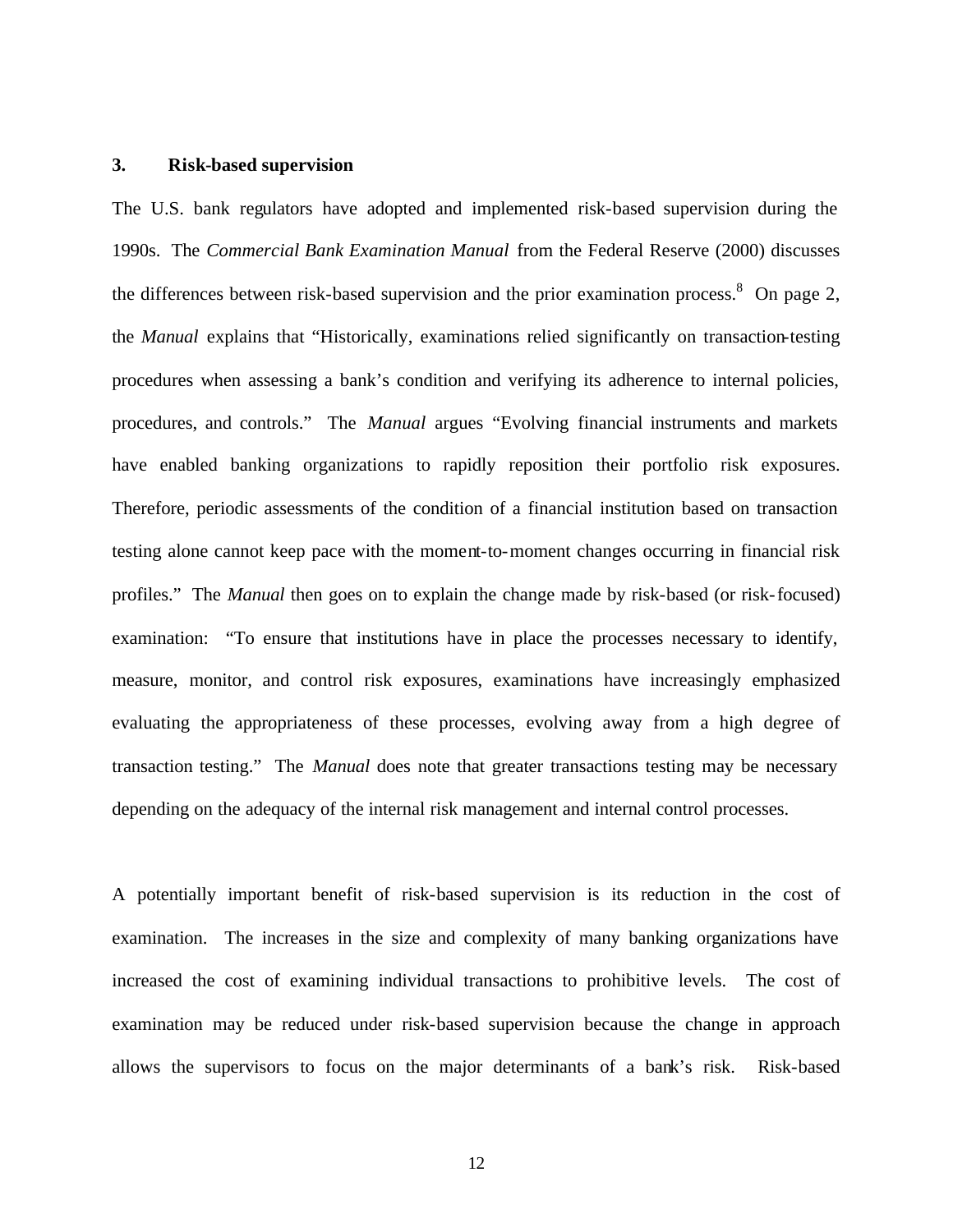supervision may also contribute to the goals of minimizing the probability of bank failure and minimizing the losses to the deposit insurance fund. Banks that are not adequately managing their risk exposure are at higher risk of failure. If a bank's risk management process is sufficiently deficient, the bank may expose itself to losses so large that it poses the risk of significant lose to the deposit insurer.

The two different supervisory goals have important differences for the degree of emphasis supervisors should place on evaluating risk management systems. Given a goal of failure prevention, identifying and devising methods for penalizing risk concentrations is critical. The supervisors must identify ways in which banks are taking higher risk positions so that they can impose costs so as to reduce the expected rate of return on these activities, and thereby incent institutions to stop increasing and possibly even decrease these risky activities. The supervisors may impose these costs in a variety of ways. They may bring perceived deficiencies to the attention of the bank's management or board of directors. They may assign an unsatisfactory CAMELS rating to the bank, which increases its deposit insurance premiums. If these tactics appear insufficient, the supervisors may act directly on the portfolio by imposing constraints on the portfolio in the form of diversification requirements, limiting the investment in certain assets, or even demanding that the bank stop investing in certain types of assets.

In contrast, estimating the value of the bank's portfolio so as to come up with reliable measures of economic capital is less important if the goal is failure prevention. Lower levels of economic capital do raise the value of the deposit insurance subsidy to risk taking, inducing banks to take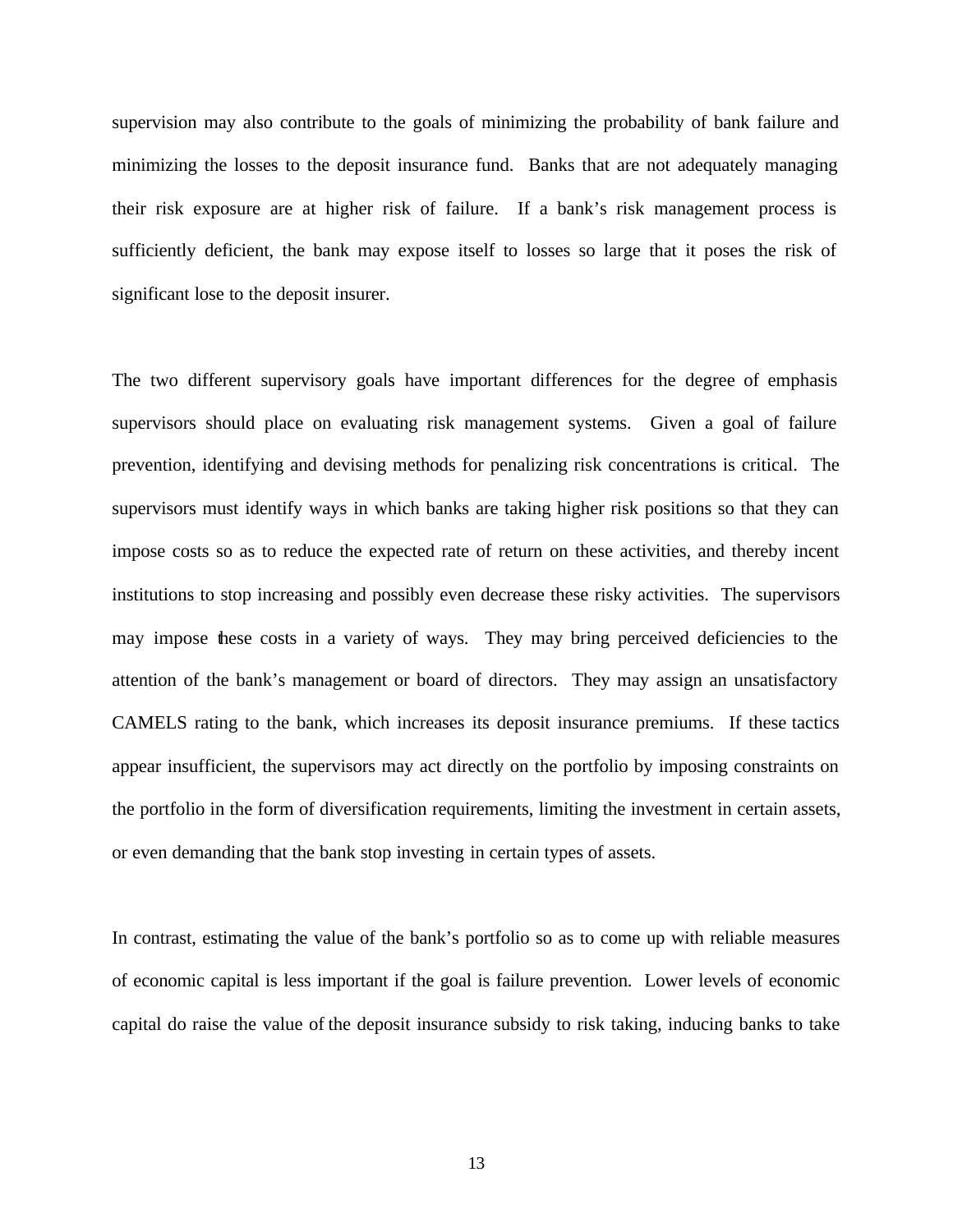more risk. However, even at high levels of economic capital the value maximizing strategy for the bank may be to take more risk than is optimal for a supervisor seeking to prevent failure.

On the other hand, if the goal is deposit insurance loss minimization, obtaining a reliable estimate of the value of the bank's portfolio, and hence of its economic capital is critical. The supervisors must have a good estimate of a bank's economic capital if they are to intervene or close a bank before it becomes economically insolvent and poses a threat of substantial loss to the deposit insurance fund. Moreover, under loss minimization, the supervisors generally accept banks' choice of portfolio if the choice is not significantly influenced by the ability to shift losses to the deposit insurer. How a bank's portfolio is distributed among different assets and liabilities is less important, provided the portfolio can be valued, and reliable estimates of economic capital can be obtained. If a bank has sufficiently high levels of economic capital, supervisors need not intervene because the option value of deposit insurance is sufficiently far out of the money so that it is not important to the bank's risk taking decisions.

Evidence on the role of risk-based supervision in practice is mixed. In testimony to Congress, former Comptroller of the Currency Ludwig (1997) suggests that the goal of risk-based supervision is to prevent failure:

And we also learned that supervision is much less effective if it is based on looking only at the current condition of an institution – in other words, what has already happened. What is needed is forward-looking supervision that identifies the problems that are emerging and how to manage them. Effective supervision

14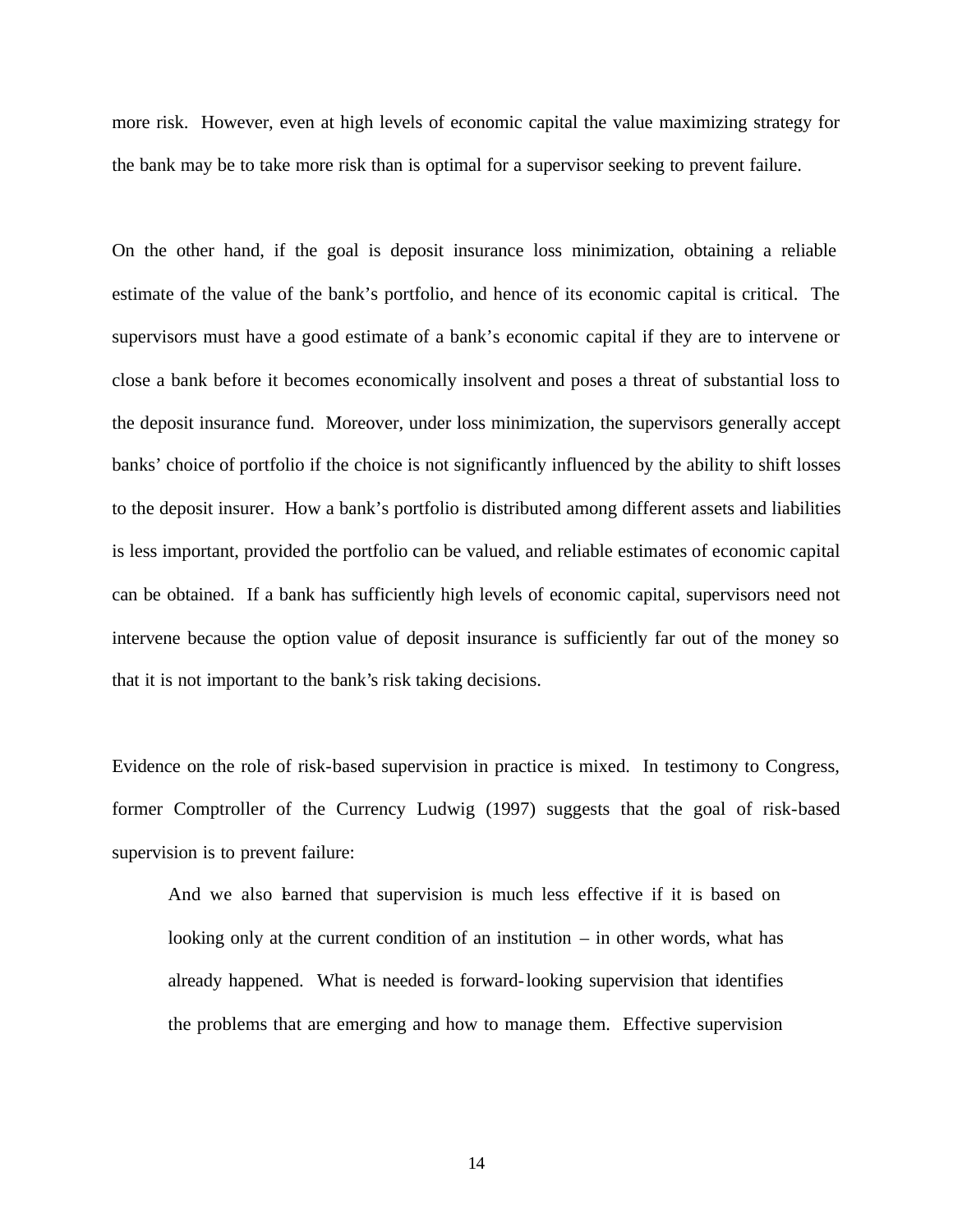cannot be limited to treating the disease. We also need to practice preventive medicine.

He later explains that, "we have developed a supervision-by-risk system that is forward looking and improves our ability to identify and address problems before they become crises." Ludwig's discussion suggests a belief that supervisors are ultimately responsible for limiting bank risk taking. Supervisors must identify problems and use their powers to change the rela tive returns to taking risks so that losses may be prevented.

Federal Reserve Chairman Greenspan (2001) provides a different perspective on risk-based supervision. His overall philosophy towards bank risk taking is that "while public policy needs to limit the financial and social costs of bank failures, we should not view every bank failure as a supervisory or regulatory failure." In the context of risk-based supervision he states:

It is, of course, our belief that, for the larger banks, improving the measurement and management of risk will provide bank supervisors with more reliable and efficient ways to evaluate a bank's financial health. That thought underlies the concept of risk-based supervision and our increased focus on internal processes and controls. If we can gain greater confidence in a bank's operating procedures and in its own evaluation of risk, we should be able to reduce our oversight role certainly when compared with what would otherwise be required.

Greenspan's arguments suggest the potential for risk-based supervision to support the goal of minimizing deposit insurance losses by helping supervisors identify threats to the deposit insurance fund before the losses are unavoidable.

15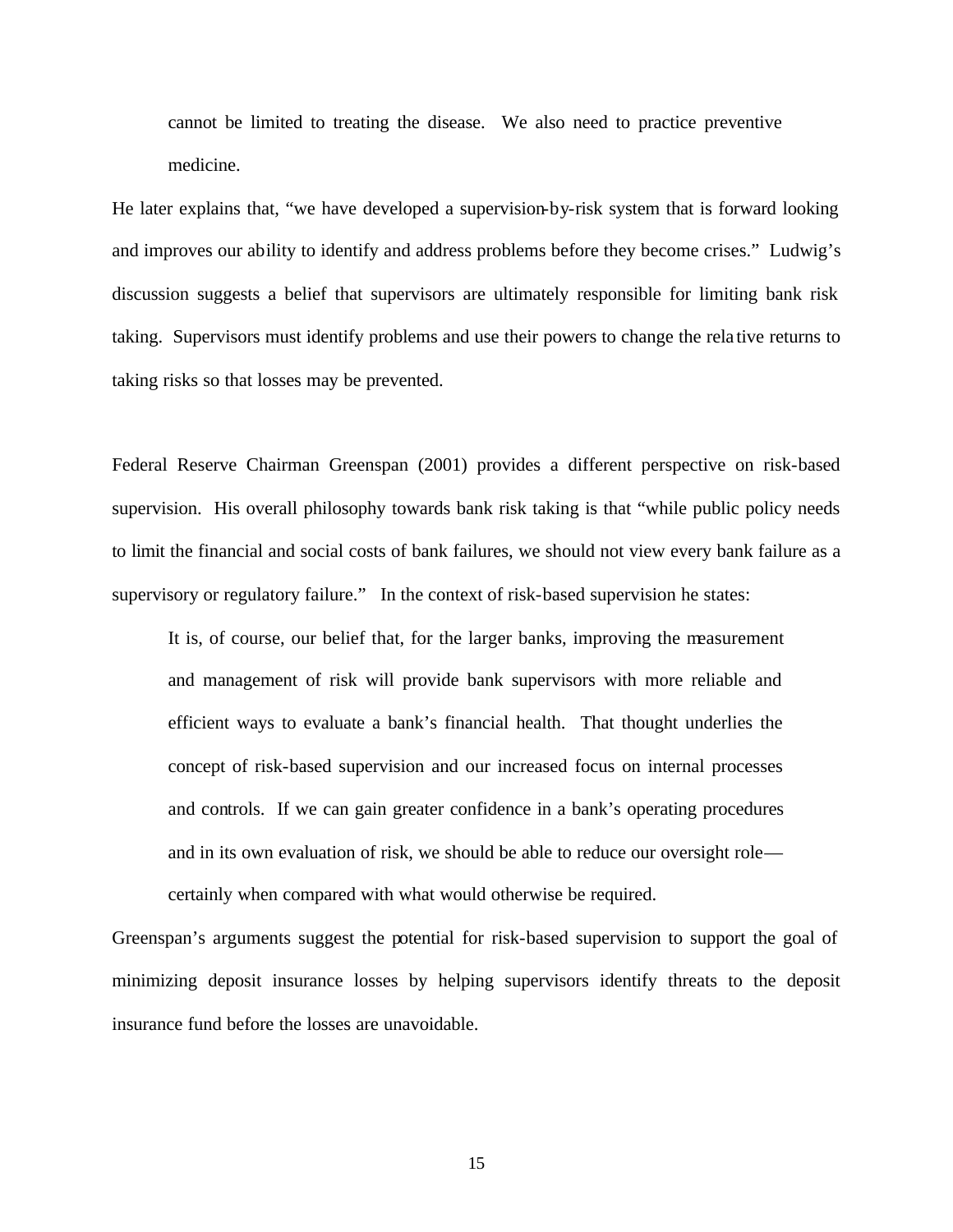#### **4. Revised risk-based capital under Basel II**

The modern history of U.S. capital regulation begins with the announcement of numerical capital guidelines in 1981. When first announced, these guidelines focused exclusively on the asset side of the balance sheet and excluded contingent claims such as derivatives and loan commitments. Moreover, these guidelines assigned an equal weight to all of the assets on the balance sheet. The announcement of these regulations included explicit statements that the supervisors believed the largest banks, the multinational category, needed to raise their capital ratios. U.S. banks moved to increase their equity capital as intended by the supervisors, but they also raised their regulatory capital adequacy ratios by reducing their holdings of highly liquid, low risk assets that had a low return while boosting their involvement in contingent claims. As a response, the U.S. supervisors together with their counterparts in other developed countries met as the Basel Bank Supervisors Committee and announced a new set of risk-based capital regulations for internationally active banks in 1988. These guidelines provided for a form of crude credit risk weighting and brought in the credit risk of contingent claims. However, banks responded to the 1988 guidelines in a similar manner to the 1981 guidelines: new capital was issued but banks have also sought ways to reduce measured risk without decreasing actual risk.

The effort to reform the 1988 guidelines has gathered considerable momentum in recent years. The proposal contains three parts or "pillars." The first pillar establishes a minimum capital adequacy ratio and provides procedures for calculating that ratio. These rules specify three different ways to measure a bank's risk exposure, each of which is intended to be more accurate than the 1988 standards. An innovative feature of the more sophisticated risk measurement proposals, the internal ratings based and advanced internal ratings based approaches, is that they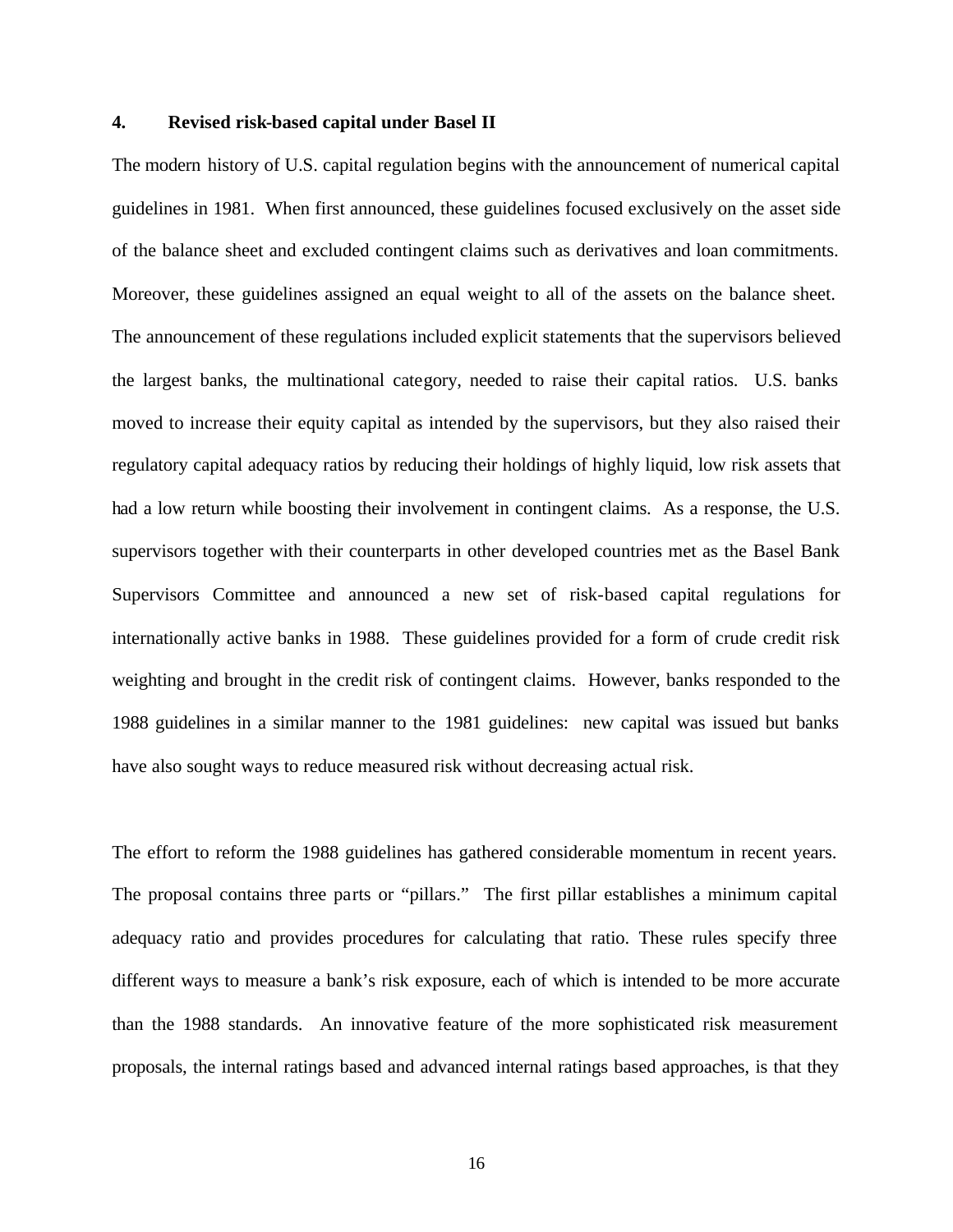provide for the use of banks internal credit ratings to set capital requirements. The regulations seek to raise the overall cost of risk taking to banks but to leave the relative costs of different types of risk taking unchanged (at least with respect to credit risk). The intent in doing so is to reduce the distortion on bank portfolio allocations introduced by regulation.<sup>9</sup>

The second pillar of the new regulations is supervisory evaluations of bank's capital adequacy. Most of the provisions of this pillar will have more of an effect on some foreign supervisors than on U.S. bank supervisors.

The final pillar is market discipline, which focuses exclusively on providing additional information to financial markets, it does not call for market participants to be exposed to greater losses in the event of bank failure or call on supervisors to use market signals. The idea behind the third pillar is that market participants would exert more effective discipline over banks if they had better information. The extent to which market participants will exert discipline, however, also depends on the extent to which they are at risk. If the supervisor's goal is to prevent bank failure, market participants may perceive their risk of loss to be small, and this seems to be consistent with recent experience. Whereas, if the goal is to minimize losses to the deposit insurer, then uninsured participants may perceive a great deal of risk.

Most of the attention on Basel II seems to be focused on the first pillar, revised capital adequacy measures, suggesting that it is perceived to have the greatest impact on banks. Regulation specifying minimum capital adequacy ratios plays an important role under both the goals of minimizing the probability of bank failure and minimizing expected deposit insurance losses,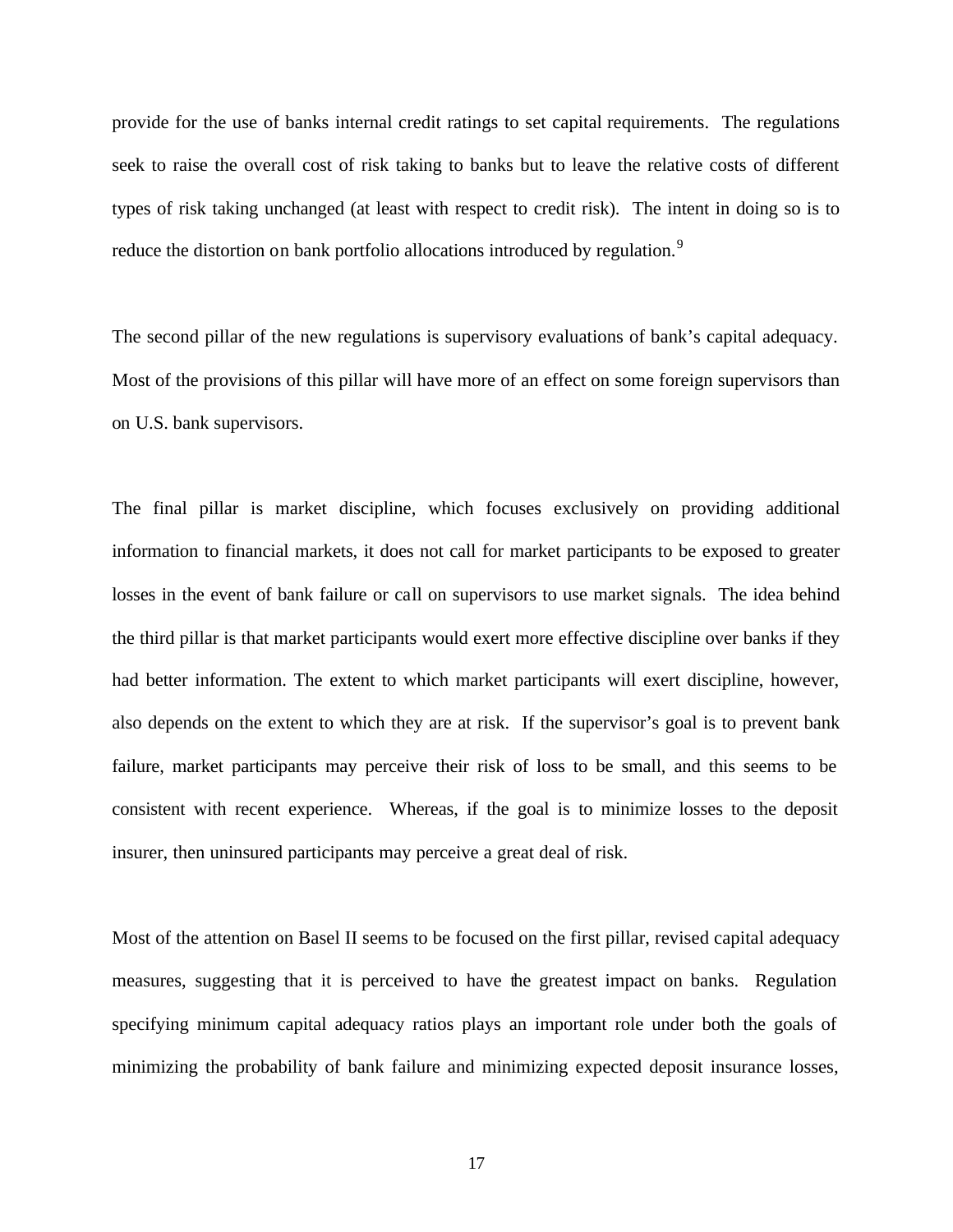however, its role and implementation are very different under the two goals. If the goal is to minimize the probability of failure, capital regulations should generally exercise a binding influence on bank equity capital. That is, one way of taking implicit risk-based supervision and making it explicit is by putting regulatory (as distinct from market) prices on risk. The actual level of bank capital ratios may be greater than the minimum supervisory requirements, but the excess is a deliberate cushion held by the bank both to reduce the risk that unexpected losses will force the ratio below the requirements and to allow the bank to exploit unanticipated profitable growth opportunities. To the extent that required equity capital allocations are greater than would be imposed by the market, or are relatively different from what the market might charge on different asset classes, they will either reduce profits and/or induce innovations to avoid the capital constraints, such as increased reliance upon off-balance sheet activities or on derivatives. Note that risk-based capital is not the same thing as economic capital. Moreover the risk-based capital ratio is calculated using book values instead of market values.

In contrast, if the goal is to minimize expected losses to the deposit insurer, regulatory equity capital tranches will be set to trigger supervisory action only at distressed or failing banks, and should not affect asset allocations or the portfolio choices of healthy institutions. The equity capital trigger would require supervisory intervention before a bank becomes insolvent, partly to alert the bank to supervisor's view of its portfolio value and partly to limit moral hazard as the value of deposit insurance increases. These requirements would force supervisory action if a bank's capital deteriorated to the point where the bank faced a substantial moral hazard problem or if the bank posed a threat to the deposit insurance fund. Given these goals, the equity capital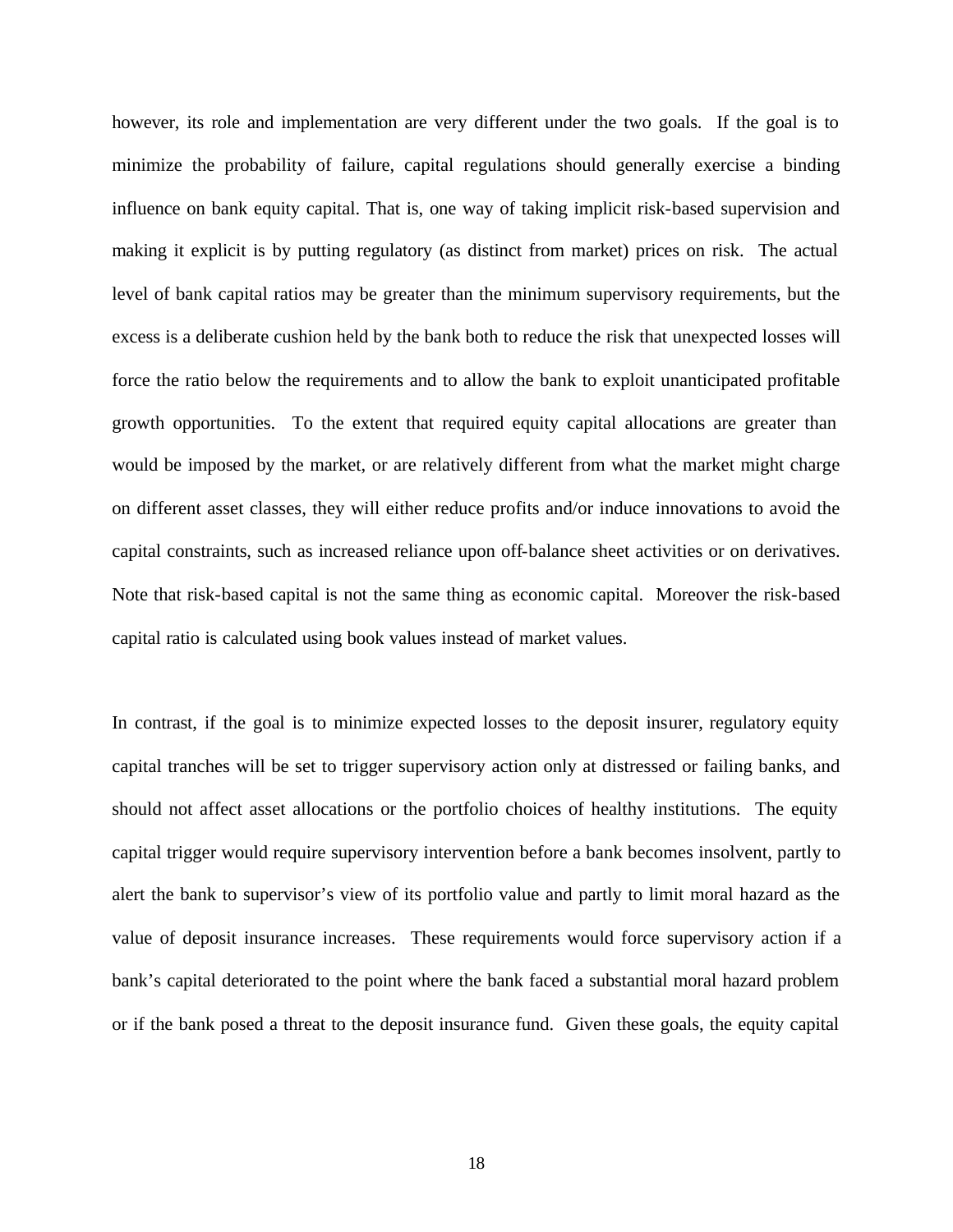trigger ratios set by the supervisors would generally be well below the capital ratios relevant to a well-run institution or that would maximize bank shareholders' wealth.

Capital regulation designed to protect the deposit insurance may also differ from regulation to prevent failure in two other ways. First, the measurement of capital should be done in economic values rather than historical cost accounting values. Historical cost accounting values are irrelevant to the deposit insurer if a bank must be resolved. Losses will only be controlled if assets can be sold at market prices sufficiently high as to cover liquidity needs and meet creditor demands for funds.<sup>10</sup> However, if the goal is failure prevention then book value capital is the best measure of capital. Book value is superior to market value because supervisors may exert more control over book capital, allowing them to defer recognition of losses and the associated pressure to resolve failing banks.

Second, uninsured liabilities may serve as a form of contingent capital, ready to absorb losses to the extent that a bank's reported economic value exceeds its value in resolution. However, equity capital is preferred by supervisors if the goal is failure prevention because equity can absorb losses without the bank failing, whereas contingent capital absorbs losses only if the contingency of failure arises.

The 1981 and 1988 regulatory capital regulations were intended to be binding upon bank portfolio choice, and as such clearly fall under the goal of minimizing the probability of failure. The intent of Basel II also appears to be failure prevention. Supervisors have indicated on several occasions that they view the overall level of capital in the banking system to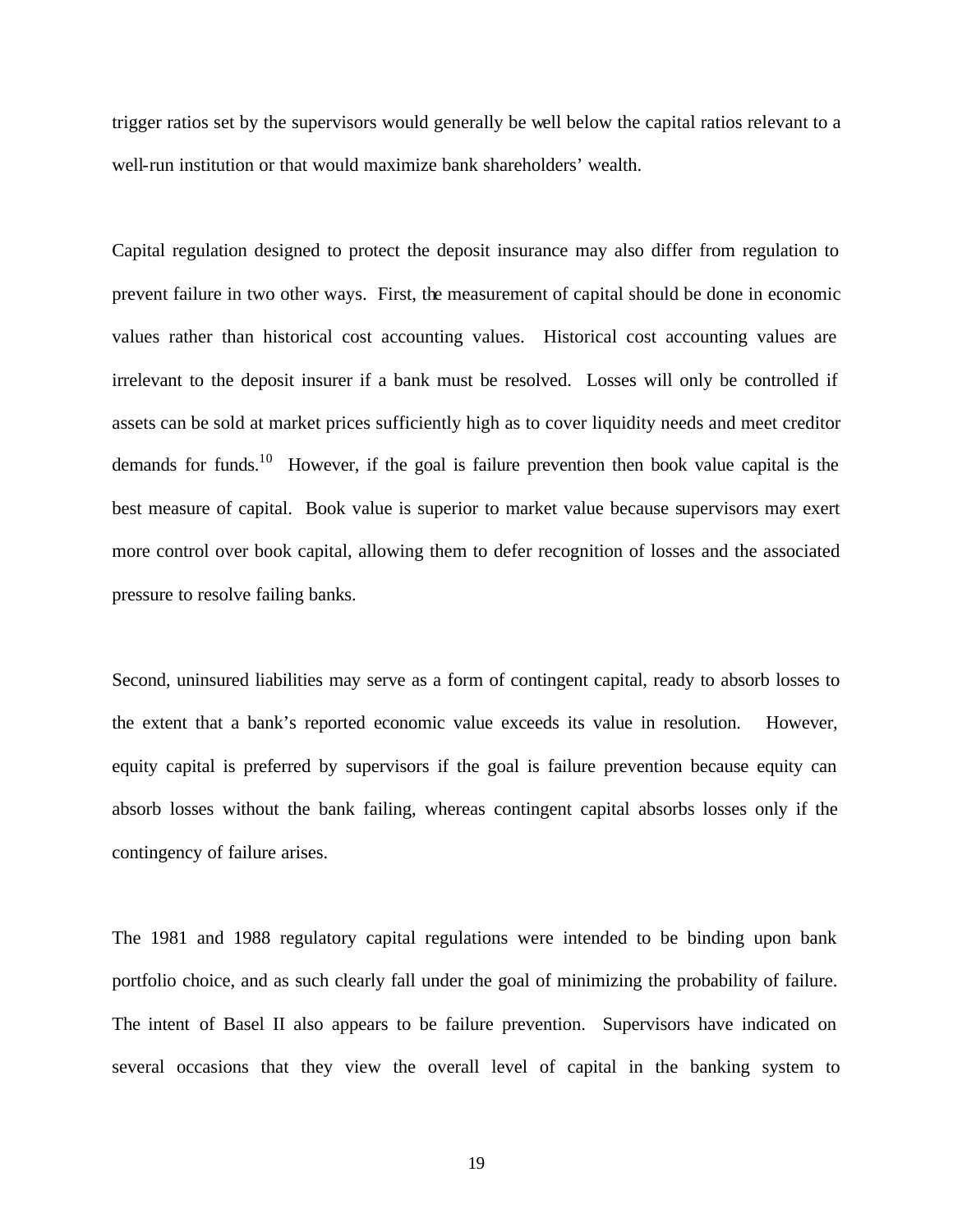approximately the right amount but they have concerns about its distribution. This implies that while Basel II will lower requirements for some banks, it will bind at even higher levels for other banks. Basel II leaves largely unchanged the 1988 definitions and measurement of bank capital, which are book value equity capital with a minimal role for contingent capital. These are the sorts of issues that are important considerations for regulations that bind most banks but which would be relatively unimportant for regulations that bind few banks.

The new proposal seeks to minimize the distortions arising from the 1988 standards in two ways. First, for banks with less sophisticated risk measurement systems, Basel II proposes a "Standard Model" that would use bank borrower credit ratings from agencies such as Moody's to set more requirements. While the new weights attempt to be reflective of relative credit risk, any such simple risk weighting scheme that imposes uniform weights by categories will inevitably overweight some assets and underweight others. Even given this unavoidable problem, the proposal makes unnecessary errors. Altman, Bharath and Saunders (2002) demonstrate that the risk weightings on rated loans still underweight risky assets. Moreover, they argue that the proposed weighting of unrated loans is too low and would discourage weaker firms from obtaining ratings.

Second, more sophisticated banks would be allowed to use their internal risk weightings to set the capital charges for each asset. However, the relative weights assigned by internal ratings depend upon the model of credit risk and the data used to parameterize the model. Banks will have opportunities to engage in old-style arbitrage of the risk weightings if the bank learns of flaws in the model or obtains new information suggesting that historic parameters are wrong. To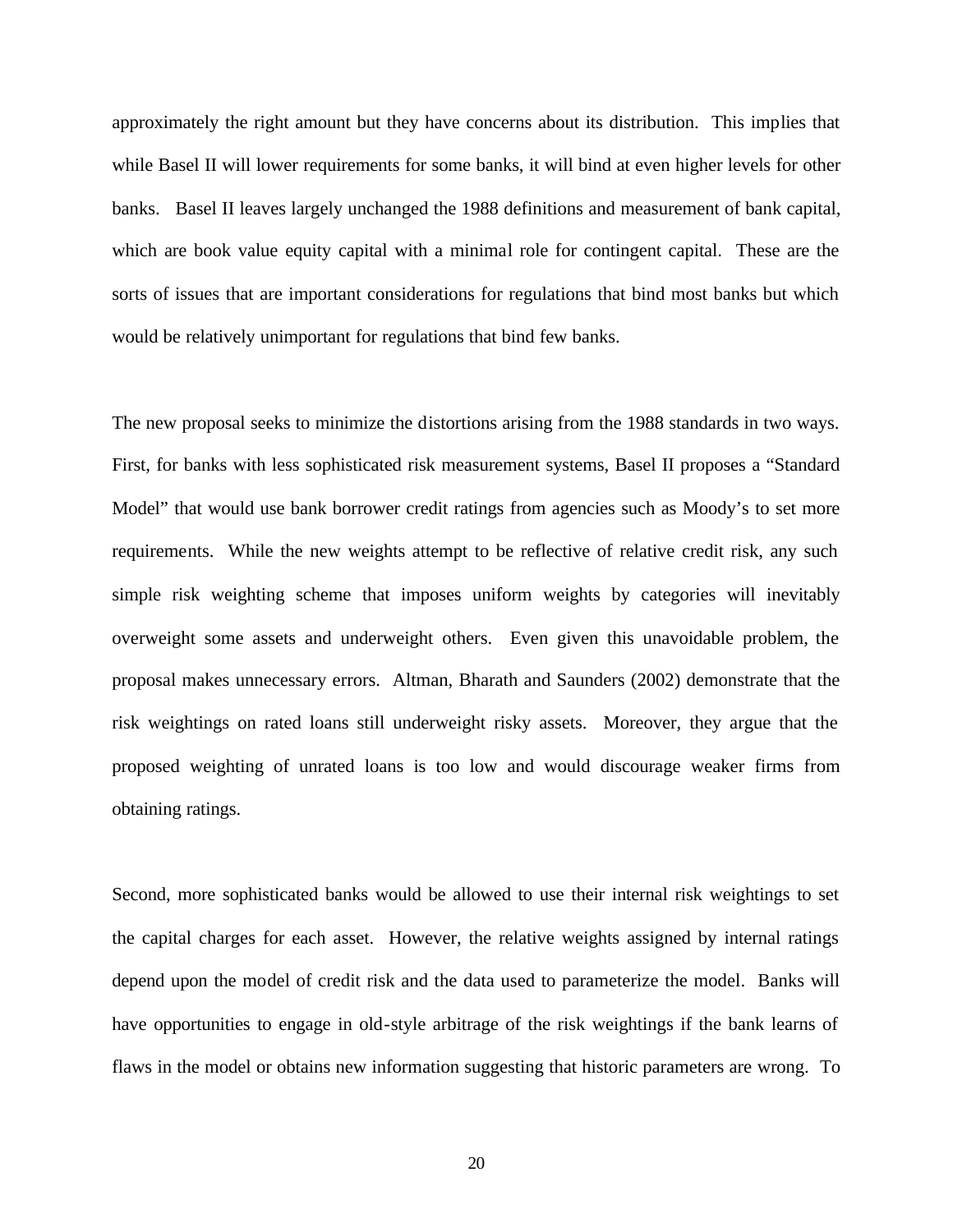be sure, these arbitrage opportunities may be more limited than under the 1981 and 1988 standards, but that in large part reflects the very crude nature of the risk measurements under those standards. Moreover, by relying on banks' internal ratings the supervisors have raised the cost of producing an unbiased estimate of the credit risk of any given obligation. Given a choice of how to rate the credit risk of a particular obligation, the existence of binding capital requirements raises the cost to institutions of using a procedure that generates the higher estimate of credit risk, creating an incentive to employ systematically biased models to measure credit risk. Supervisors will review bank's rating systems to assure compliance with minimum standards and will have an advantage in being able to see how different banks evaluate similar loans. However, banks will still have advantages in having better paid and likely more people working on the models, and in being able to observe market conditions that are not yet observable in historical loan loss data.

While bank capital regulation would be structured differently if the goal was to minimize expected deposit insurance losses, supervisors would still be interested in a bank's internal risk measurement models. Such models would be helpful in evaluating the riskiness of a bank's portfolio and the value of deposit insurance to a bank. Moreover, all banks would benefit from the use of such models to the extent they help their pricing and portfolio management. However, the use of internal models to set capital requirements imposes higher costs on supervisors and creates an incentive for banks to favor models that underestimate their risk exposure. These adverse incentives only increase the distortions resulting from binding capital regulation.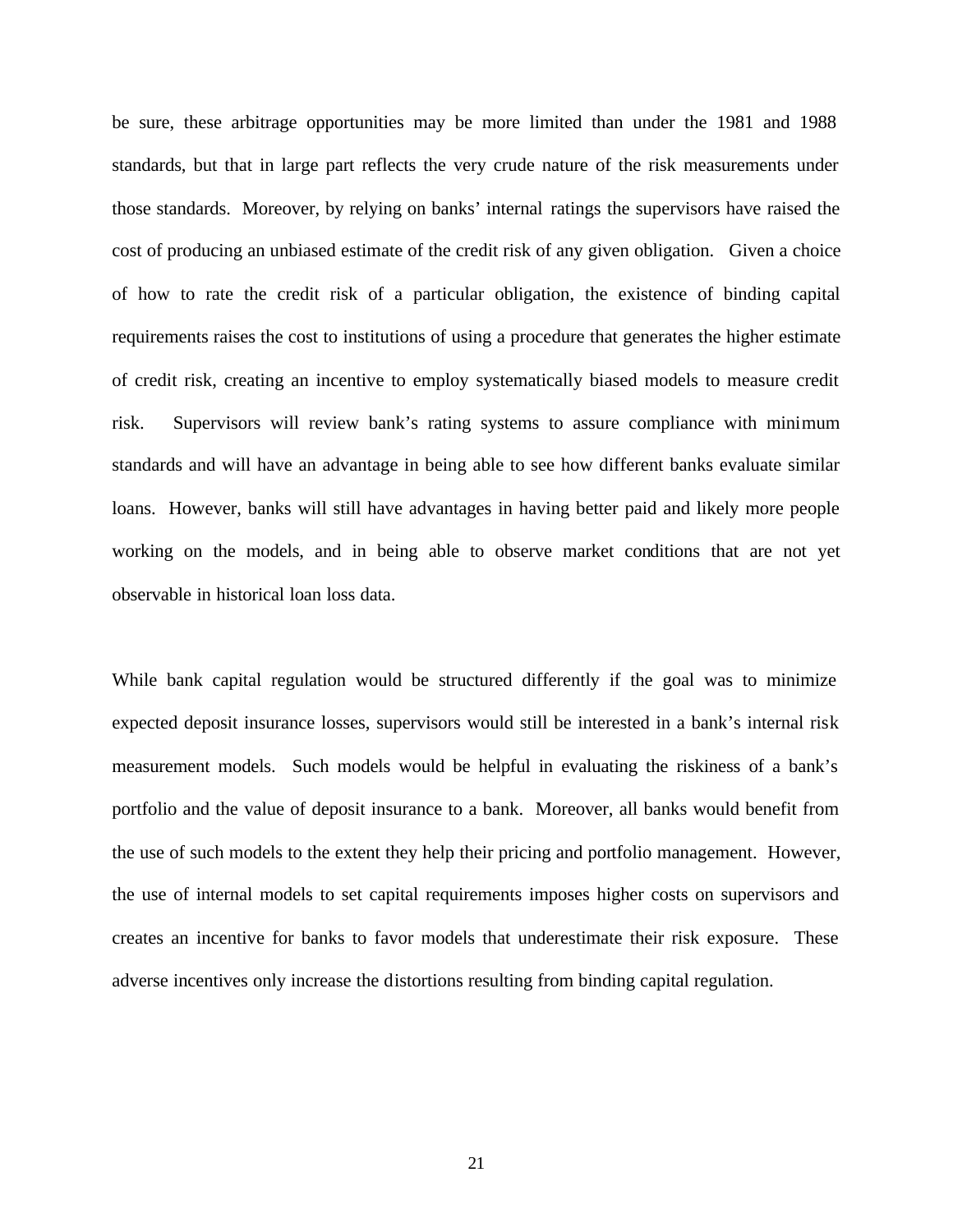#### **5. Deposit insurance reform**<sup>11</sup>

The FDIC (2001) recently made a number of proposals to reform the existing deposit insurance system. Among the more important of these are proposals to (1) levy insurance premiums on all banks regardless of their condition and the size of the fund, (2) allow the FDIC to issue credits against future premiums so that it can charge premiums to all banks without the fund becoming excessively large, (3) merge the Bank Insurance Fund (BIF) and the Savings Associations Insurance Fund (SAIF), (4) give the FDIC greater flexibility in setting the size of the fund, and (5) index the current \$100,000 limit on deposit coverage to a price index with the first adjustment in 2005. All of these reforms focus on the distribution of losses across depositors, banks, taxpayers and time. The first four of these reforms relate to the size of the net premiums (premiums minus rebates) paid by different groups of insured institutions; the timing of premium collections, now or in the future; and the risk that taxpayers will be asked to cover losses. The last relates to the distribution of risk between depositors and those paying for losses to the insurance fund.

The structure and role of deposit insurance depends to a very large extent on the goal of the bank supervisors. To the extent that the goal is to minimize failure, deposit insurance plays a central role and its funding structure is potentially important. Deposit insurance reduces the cost of bank failure to depositors and, thereby, reduces the probability of an adverse externality in the form of a bank run that forces the closure of a bank. The reduced probability of a run, gives supervisors more time to help distressed banks recover. In those cases where the bank does not recover, the bank is likely to have incurred further losses necessitating payments by the insurance fund to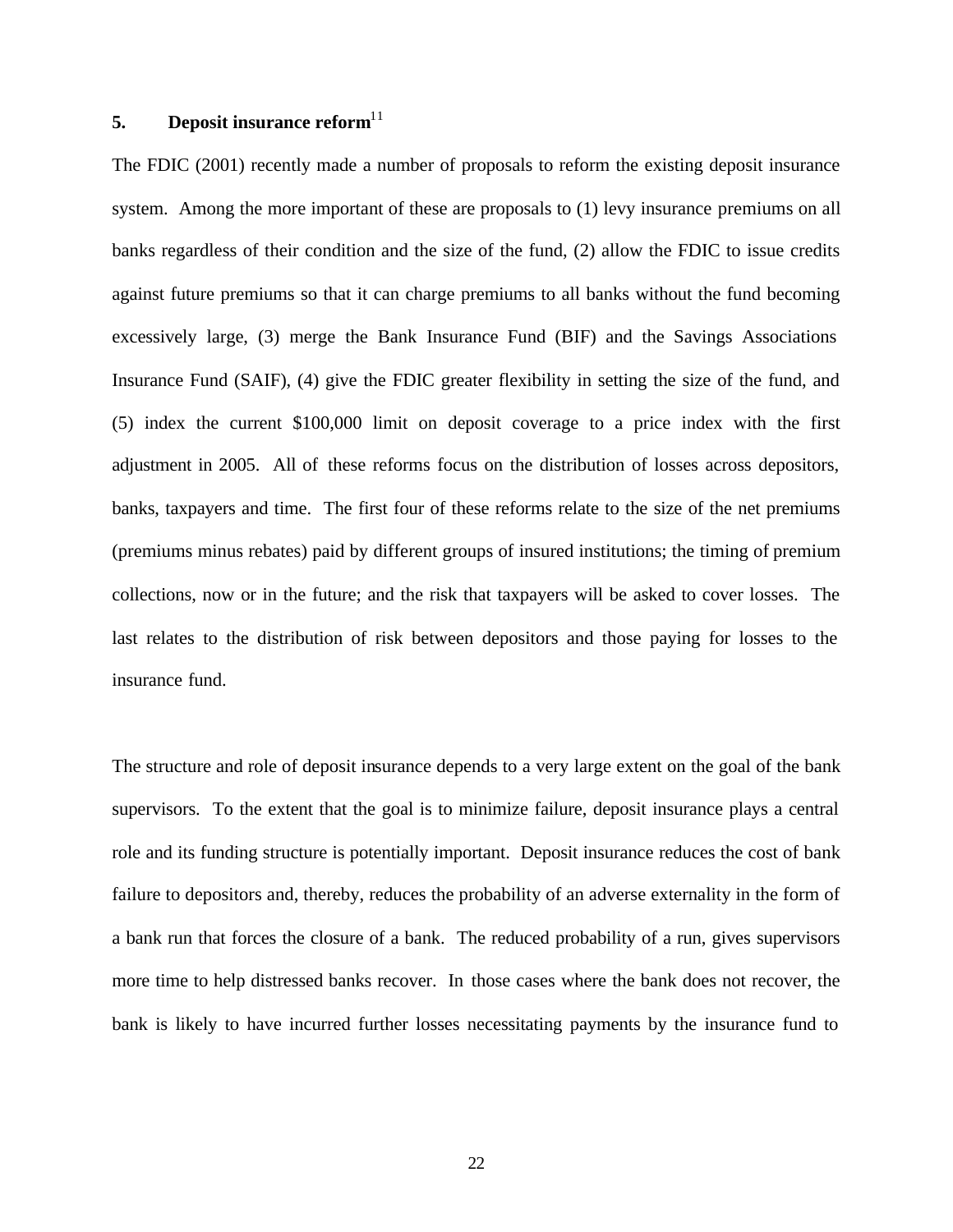protect insured depositors, and possibly protect uninsured depositors and even non-deposit liabilities.

The existence of deposit insurance, implicit and/or explicit, plays a central role in the need for regulation under loss minimization. However, far from seeking to prevent market discipline in the form of bank runs, a loss minimization goal would welcome occasional runs. If the supervisors have confidential information that suggests the bank is not in danger of becoming insolvent, the bank may be kept liquid by short-term loans from the discount window. Such a short-term supply of liquidity would give the bank time to convince the market that it was indeed solvent.<sup>12</sup>

The following three sections consider the major changes proposed by the FDIC. The first subsection takes the first two proposals, the next one takes the third and fourth proposals, and the fifth discusses the last proposal.

#### **5.1 Premiums and rebates**

The proposals to charge all banks a premium and rebate collections if the fund exceeds some target are related proposals intended to allow the FDIC to charge a premium to all banks. FDIC Chairman Donald Powell (2001) says that the "FDIC wants to be able to fulfill the original mandate Congress gave it in 1991 to design and establish a truly risk-based system." The current restrictions on the size of the deposit insurance fund limit the FDIC's ability to charge such premiums. Indeed, the FDIC is prevented by law from charging premiums to well capitalized banks with satisfactory ratings if the fund exceeds 1.25 percent of insured deposits. As a result,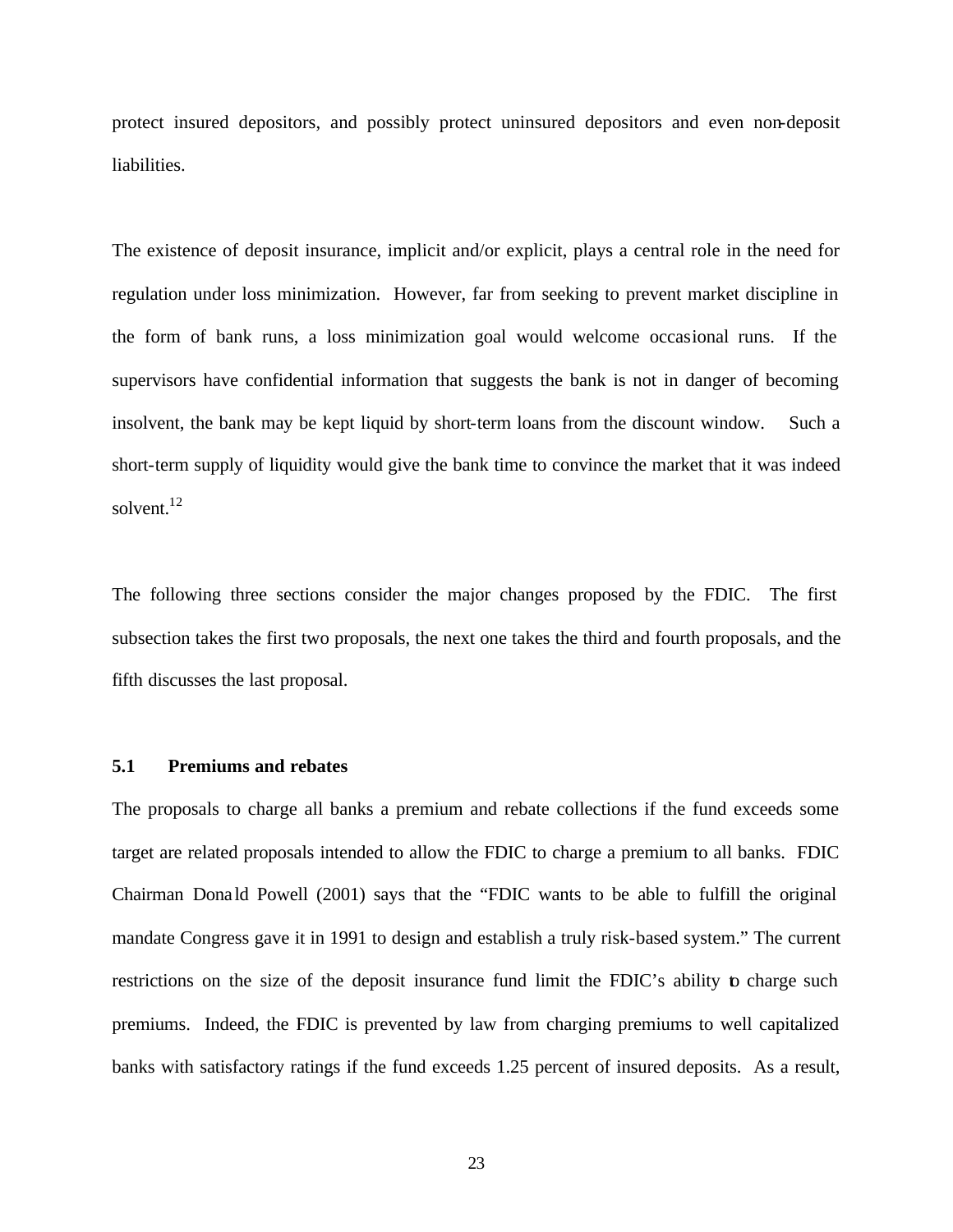the overwhelming majority of banks have paid no premiums in recent years. Powell further argues that if the appropriate premiums to discourage risk taking turn out to be too high ex post, then the FDIC should have the authority to rebate the excess. Relaxing this constraint would give the FDIC more freedom to charge premiums to all banks while keeping the fund within some desired range.

If the goal is to minimize the probability of bank failure, the pricing of deposit insurance is a potentially valuable tool. The premium payments may be scaled to the bank's riskiness in order to reduce the returns to holding a risky portfolio. As such, premium payments provide a relatively direct mechanism for influencing relative prices. The main constraint on scaling the premiums to risk is that they must not fully reflect the risk to the fund of distressed banks, as collecting higher premiums from these banks will reduce their probability of survival.

However, if the goal is to minimize losses, then setting premiums on the volatility of bank portfolio values misses the primary risk to the deposit insurance fund, which is that the supervisor will not close the bank in a timely manner. There is still an argument for trying to limit losses by charging premiums for risk, but it rests on a completely different foundation than is the case for premiums to minimize the risk of failure. Regulatory agencies charged with monitoring the solvency of depository institutions are faced with a number of alternatives. At one extreme, they could engage in continuous supervision and monitoring of all material aspects of a bank's portfolio. Doing so would not only be costly but also would probably be wasteful of resources. At the other extreme, agencies might not monitor at all and would simply pay off losses as they occur. This alternative too might be wasteful and clearly would lead banks to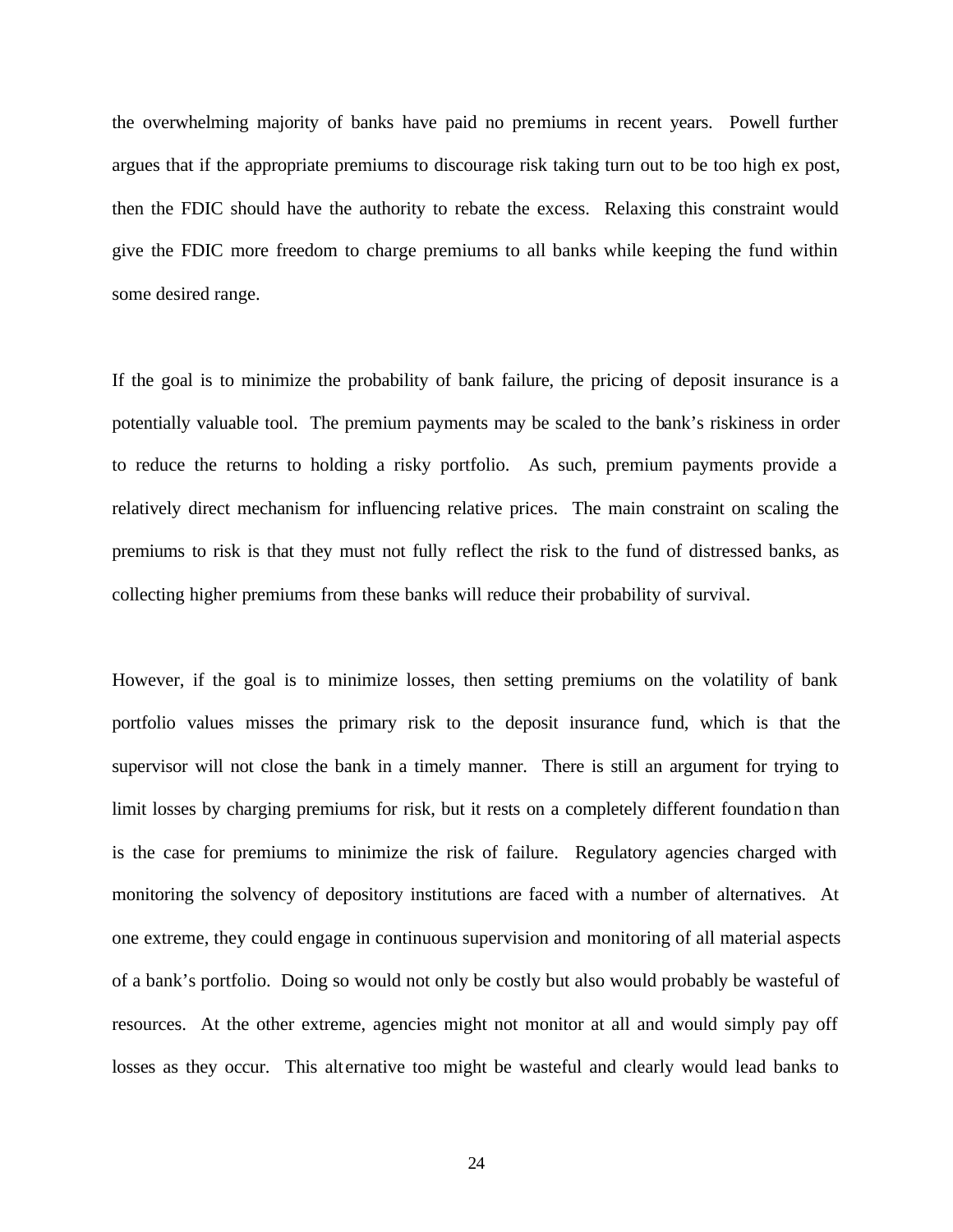moral hazard behavior and risk taking. Regulators need, therefore, to balance the expected costs of supervision and monitoring and the risks that institutions may become economically insolvent between examinations. This risk is a function of the ease and costs of monitoring, the transparency of the accounting system, and the short-run, risk-taking propensities of insured institutions between examinations. It should also be recognized that because experience is proving that not all realized risks can be readily detected, some portion of the FDIC's price should reflect the realization that not all the actuarial risk is solely related to the time between examinations.

From the perspective of ensuring transparency, the rationale for premiums that vary across banks is transformed from pricing exclusively for risk to pricing based primarily on transparency. As mentioned previously, a portion of the FDIC's premium levy may still reflect multi-period risk because the fund may incur some losses when a bank fails with losses that were not detected at the time of examination. However, the primary factor would be banks' transparency. Banks that are relatively easy to value would pay lower insurance premiums; at the limit would be banks that invest solely in marketable assets (such as money market mutual funds), where the potential loss could be trivial. Conversely, banks that are harder to value would pay higher fees reflecting their potential to incur greater losses before their problems are recognized. Moreover, the incentive created by deposit insurance premiums could be augmented by examination charges that reflect the frequency and difficulty of the examination process (see Flannery 1991). Continuous monitoring of the net worth of all depository institutions is extremely costly, so riskrelated premiums serve the function of balancing the costs of monitoring versus the chance that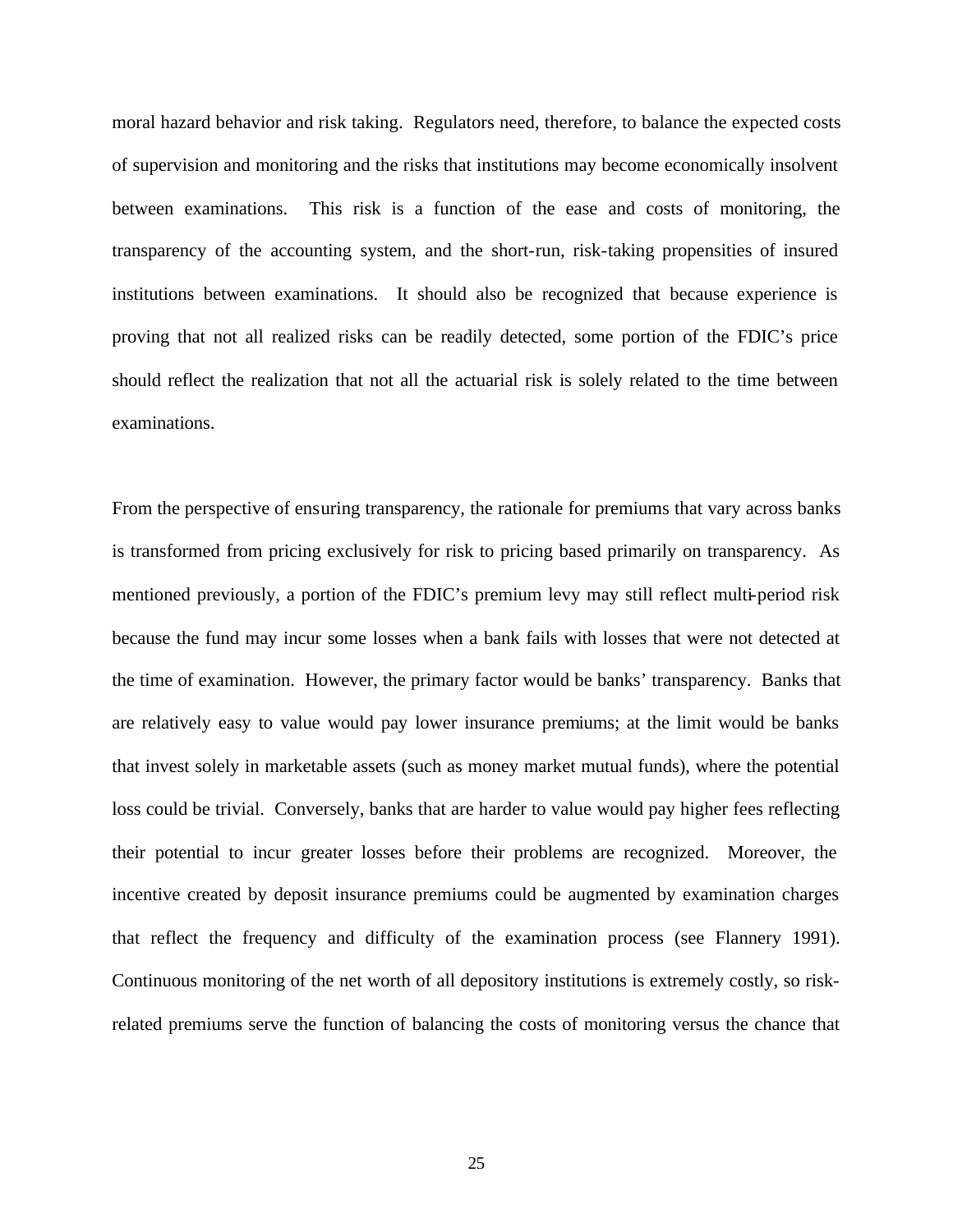losses will materialize between examination periods.<sup>13</sup> Presumably, the less risky and complex an institution's portfolio is, the lower the costs of monitoring.

#### **5.2 The size of the fund**

Powell (2001) points out a number of problems caused by the current restrictions on the FDIC's discretion when the fund is too high or too low. He argues that premium limits imposed by the restrictions on the fund's size not only make risk-based premiums less effective but also allow new deposits to enter without paying any premiums. He also notes that if the fund ratio falls below the target then deposit insurance premiums must be increased to 23 basis points. Such an increase would most likely happen at a point in the business cycle when it would be a significant drain on banks' earnings. Powell argues that the consequence of this drain could be "impeding credit availability and economic recovery" (2001).

The starting point for evaluating Powell's comments on the size of the FDIC's insurance fund is to recognize that it is not an insurance fund like that held by a private insurer. Indeed, as William Isaac, former chairman of the FDIC, notes, "It's important to understand that there is no deposit insurance 'fund'" (2000). Premiums paid to the FDIC are remitted to the Treasury and go into the General Fund of the United States.<sup>14</sup> Outlays by the FDIC increase the federal deficit. Further, he asserts, "The object in collecting premiums from banks and thrifts is not to build a 'fund,' but to ensure that over time the deposit insurance program pays for itself. The socalled 'fund' is simply a running scorecard to determine whether banks and thrifts have paid in more than they have taken out"  $(36)$ .<sup>15</sup>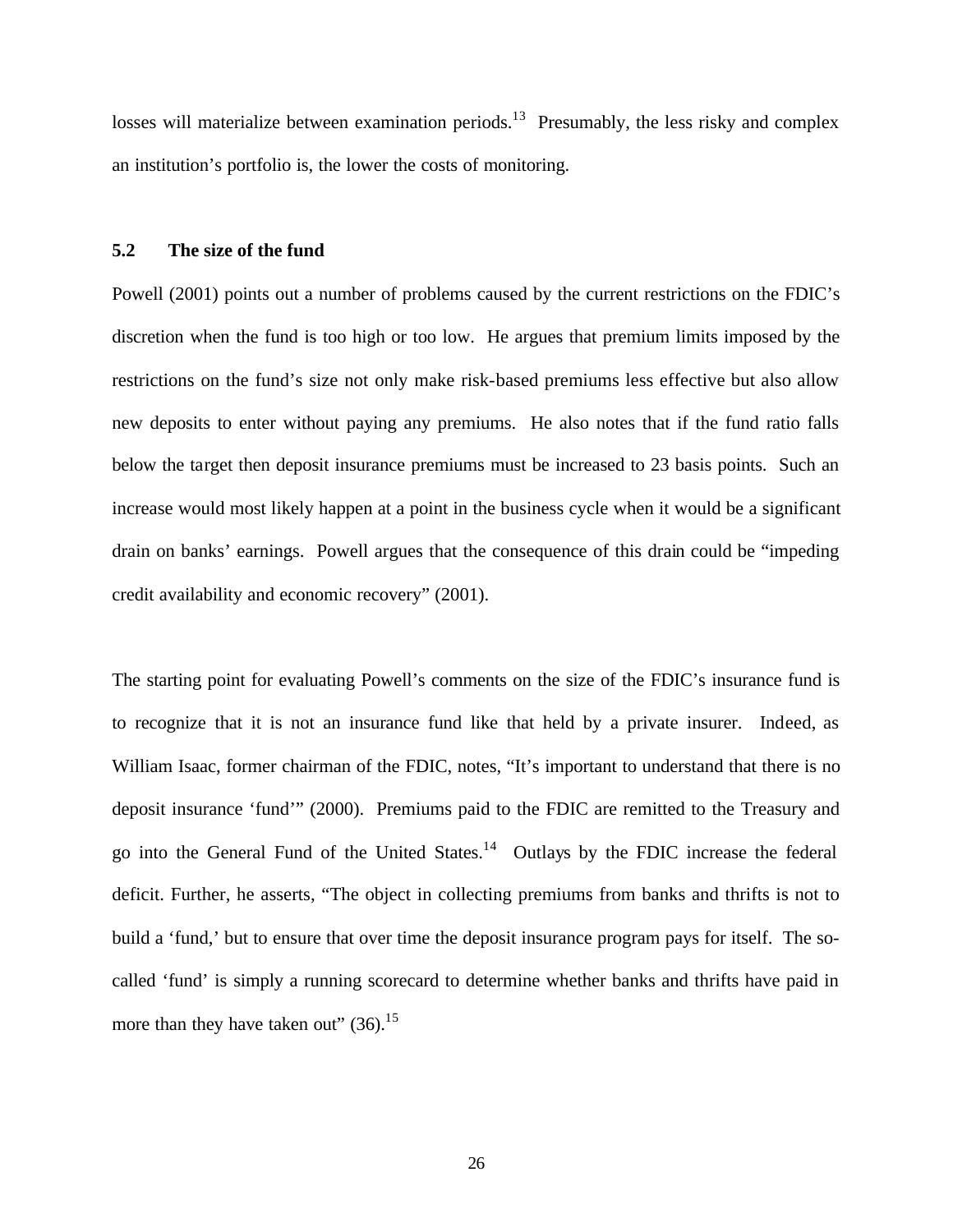Current law places limits on the size of the fund relative to insured deposits. These limits affect (1) the resources available to the FDIC to resolve failed banks without having to rely on congressional appropriation, (2) the way losses are shared between taxpayers and insured institutions, and (3) the incentives of institutions, taxpayers, and Congress to monitor supervisory agencies' compliance with the goal of FDICIA to ensure that losses are minimized. Each of these issues is considered below.

#### **5.2.1 Resources available to the FDIC.**

The FDIC has historically had the authority to buy assets and absorb losses up to at least the current value of the fund without seeking congressional authorization. It also may use these resources to provide temporary loans to receiverships to aid in resolving failed institutions. In effect, the fund serves as working capital for the agency, and efficiency considerations may argue for maintaining a minimal-sized account with the Treasury simply to facilitate the handling and finance of routine disposals of failed institutions. The minimum amount of resources readily available to handle failures should be sufficient to resolve problem banks as appropriate under both the goals of minimizing the probability of failure and minimizing expected deposit insurance.

The size of the fund is somewhat less important under the goal of minimizing the probability of failure. Under this goal, the fund must have access to sufficient resources so that depositors will not run problem banks due to a fear that the insurance fund will be unable to cover their losses. Depositors may be reassured either by the fund holding sufficient resources to deal with existing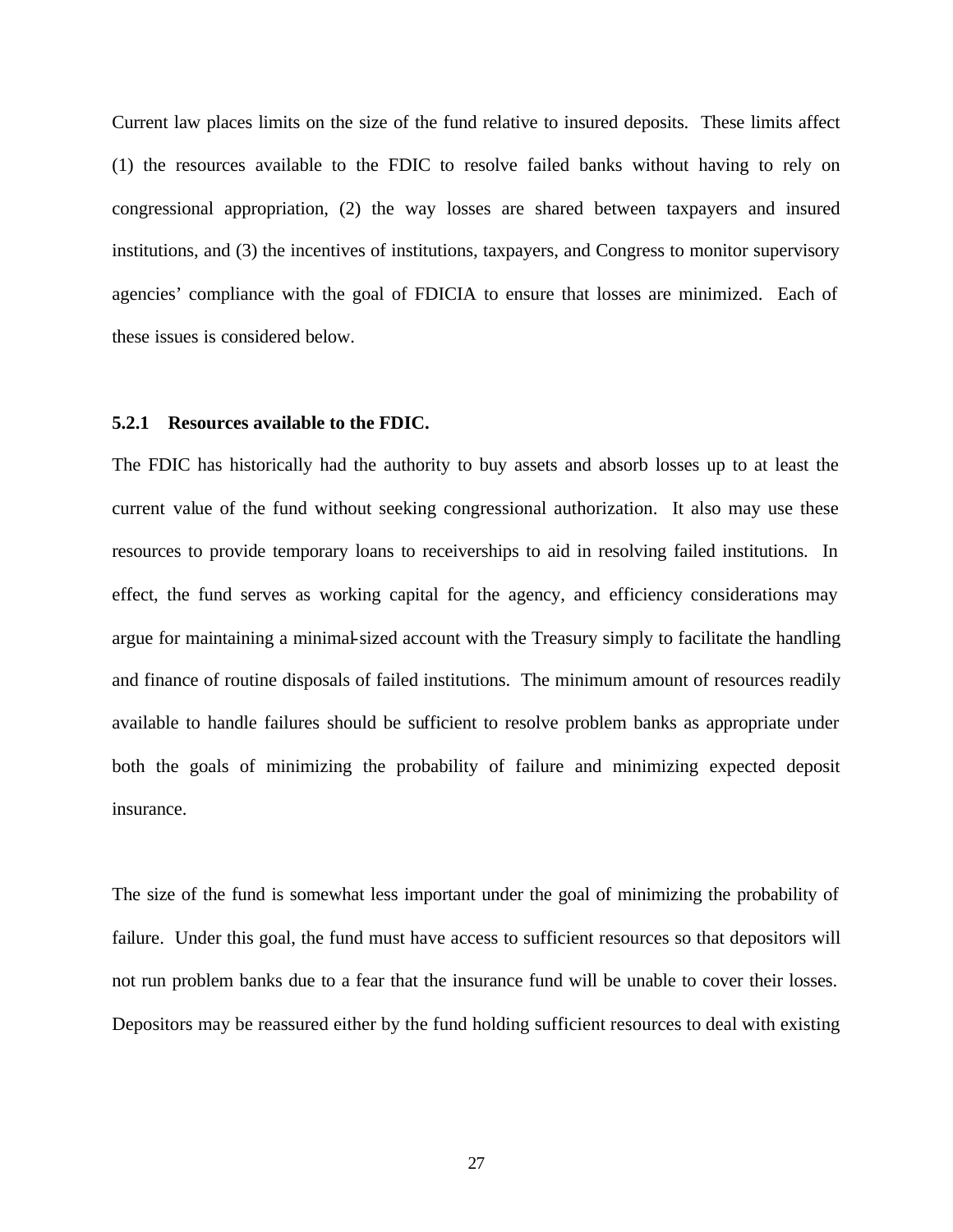problem banks or by a sufficiently strong political commitment to recapitalize the FDIC at some point in the future.

The size of the fund is more important under the goal of minimizing losses because the FDIC cannot resolve a failing bank if it lacks loss bearing ability. For example, a shortfall in the Federal Savings and Loan Insurance Corporation fund inhibited thrift regulators in the late 1980s, resulting in large losses to taxpayers.<sup>16</sup> In this regard, having an account with the Treasury affects funds available to the FDIC and potentially its incentives. The FDIC may request additional resources from Congress if it lacks immediate access to sufficient funds, but the Congressional legislative schedule may not provide the needed funds to the FDIC on a timely basis as happened during the thrift debacle.

#### **5.2.2 Loss sharing**

Under the DIF Act, any deficiency in the fund, should it be totally or partially depleted, is to be made up through an ex post levying of a tax in the form of higher premiums on surviving institutions. When the coverage ratio is restored, payments stop. Thus, the coverage ratio serves solely as a means for banks to stop taxing themselves ex ante for future claims on taxpayer funds. Under this system, institutions are providing a de facto loan to taxpayers over and above the income taxes they pay each year. The principal reason for a larger fund coverage ratio is that it reduces the costs of failure to surviving banks by lowering the ex post tax on healthy institutions who were not responsible for either failed institutions' risk taking nor for regulatory policies, a point that will be explored in more detail later.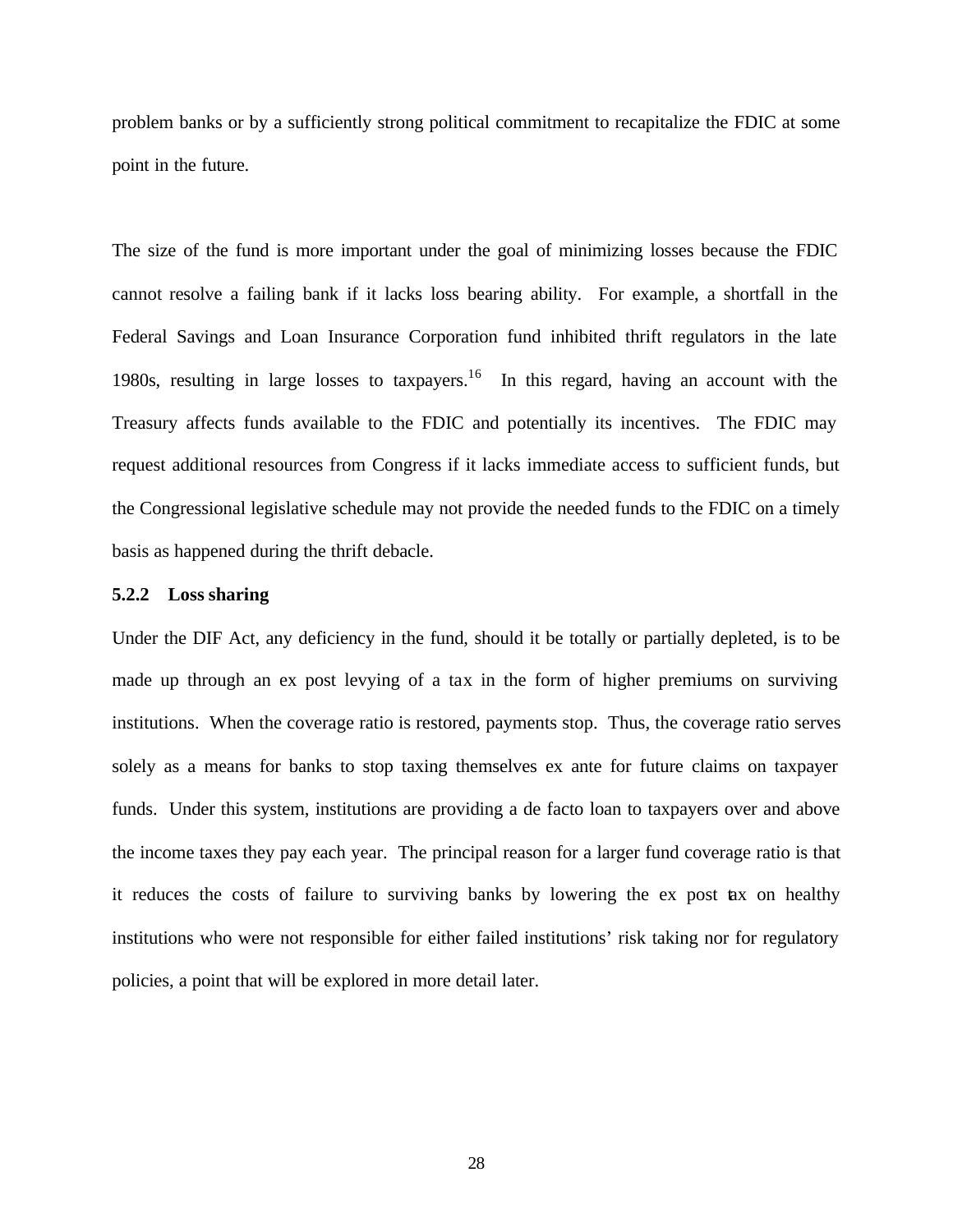This current situation can be described more formally to aid subsequent analysis. The Deposit Insurance Funds Act provides that as long as the ratio  $a = F/D$ , or the actual size of the fund  $(F)$ to insured deposits (*D*) is less than the statutory required or target ratio,  $a = 1.25$  percent (that is,  $a \le a$ ), premiums will be collected from all institutions. Although called a premium, the charges are better regarded as a tax or user fee because the size of the charge is not related to the perceived or actual actuarial risk of loss to the insurance fund, which is determined primarily by regulatory behavior rather than institution risk.

Should an institution fail and its resolution result in a loss to the fund, then healthy institutions bear the ultimate cost of the loss in the form of either a larger tax or paying the existing tax for a longer period of time until the fund returns to the required coverage ratio, a. Now consider the case when the actual fund coverage ratio is greater than the statutory required ratio,  $a \ge a$ . Then, according to the provisions of the 1996 DIF Act, premium or user fee collections cease for all but the riskiest institutions.

The actual coverage ratio may be greater than or equal to a, even if failures occasionally occur, because interest on Treasury debt allocated to the insurance fund (via accounting transactions) accumulates and premiums/taxes are still collected from the riskiest institutions.<sup>17</sup> Should the loss to the fund as a proportion of insured deposits, *L*, occur at any time, *t*, but not be sufficiently large to force the actual coverage ratio, a*t*+1, to fall below its statutory target, a (that is, after the loss, a*t*-1 is still greater than a), then taxpayer monies from the General Fund must be allocated to cover the losses.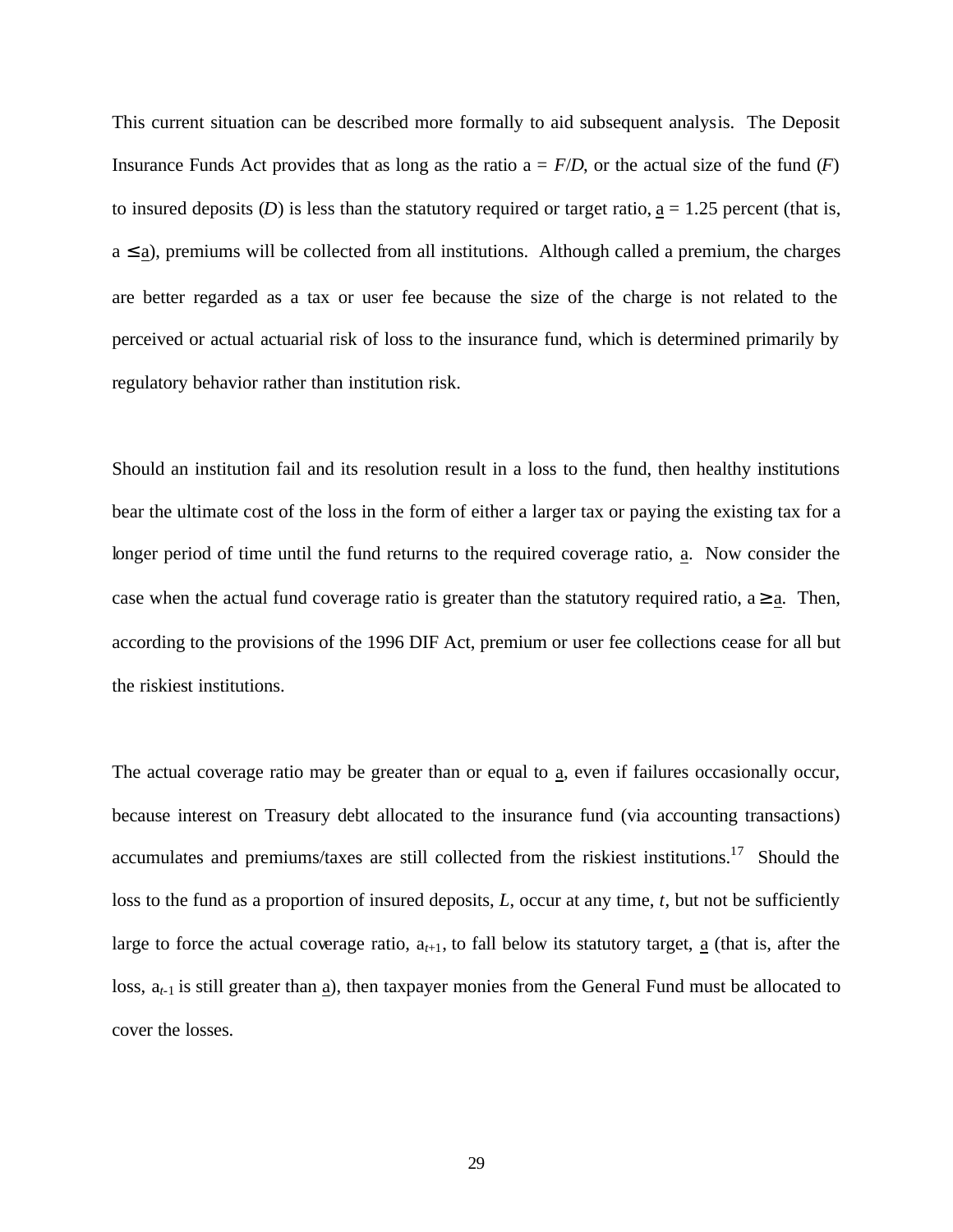If losses, *L*, are sufficiently large so that after the resolution the actual coverage ratio falls below its statutory target ( $a \ge a_{t+1}$ ), then losses are shared between taxpayers and surviving depository institutions as follows. The proportion of the loss, *s*, represented by the extent to which the existing coverage ratio exceeds the target or statutory ratio,  $s = \underline{a} - \alpha$ , is borne by taxpayers. The additional or remaining proportion of the loss,  $L - s$ , is paid for over time by surviving depository institutions until the fund is restored to its statutory target coverage ratio.<sup>18</sup>

In order to continue collecting risk-related premiums, supposedly to control its risk exposure, the FDIC has proposed rebating excess premiums whenever the fund exceeds the statutory target by some fraction. Such a proposal, again, has important loss-sharing implications. For example, if there is a cap on the coverage ratio, a, such that once the ratio exceeds the critical value  $a \ge \overline{a} \ge$ α, premiums are rebated to insured institutions. Instituting a cap on the coverage ratio puts a ceiling on the amount of losses that are borne by taxpayers and shifts more risk in any given year to surviving insured institutions. The lower the value of the cap relative to the statutory target level, the smaller are the losses borne by taxpayers and the larger the losses borne by surviving insured institutions.

#### **5.2.3 Loss bearing and incentives**

Bank supervisors are acting as agents for society in the performance of its mission. Ex ante alignment of agents' incentives with that of their principle is generally difficult, and outcomes are often improved by ex post monitoring. The two obvious candidates for monitoring the supervisors are the banks and Congress.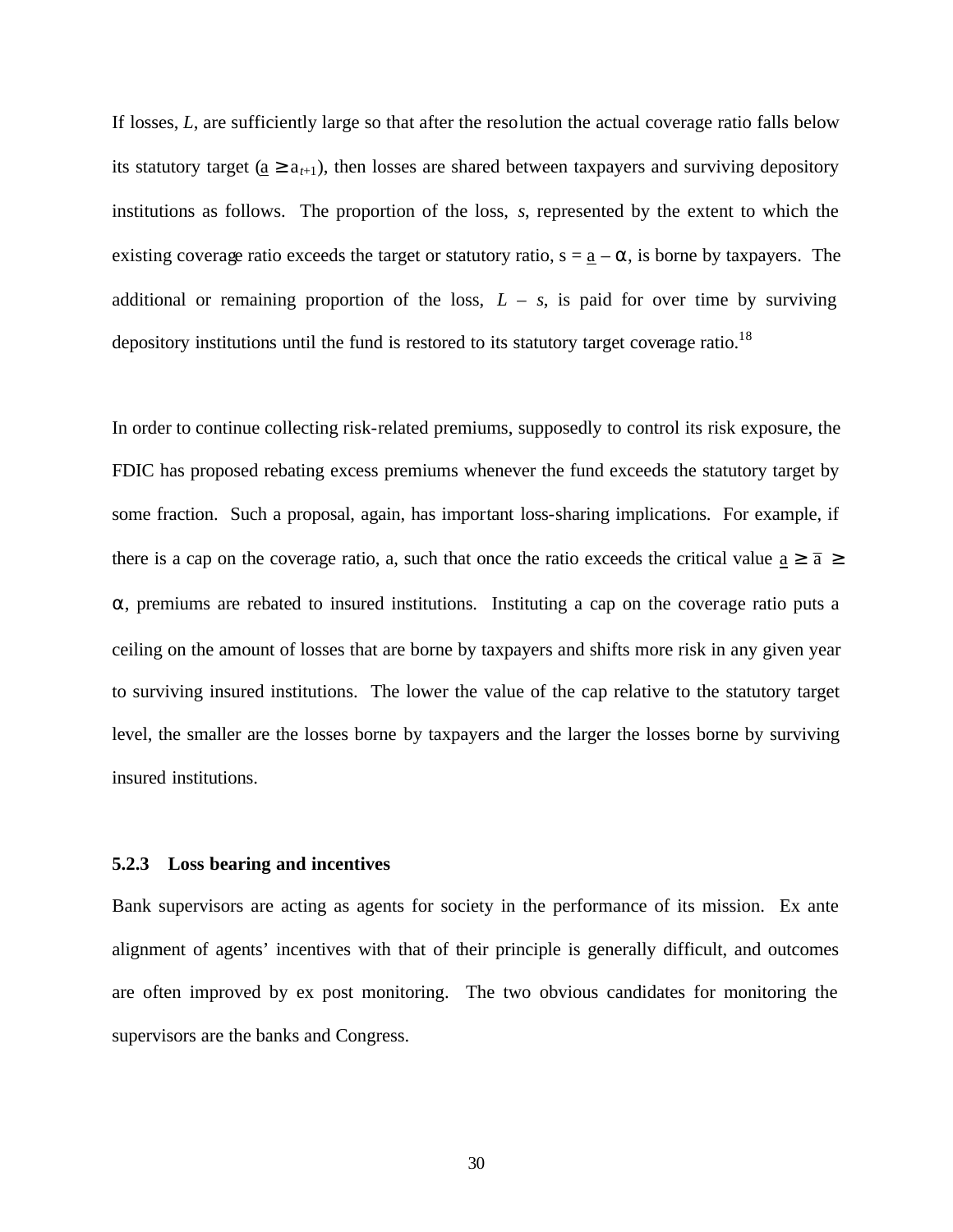Banks concern about supervisory performance comes about both because of the direct impact of supervisory activities on individual banks and because banks bear most of the expected losses to the deposit insurer through their deposit insurance payments. Congress may care about the failure of individual banks; many failures have a clear set of losers that exert political pressure on Congress to recover their losses or at least punish those perceived responsible for the losses. Congress may also care about deposit insurance losses to the extent it impacts the measure of the federal government's fiscal surplus or deficit used by Congress. As noted above, the FDIC's insurance funds are merely memo entries in the federal government's accounting. The difference between the agency's receipts and expenditures flows through to the government's fiscal position in the current year. Thus, the marginal cost of failure is reflected in the reported surplus or deficit. If unexpected failure resolution costs occur, Congress must either accept a higher fiscal deficit, or offset the impact on the deficit with higher taxes or lower expenditures for other onbudget activities. Conversely, to the extent that the cost of failure is lower than expected, that will result in some combination of a lower fiscal deficit, lower taxes and higher spending. As a result, Congress also has an incentive to monitor the performance of the agencies in minimizing losses.

If the goal of the supervisors should be to minimize the failure rate, monitoring should be triggered by bank failures but its intensity should not depend on the costs of resolution. Bank payments to the deposit insurance fund should be insensitive to contemporaneous losses, as may be the case if premiums exceed expected losses to reflect the social costs of bank failure. On the Congressional side, the current budget system is less than optimal from the perspective of the goal of minimizing failures because it gives Congress an incentive to increase monitoring when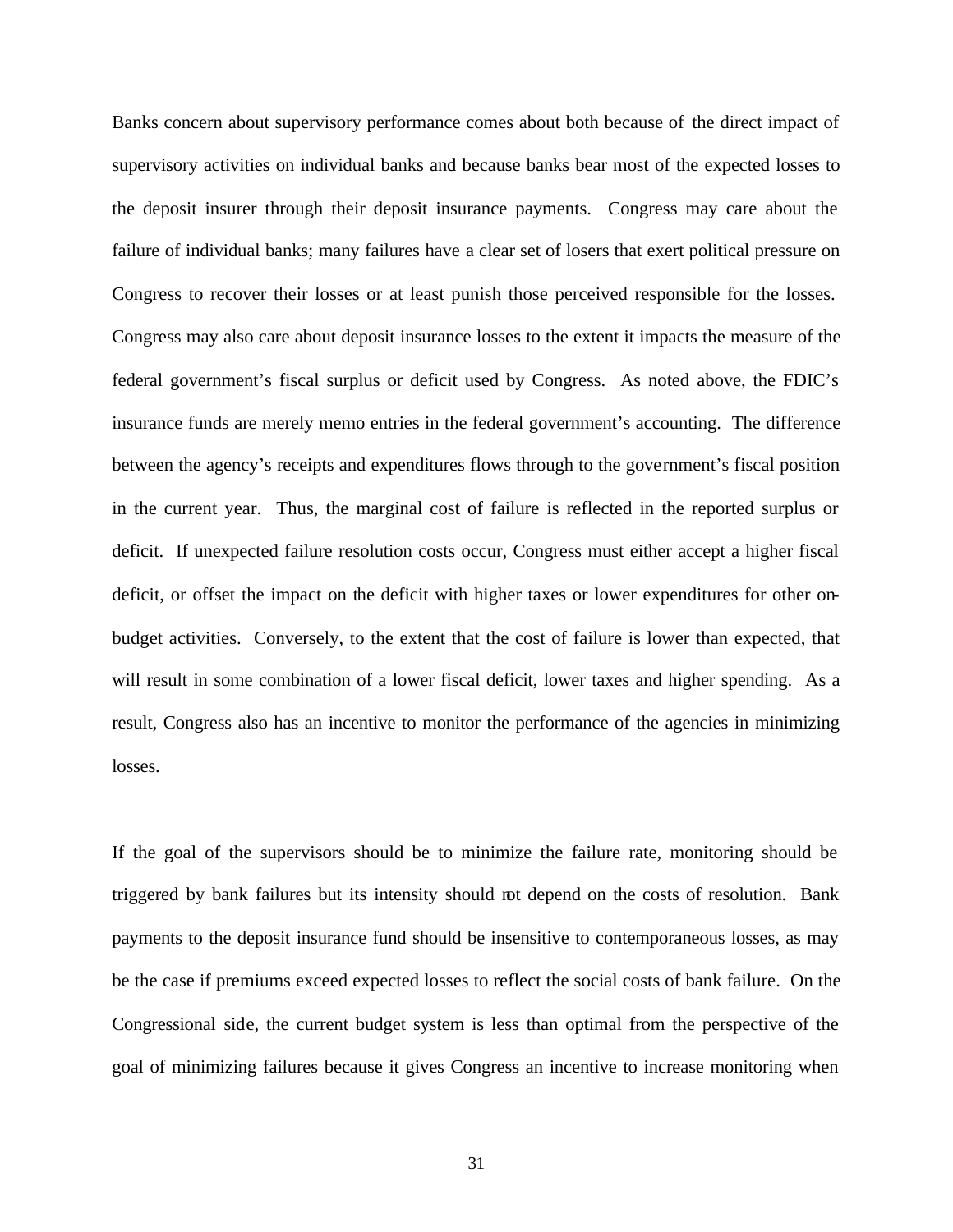the net costs of failure increase within the year.<sup>19</sup> A better system would reduce Congress's incentives to monitor the costs of resolution, a goal which may be met by changing the measured fiscal deficit to exclude resolution costs.

However, if the goal is to minimize deposit insurance losses, monitoring intensity should depend on resolutions costs but not failure per se. Conceptually, the incentives of Congress and taxpayers should be clearly aligned since any loss to taxpayers will be reflected in the current year's fiscal budget. If a target exists for the fiscal balance (surplus or deficit), Congress will have a strong incentive to be concerned about, and to monitor, regulatory agency behavior, because failure to close insolvent institutions could impinge upon tax or spending programs. Furthermore, a statutory mechanism exists for holding the regulatory agencies accountable to Congress.

It is less clear how regulatory agencies' incentives align with those of surviving depository institutions when regulatory failure to close institutions imposes potentially large losses on those institutions. One could argue that these incentives are not necessarily well aligned and may also have undesirable effects on systemic risk. Congress, for example, clearly has little incentive to discipline regulatory agencies when they impose costs on depository institutions. Institutions do not vote, and, moreover, they are perceived to be better able to bear the costs than taxpayers are. $20$  On the other hand, adjusting premiums to impose the current year's losses on the surviving banks will clearly affect earnings and returns to shareholders. Thus, banks may be motivated to use their political power to support timely resolution of the failed banks, thereby minimizing surviving banks' cost of deposit insurance.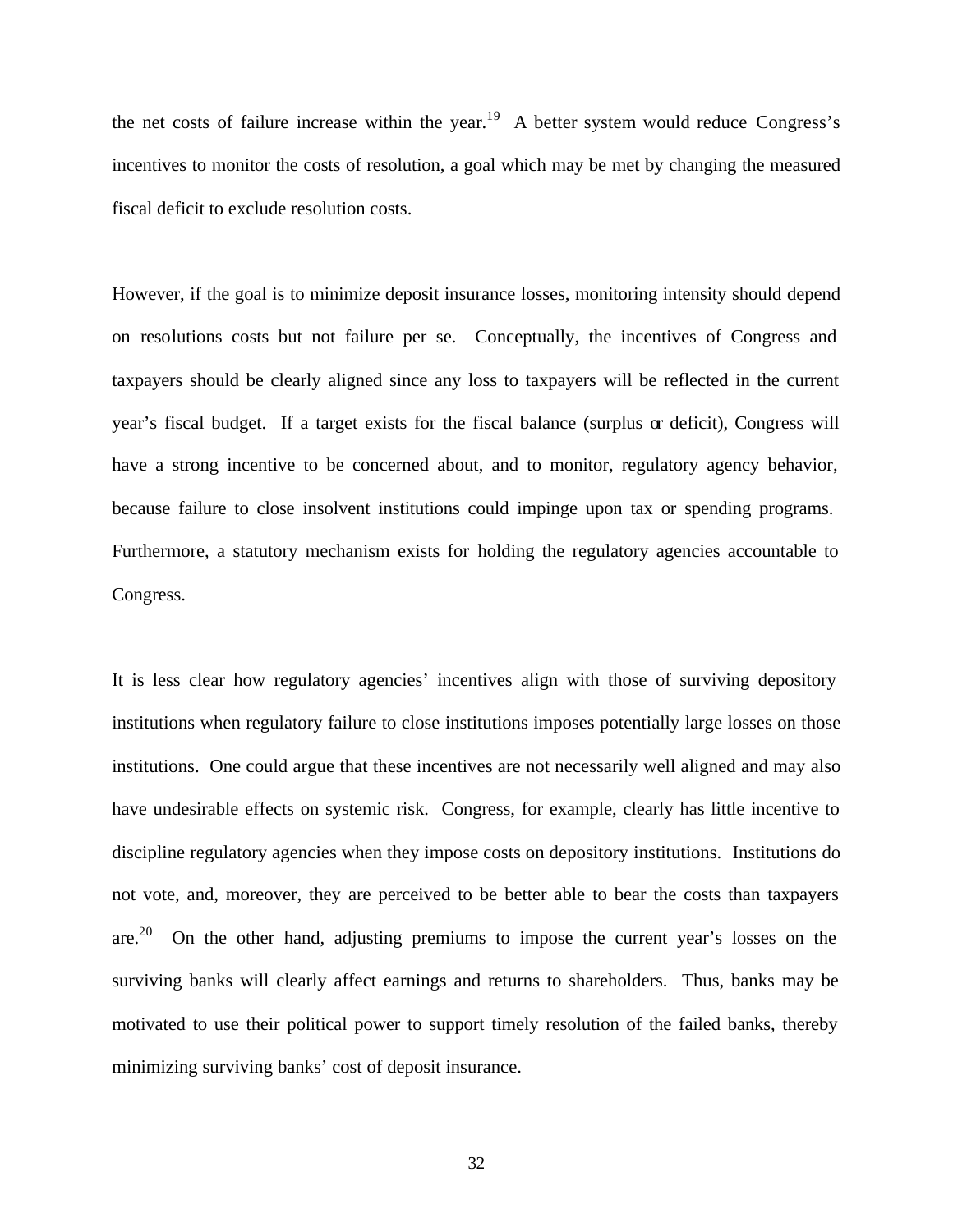The downside of imposing losses on banks is, as Powell (2001) points out, that the demand for funds to resolve failed banks is likely to occur at times when the entire banking system is under financial distress, such as during recessions. Imposing additional costs on already weakened institutions would act to tie the health of financial institutions together and make their returns and likely failures more correlated. Sound financial institution policies would argue that regulatory agencies should seek to make failures isolated and independent events, both in actuality and in the minds of the public, so as to reduce the chances that systemic events and runs occur.

In the end, the choice of imposing costs on institutions or the taxpayers hinges on a judgment about the relative strengths of the incentives of taxpayers or banks to bring and exert pressure on Congress to monitor and discipline the regulatory agencies. Given that Congress is more likely to respond to budget pressure, a case can be made for a lower, rather than a larger, fund, and, if pushed to the extreme, an argument may be made for no fund at all.

Given Isaac's (2001) observation that the fund is really just a scorecard, the existence of the fund could mislead some into believing that the resources available to deal with failed banks are limited to the size of the fund. However, given that the losses are first covered out of the General Fund and that deposit insurance ultimately rests on the full faith and credit of the government, there is little case to be made for earmarking a contingent set of claims on the fund keyed to bank tax or premium payments.<sup>21</sup> Thus, the case for maintaining a deposit insurance "fund" in an accounting sense rests on the need for the FDIC to have access to sufficient loss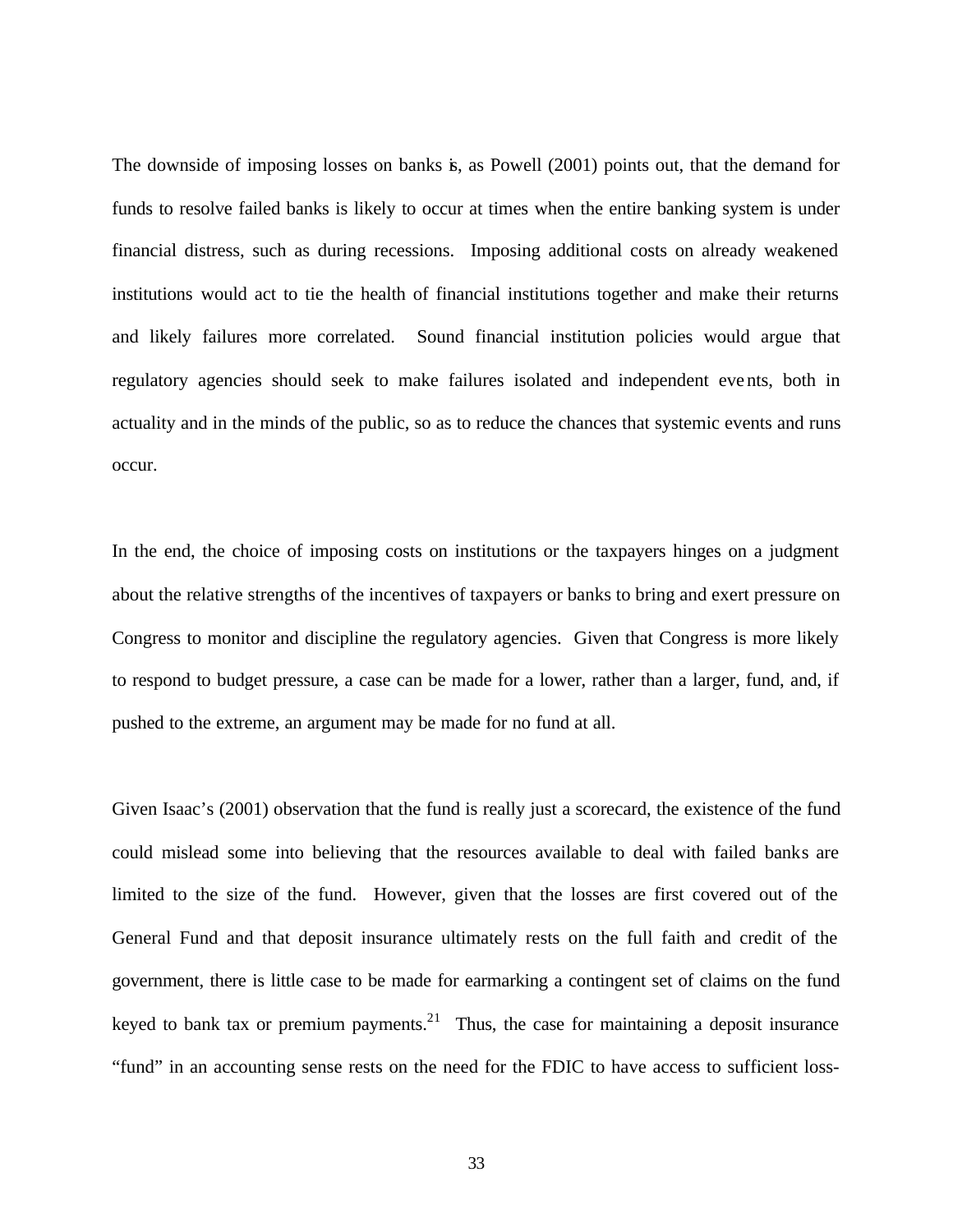bearing ability to resolve failed banks without requiring a special appropriation by Congress for every resolution. However, the requirements for a working capital fund would not necessarily result in the same optimal level as that which would result from viewing the fund as banks' paidin capital to cover future losses.

#### **6. What Are the Real Issues?**

This discussion has argued that the thrust of supervisory efforts post-FDICIA have been fundamentally misplaced.<sup>22</sup> Under careful examination, a large fraction of supervisory efforts is directed towards the goal of minimizing the probability of bank failure rather than that of minimizing the losses to the deposit insurer. Such efforts reflect a misunderstanding of the real source of losses to society, which are better measured by the losses to the insurer than by the number and size of failed banks. What then should the agenda look like if the goal is minimizing deposit insurance losses? This study contends that the primary issue is strengthening the incentives to resolve failures at the lowest cost to the FDIC. After FDICIA went into effect, FDIC records indicate that losses from 1992 through the second quarter of 2001 on bank failures to the BIF were 10.8 percent of assets in the aggregate, and that thrift institution losses to the SAIF (excluding Superior) were 4 percent of assets. On a yearly basis, losses on BIF-insured failures during this period ranged from 8 percent to 61 percent, and for SAIF-insured failures, from 2 percent to 63 percent.

Admittedly, while some of the risks may be difficult to detect, the large losses the FDIC has borne with some failures, including Superior Bank, suggest that in at least some cases the rewards to supervisors of engaging in forbearance exceed the costs. FDICIA sought to realign

34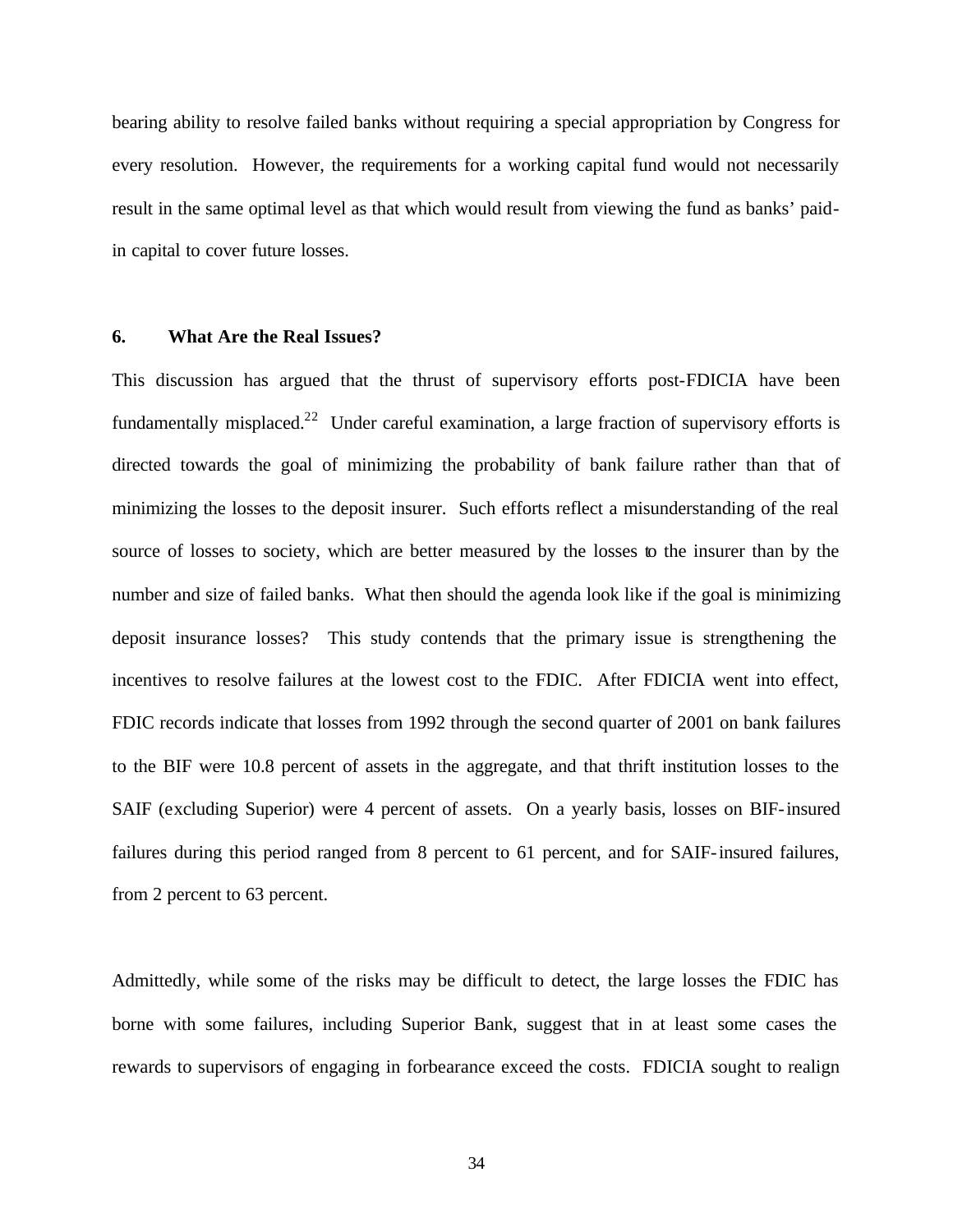the incentive structure, for example, by requiring in Section 131 of the act that material losses be investigated by the agencies' inspector generals with public disclosure.<sup>23</sup> However, this incentive is apparently insufficient. Thus, further consideration of the supervisory incentive system appears desirable.

The first principle may be to do no harm in the sense of making changes that further misalign incentives. Because there is no insurance fund, any net losses borne by the FDIC flow through to the federal government's fiscal budget for the current year. The risk of changes in the deficit due to bank failures provides an incentive for Congress to monitor bank supervisors even if banks are likely to pay the entire cost of deposit insurance over some longer horizon.<sup>24</sup> Thus, bank premiums should not be tightly linked to the cost of bank failures in the current year in order to give Congress an incentive to monitor the supervisors.

A useful step forward would be to implement FDICIA's mandate in Section 121 to develop and implement supplemental disclosure of the economic value of banks' assets and liabilities. Academics have long argued that increasing the transparency of bank risk taking is one way to improve regulators' ability to monitor bank risk exposure. Immediate action to provide for market value disclosure could improve transparency, allowing outside parties to better monitor the regulators' performance. Further, the disclosure of economic values would help concentrate supervisory and bank attention on changes in the economic value of banks rather than on the manipulation of historic cost-accounting figures to produce desired levels of book capital. Moreover, the intent should be to move market value accounting for the purposes of prompt corrective action as supervisors and banks become more familiar with the concepts.<sup>25</sup>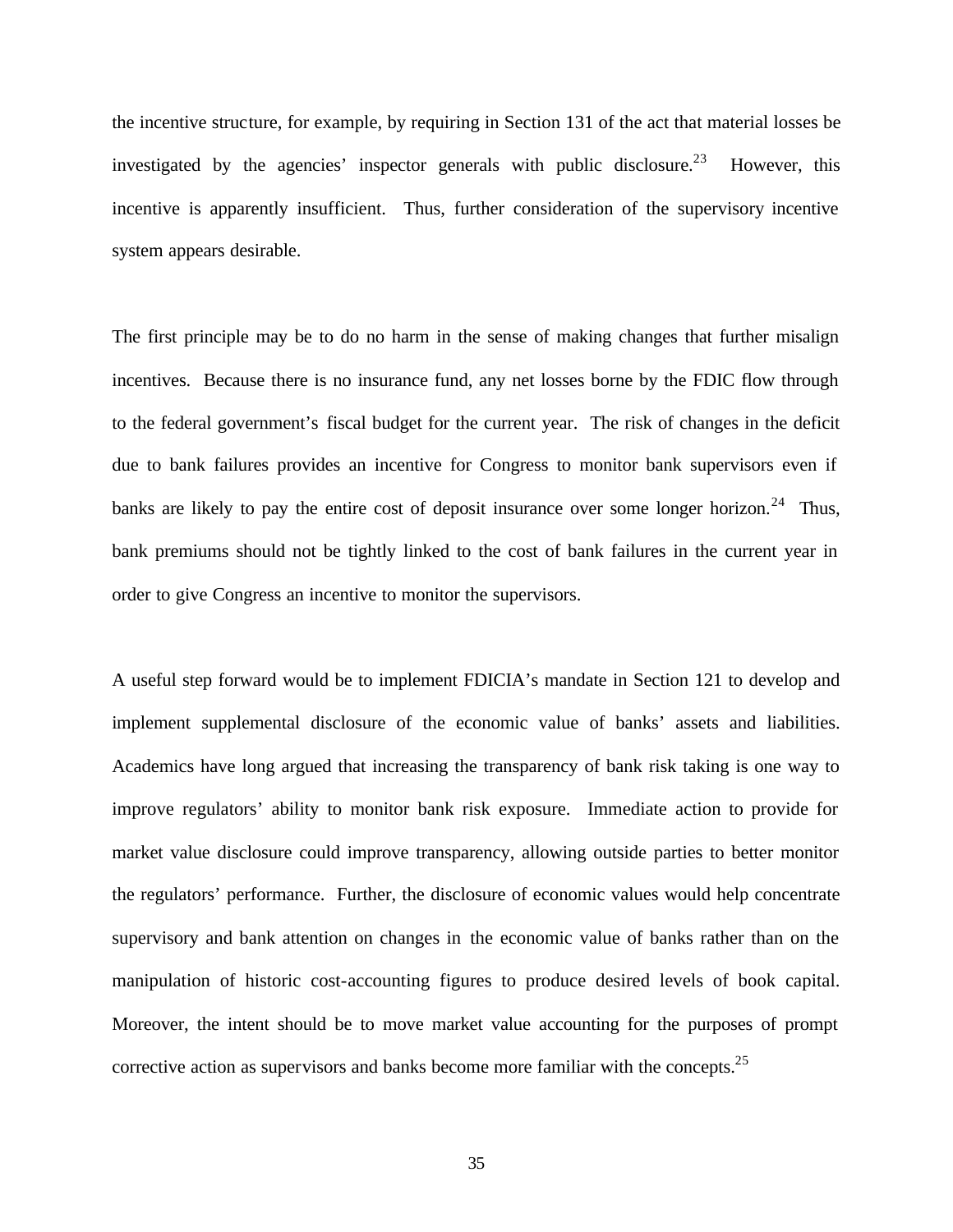While a focus on economic values could be a significant improvement, the adoption of market value accounting will not be sufficient by itself to implement the intent of prompt corrective action. For example, a significant part of the losses at Superior Bank occurred in assets that were required to be accounted for at market value but for which market value was substantially overestimated. Even with market value accounting, supervisors must be willing to demand accurate valuations and insist on timely revaluations when material errors are discovered. Thus, an insistence on accurate valuations is an important part of any reform. Moreover, the nature of these valuations, and in particular, reliance upon accruals versus actual cash flows may reflect the going concern value of a banking organization, but may not reflect the value of assets available upon liquidation or closure.

A full solution to the incentive problem requires further consideration and likely will require a package of steps. This package should contain measures to increase both the political and financial costs of engaging in forbearance. FDICIA's provisions to require special assessments of banks in certain cases of large bank failure are designed to encourage banks to put pressure on supervisors to avoid costly failures.<sup>26</sup> However, these provisions have an offsetting effect of reducing Congress's incentive to monitor the supervisors. This effect may be small for the failure of a very large bank because such a failure is likely to involve other externalities that could affect large numbers of voters. In more general cases, however, there may be an unavoidable trade-off between trying to create incentives for banks to provide politic al pressure and maintaining incentives for Congress to monitor on its own.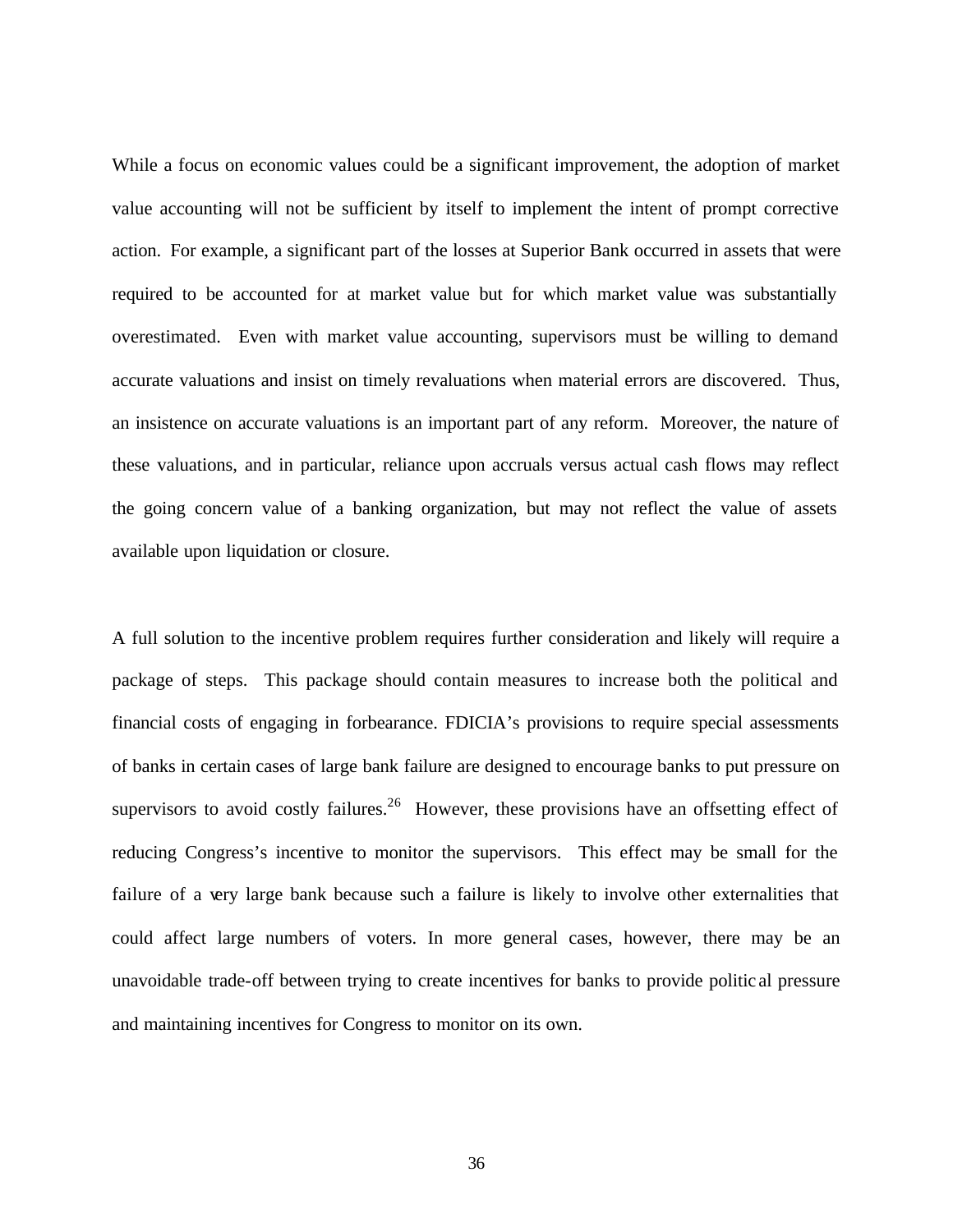Kane (1997) and Wall (1996) have recently made proposals to make supervisors' compensation depend in part on deposit insurance losses.<sup>27</sup> Such proposals may not be the most efficient way of providing incentives to supervisors, given that the conditions that lead to bank failure may vary substantially through time. Nevertheless, these or related proposals deserve some consideration as part of a package to increase the costs to supervisors of forbearance.

As a backstop to supervisory action, market mechanisms may apply pressure on banks and supervisors when supervisors choose not to act on their own. The provisions of FDICIA Section 141 create such an incentive by mandating that the FDIC should resolve banks at the least possible cost to the deposit insurance fund. Prior to FDICIA, most uninsured bank creditors could expect that the FDIC would resolve a failed bank in a way that protected all creditors. The least cost provisions of FDICIA and the FDIC's procedures in the wake of FDICIA appear to have substantially reduced expectations of such a bailout.

The least cost provisions appear to have had some effect in the case of Superior Bank. While some depositors were surprised by the failure of Superior, the record suggests that many uninsured depositors bailed out long before the failure. The Thrift Financial Report submitted by Superior Bank to the Office of Thrift Supervision (and available on the FDIC's Web site at http://www2.fdic.gov/call\_tfr\_rpts/?catNumber=74) indicates that Superior had uninsured deposits of \$572.4 million at its peak in March 2000. This figure dropped to \$492.0 million in September, to \$253.6 million in December, and to \$52.6 million by March 2001. The discipline exerted by uninsured depositors did not prevent the bank from costly failure, likely in large part because of the presence of risk-insensitive funding that Superior was able to attract as uninsured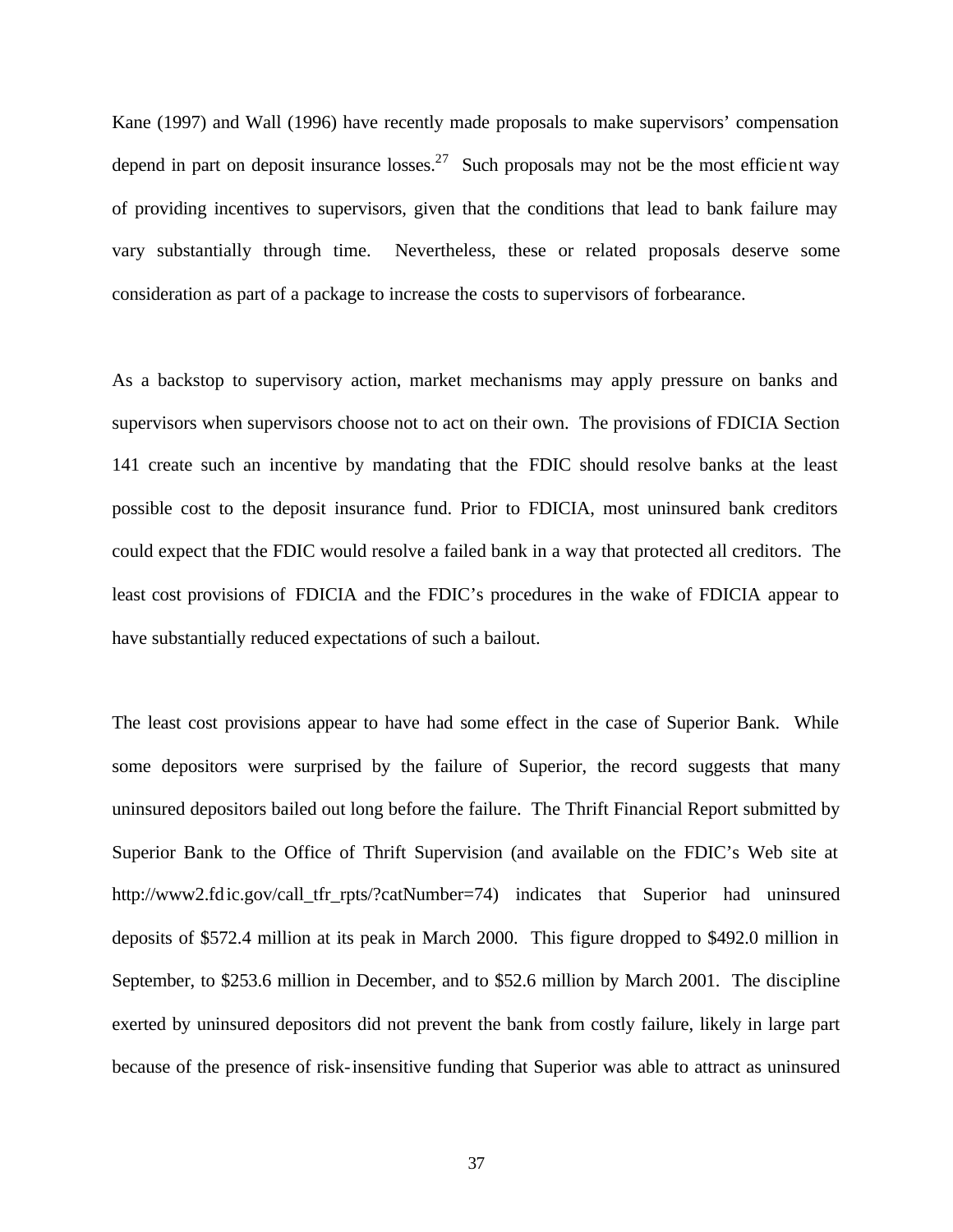depositors withdrew their funds. Insured deposits rose by \$220 million (from \$1.052 billion to \$1.272 billion) between March 2000 and March 2001. Similarly, short-term federal funds and repurchase agreements, which are typically protected by perfected collateral in the event of a failure, grew by \$73 million (from \$179.1 million to \$252.9 million).<sup>28</sup>

Smaller banks may be able to rely entirely on insured deposits for funding, but the backstop provided by market pressure could be strengthened both for medium-sized and larger banks, which are typically more reliant on uninsured funding. One way of enhancing the role of market discipline would be to limit the ongoing growth of Federal Home Loan Bank (FHLB) advances, which provide a safety valve for banks.<sup>29</sup> The FHLB may advance money to even the most distressed bank without significant fear of loss because the advances are overcollateralized and backed by a super-priority lien on all of the bank's assets. These collateral agreements allow a bank to withstand a greater volume of withdrawals before becoming illiquid and to shift losses to the FDIC if the bank does fail.

Market discipline may also be enhanced by addressing market perceptions that the largest banks are "too big to fail"—that is, too large to be resolved in a way that imposes significant losses on most creditors, including all depositors.<sup>30</sup> One method of enhancing market discipline is to accept that perceptions that some banks are too big too fail are unavoidable in the near future and to seek to substitute market signals that are less subject to too-big-to-fail views. Evanoff and Wall (2000) have suggested that subordinated debt is viewed as highly unlikely to benefit from too-big-to-fail perceptions and, accordingly, its pricing could be used as a signal for prompt corrective action. A more direct, albeit longer-term project, would be to directly attack the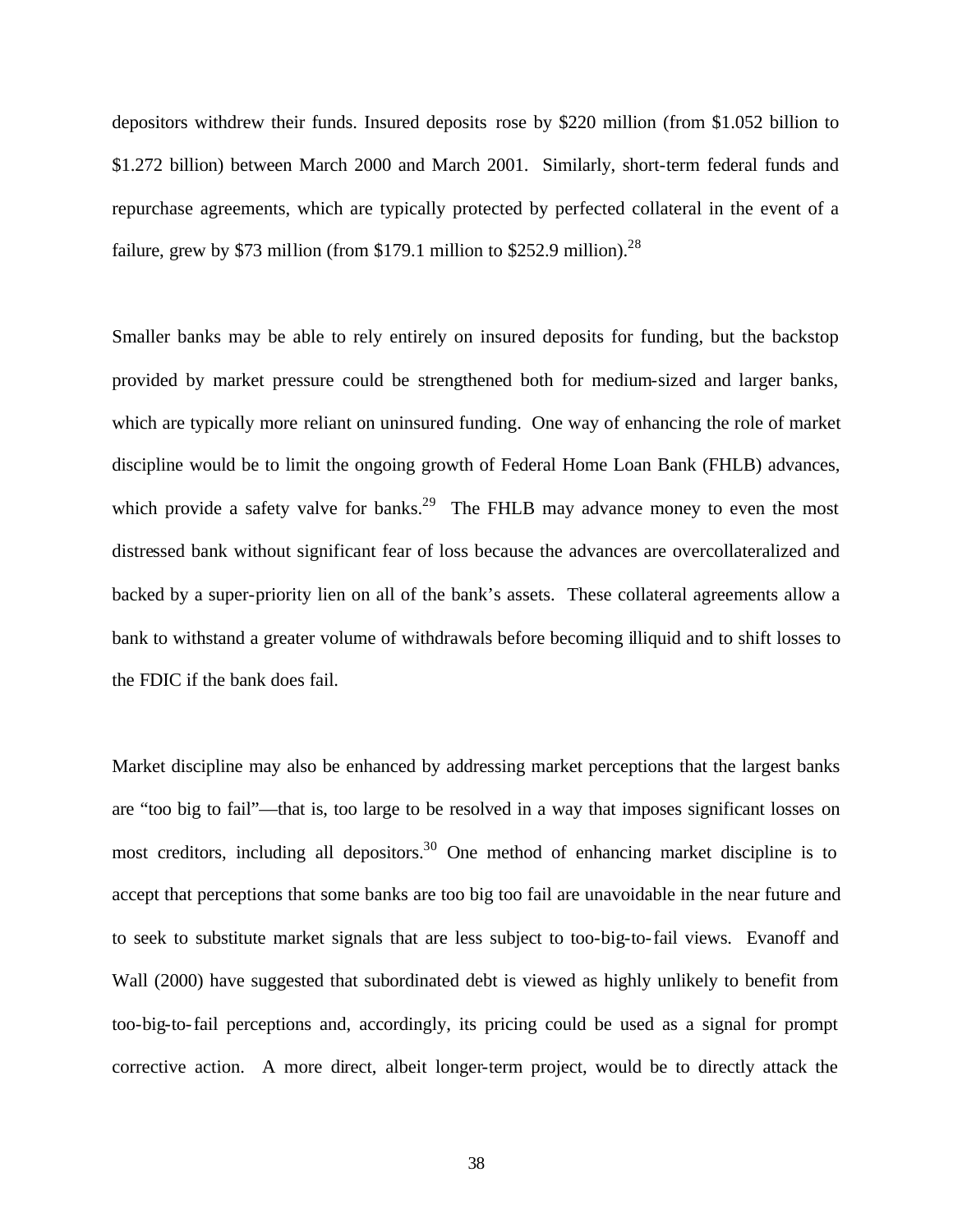perception that some banks are too big to fail by developing and publicizing plans to close very large banks without protecting uninsured creditors.

#### **7. Summary and Conclusions**

Recent supervisory efforts appear to be directed towards the long-standing goal of minimizing the probability of bank failure, despite the fact that FDICIA was explicitly designed to minimize losses to the deposit insurance fun. In this respect, Basle II and related efforts represents a significant step back from the PCA provisions of FDICIA. Minimizing the insurance losses from failed banks is critical to minimizing the social costs of bank failure and eliminating moral hazard behavior. Moreover, attempts to minimize the probability of failure require supervisors to try to supplant the pricing schedule set by financial markets with one set by the supervisors. Such efforts to impose artificial price schedules inevitability lead to resource misallocation and avoidance efforts by banks.

On the other hand, minimizing losses to the deposit insurer requires relatively less intervention in the relative price schedule. The supervisors need only make sure that banks do not price in a deposit insurance subsidy to risk-taking because the deposit insurer is not going to bear significant risk. As such, the agenda for reform to accomplish the goals of PCA is shorter and focuses on the steps needed to change supervisory priorities to that of limiting deposit insurance losses. Implementing such an agenda may not be easy, but it will be more valuable in the long run.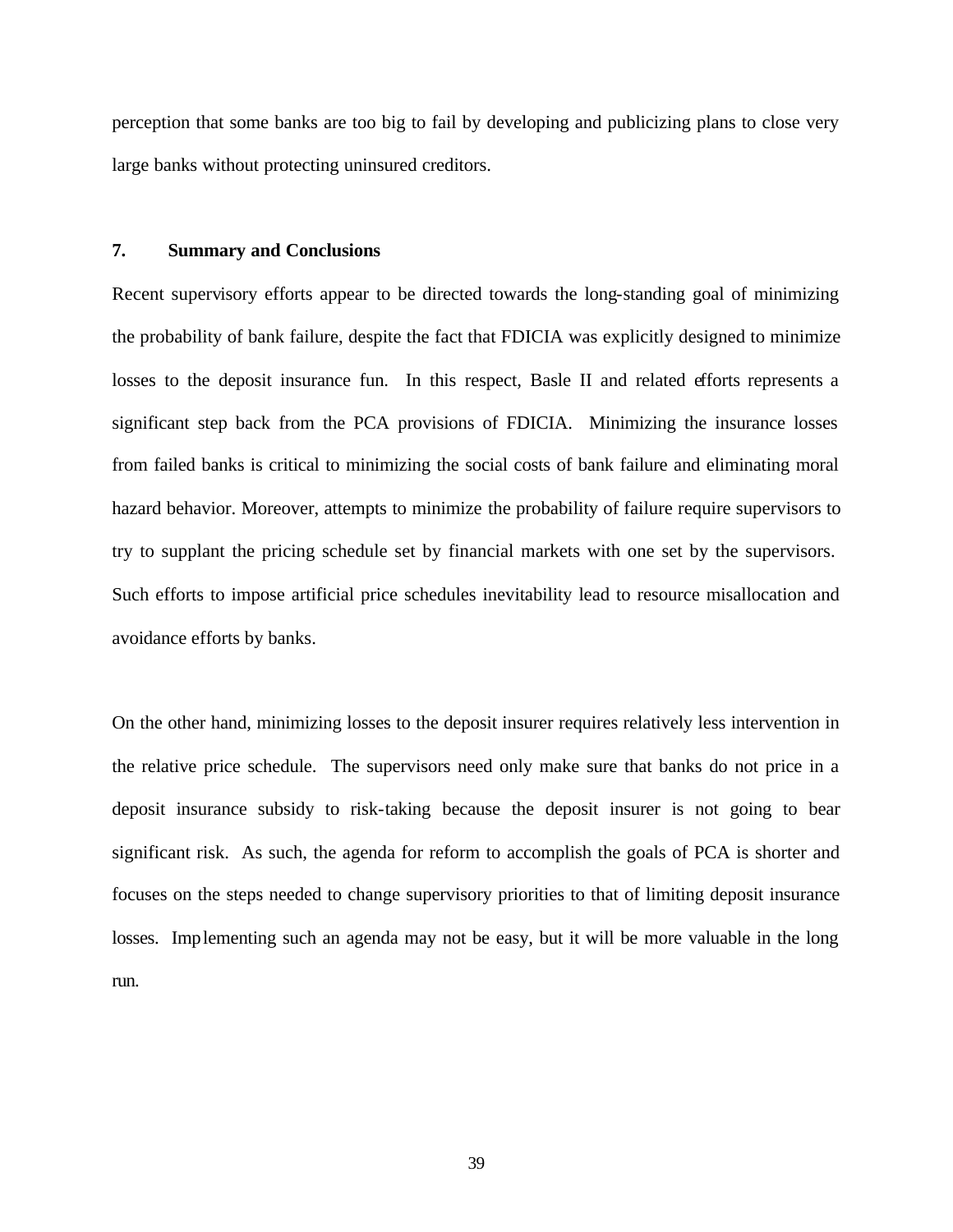# **Notes**

- 1. Section 131 of FDICIA, titled "Prompt Regulatory Action," creates a new Section 38 of the Federal Deposit Insurance Act. PCA is a modified version of Benston's and Kaufman's (1988) structured early intervention and resolution (SEIR).
- 2. Historically, this was clearly the FDIC's objective in the 50's.
- 3. For a summary of the evidence, see Kaufman (1994).
- 4. A recent example of runs limited to failing institutions, see Kane (1987).
- 5. The classis case of systemic externalities occurred during the late 1800s under the fractional reserve system of the National Banking Act. Because banks were allowed to keep required reserves in the form of deposits at Reserve City and Central Reserve banks, a withdrawal of funds from weak institutions would sometimes pyramid into withdrawals of reserve funds from healthy institutions. The Federal Reserve Act eliminated this problem. See Eisenbeis (1997) for a further discussion of the sources of systemic risk.\
- 6. Indeed, these costs should not be overestimated given the recent experience with market disruption on a scale far in excess of that which would result from the failure of any individual firm.
- 7. See Merton and Perold (1993) for a discussion on the problems in holding company organizations for relying strictly upon capital, as reported, to capture the nature of the risk relationships in complex organizations.
- 8. *Commercial Bank Examination Manual,* "Examination Strategy and Risk-Focused Examinations," Section 1000.1.
- 9. One way of thinking about the impact of capital regulations on portfolio allocations is in a CAPM type model. A bank locates itself on something like the securities market line which is a line with one point determined by the risk-free rate and another by a tangency portfolio on the set of efficient portfolios. If capital regulation could move banks along this line, it would induce banks to hold more capital but would not change portfolio allocations. However, capital regulation may change bank portfolios if it changes the optimal scale of the bank. In particular, the elasticity of prices is unlikely to be constant across all bank asset categories. Thus a change in the scale of a bank is likely to change its portfolio allocations. Moreover, if the risk weights do not exactly correspond with the market's assessment then capital regulation will change the shape of the efficient frontier and banks' portfolio allocations. Such distortions appear unavoidable given that Basel II evaluates the riskiness of assets on a stand-alone basis rather than in a portfolio context.
- 10. The economic value of some information intensive bank assets depends on who owns the assets. The assets may have greater value in the hands of the bank than if the bank is sold or liquidated.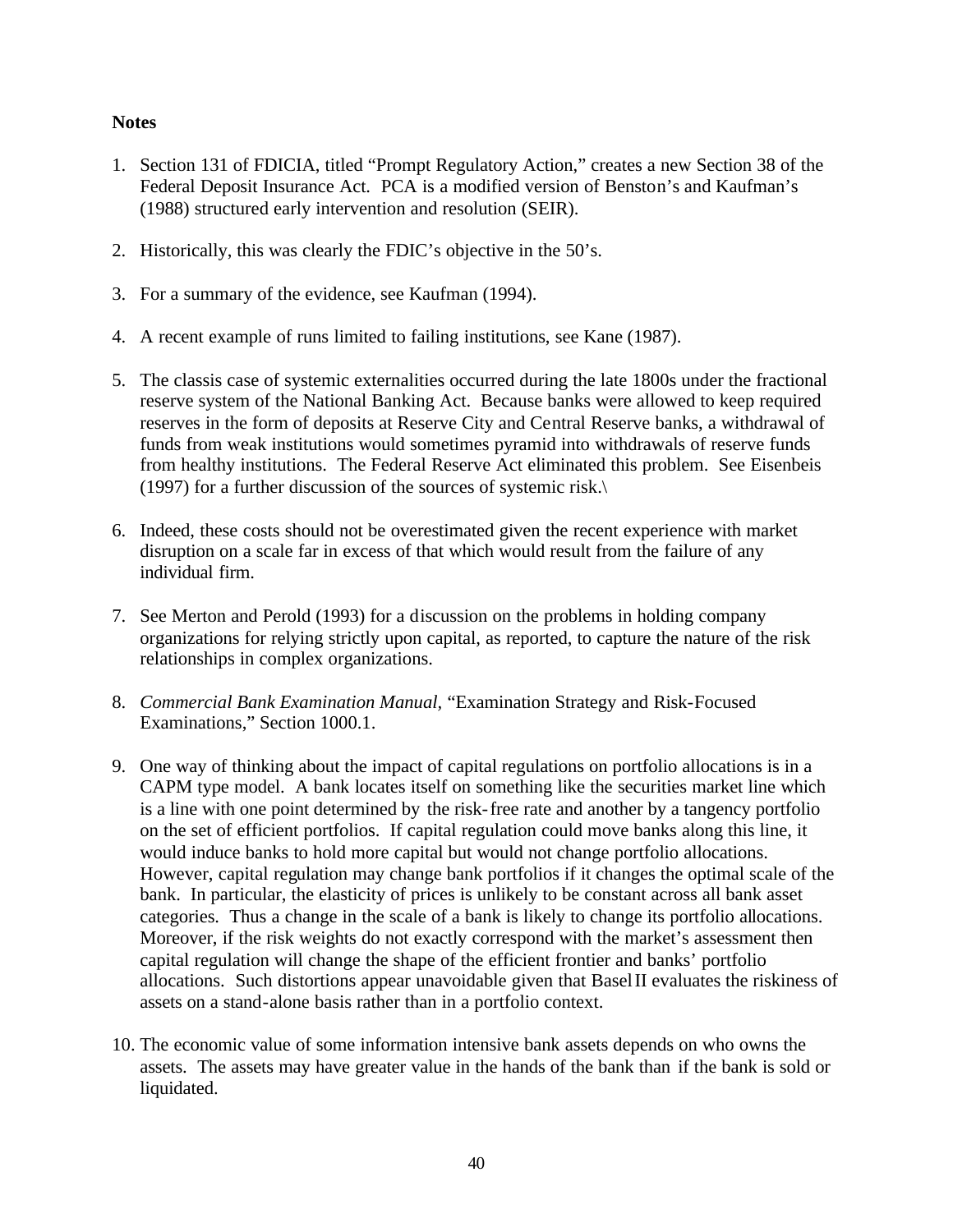- 11. This section is derived from Eisenbeis and Wall (2002).
- 12. See Smith and Wall (1992).
- 13. See Flannery (1991) for a discussion of these trade-offs. See Shadow Financial Regulatory Committee (2000a) for a slightly different view.
- 14. An Electronic version of Isaac's comments may be found at http://woodrow.mpls.frb.fed.us/pubs/region/00-03/isaac.html.
- 15. The FDIC annual report indicates the nature of the fund's investments and income, but these are only bookkeeping entries, similar to the Social Security Trust Fund.
- 16. White (1991), for example, documents the ways that the Federal Home Loan Bank System adopted policies of forbearance that ultimately resulted in large losses to the Federal Savings and Loan Insurance Corporation and taxpayers.
- 17. Presently, the FDIC is collecting premiums from only about 8 percent of insured institutions, according to Murton (2001).
- 18. How quickly the fund is rebuilt, from premiums paid by surviving institutions, may have solvency and systemic risk implications for the survivors.
- 19. The net cost of failure within the year is the losses recognized by the fund less any increase in deposit insurance premiums directly attributable to the costs of the failure. For example, if a bank failure resulting in losses of \$500 million and the FDIC collected no premiums then the net failure cost would be \$500 million. The failure cost would also be \$500 million if the FDIC charged premiums but the premiums were already at their maximum and did not increase as a result of the failure. However, if as a result of the failure, the FDIC collected an extra \$300 million in premiums then the net cost of failure would be \$200 million.
- 20. Institutions and their principles do make campaign contributions, but these have become relatively limited as a result of campaign financing reforms.
- 21. Some would argue that under FDICIA, taxpayers incur an insurance liability or loss only when the equity of the banking system is exhausted. The previous analysis suggests that this idea is not quite correct. Moreover, it is both unrealistic and unlikely that the government would let the banking system be destroyed before stepping in. Clearly, government has recently intervened on behalf of the airline Industry in the aftermath of September, and there is clearly less of a statutory mandate and history to bail out that industry than there is for banking.
- 22. Blackwell (2002a,b) reports on an FCIE-commissioned study of private reinsurance for the FDIC. The benefits of obtaining reinsurance would be twofold: to spread the risk of loss and (as a "senior FDIC official" said in an interview that the pricing of the reinsurance "may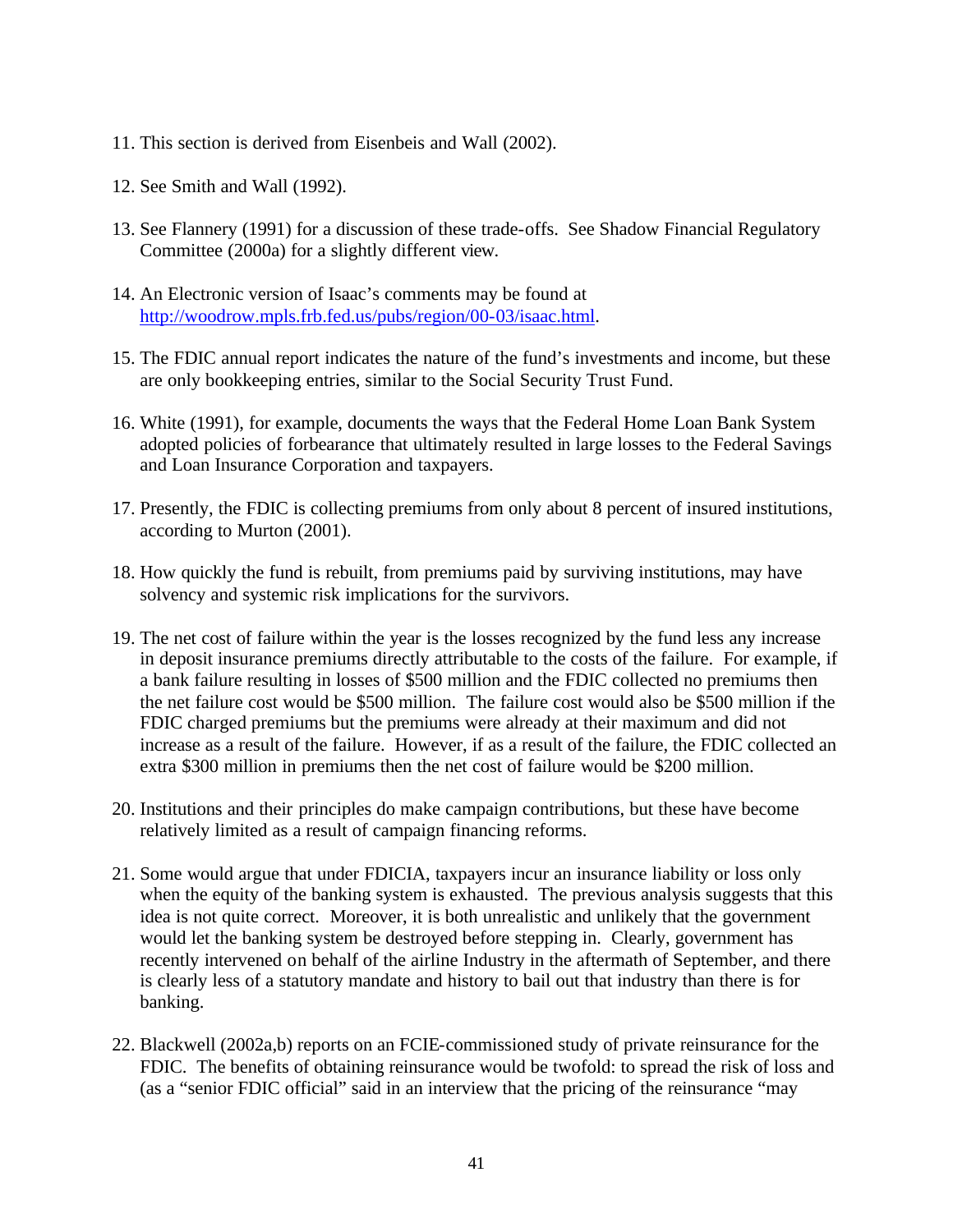yield a valuable free-market perspective on the risk of loss banks and thrifts pose" (2002a, 1). However, the analysis in this article suggests that neither of these benefits would be significant. The risk of loss is already spread throughout the banking system, which is effectively providing its own reinsurance. It is not clear how that capacity would be significantly increased by reinsurance, not is it clear how reinsurance would affect regulatory incentives to close economically insolvent institutions or to engage in least cost resolution since any premiums would be passed on to the industry by the FDIC, either directly or indirectly. Finally, the primary risk that would be priced by a private reinsurer is regulatory risk and not market risk. Blackwell (2002b) quotes George Kaufman as saying, "Reinsurers have to guess how well the FDIC will act. This is a problem you don't have in other types of reinsurance. In terrorism insurance, victims are not in control of the terrorists (2002b,4).

- 23. FDICIA defines a material loss as the greater of \$25 million or 2 percent of the institution's total assets at the time the FDIC was appointed receiver or initiated open bank assistance.
- 24. This condition should hold if the scorecard (insurance fund) has sufficient funds to pay the loss without increasing premiums. The condition will also hold even if the scorecard has insufficient funds so that banks will have to pay in the future, provided that the congressional discount rate on future payments is greater than the interest rate at which bank obligations are cumulating.
- 25. The Financial Accounting Standards Board (FASB) has been working on revisions to generally accepted accounting principles (GAAP) that would mandate the use of fair-value accounting for all financial instruments. Its preliminary views were published in FASB (1999).
- 26. The provisions for rebuilding the fund in the event that least cost resolution is suspended are in Section 141 of FDICIA.
- 27. Wall (1997) provides the incentive through a system in which the repayment of bonds issued by the FDIC to investors is contingent on the state of the deposit insurance fund. That proposal could easily be modified so that repayment of the bonds is contingent on the losses to the deposit insurance fund, possibly averaged over some period of time.
- 28. Superior's ability to attract such funds provides further evidence of the desirability of increasing the limits on insured deposits.
- 29. See Stojanovic, Yeager, and Vaughan (2000) for a discussion of the implications of FHLB advances for deposit insurance.
- 30. The term "too big to fail" should not be taken too literally. While depositors may not suffer losses, equity holders may lose their investments and senior management may lose their jobs.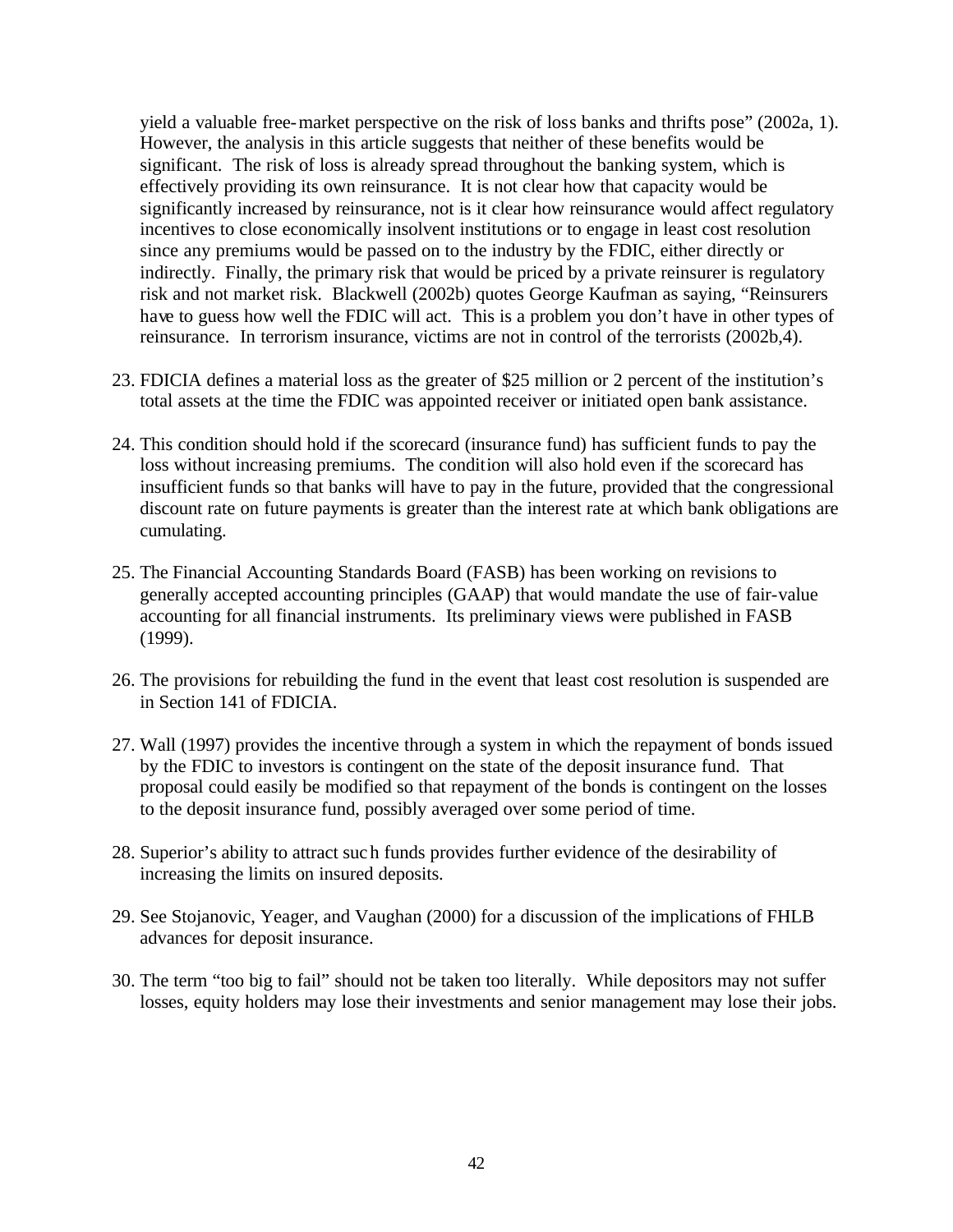## **References**

Altman, Edward I.; Sreedhar T. Bharath, and Anthony Saunders. 2002. "Credit ratings and the BIS capital adequacy reform agenda." *Journal of Banking and Finance,* 5, May, pp. 909-921.

Benston, George J. and George G. Kaufman. 1998. "Risk and Solvency Regulation of Depository Institutions: Past Policies and Current Options." Salomon Brothers Center for the Study of Financial Institutions Monograph 1988-1, New York: New York University Press.

Benston, George J. and George G. Kaufman. 1994. "The intellectual history of the Federal Deposit Insurance Corporation Improvement Act of 1991." In*Reforming financial institutions and markets in the U.S.,* George G. Kaufman, ed. Boston: Kluwer Academic Publishers.

———. 1995. "Is the banking and payments system fragile?" *Journal of Financial Services Research,* 9, September, pp. 209–240.

Blackwell, Rob. 2002a. "FDIC study backs reinsuring funds." *American Banker,* January 7.

———. 2002b. "Reinsurance for FDIC raises eyebrows." *American Banker,* January 8. \_\_\_\_\_\_. 2002c. "Latest Crop of Failures Brings Steeper Costs, July 8.

Bovenzi, John F. and Alan J. Murton. 1988. "Resolution costs of bank failures." *FDIC Banking Review,* 3, Fall, pp. 1–13.

Brown, R.A. and S. Epstein. 1992. "Resolution costs of bank failures: An update of the FDIC historical loss model." *FDIC Banking Review,* 5, Spring/Summer, pp. 1–16.

Brumbaugh, R. Dan, Jr. 1993. "The collapse of federally insured depositories: The savings and loan as precursor." New York: Garland Publishing.

Carnell, Richard Scott. 1997a. "FDICIA after five years: What has worked and what has not?" *FDICIA: Bank reform five years later and five years ahead.* Research in Financial Services: Private and Public Policy, 9, George G. Kaufman, ed. Greenwich, Conn.: JAI Press, pp. 11-16.

———. 1997b. "A partial antidote to perverse incentives: The FDICIA Improvement Act of 1991." *FDICIA: Bank reform five years later and five years ahead.* Research in Financial Services: Private and Public Policy, 9, George G. Kaufman, ed. Greenwich, Conn.: JAI Press, pp. 199–233.

Eisenbeis, Robert A. 1997. "Bank deposits and credit as sources of systemic risk." Federal Reserve Bank of Atlanta *Economic Review,* 82, Third Quarter, pp. 4–19.

Eisenbeis, Robert A. and Paul M. Horvitz. 1994. "The role of forbearance and its costs in handling troubled and failed depository institutions." *Reforming financial institutions and markets in the U.S.,* George G. Kaufman, ed. Boston: Kluwer Academic Publishers.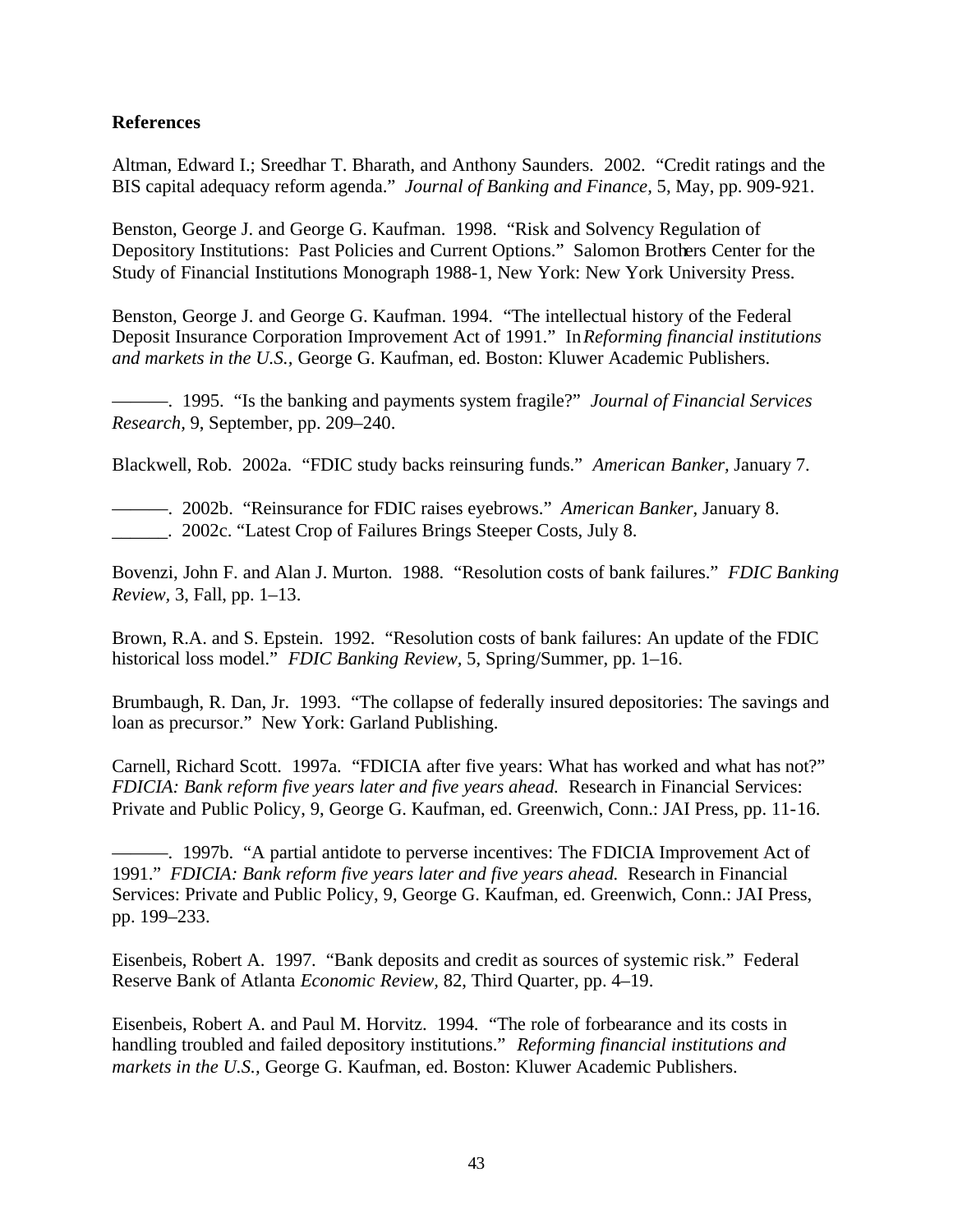Eisenbeis, Robert A. and Larry D. Wall. 2002. "Reforming Deposit Insurance and FDICIA." Federal Reserve Bank of Atlanta *Economic Review*, 87, First Quarter, pp1-16.

Evanoff, Douglas D. and Larry D. Wall. 2000. "Subordinated debt as bank capital: A proposal for regulatory reform." Federal Reserve Bank of Chicago *Economic Perspectives,* 14, Second Quarter, pp. 40–53.

Federal Deposit Insurance Corporation (FDIC). 2000. *Options paper*. Washington, D.C., FDIC, August.

———. "Keeping the promise: Recommendations for deposit insurance reform." Washington, D.C., FDIC, April.

Financial Accounting Standards Board (FASB). 1999. "Reporting financial instruments and certain related assets and liabilities at fair value." *Preliminary Views*, December 14.

Flannery, Mark J. 1991. "Pricing deposit insurance when the insurer measures bank risk with error." *Journal of Banking and Finance,* 15, September, pp. 975–998.

Fuerbringer, Jonathan and Peter T. Kilborn. (2002). "Bank Trader's Losses Total \$750 Million: Allied Irish Discloses Currency Unit Trouble." *New York Times,* February 7, C1, C14.

Greenspan, Alan. 2001. "The financial safety net." Speech delivered at 37th Annual Conference on Bank Structure and Competition of the Federal Reserve Bank of Chicago, May 10, Chicago, Illinois.

Isaac, William M. 2000. "Financial reform's unfinished agenda: A look at deposit insurance funds." Federal Reserve Bank of Minneapolis, Special Issue of *The Region,* 14, March, pp. 34– 37.

James, Christopher. 1991. "The losses realized in bank failures." *Journal of Finance,* 46, September, pp. 1223–1242.

Jensen, Michael C. and William H. Meckling. 1976. "Theory of the firm: managerial behavior, agency costs, and ownership structure." *Journal of Financial Economics,* 3, October, pp. 305– 360.

Kane, Edward J. 1977. "Good Intentions and Unintended Evil: The Case against Selective Credit Allocation." *Journal of Money, Credit and Banking,* 9, February, pp. 55-69.

———. 1983. "The role of government in the thrift-industry's net-worth crisis." *Financial services: The changing institutions and government policy.* George J. Benston, ed. Englwood Cliffs,

N.J.: Prentice-Hall.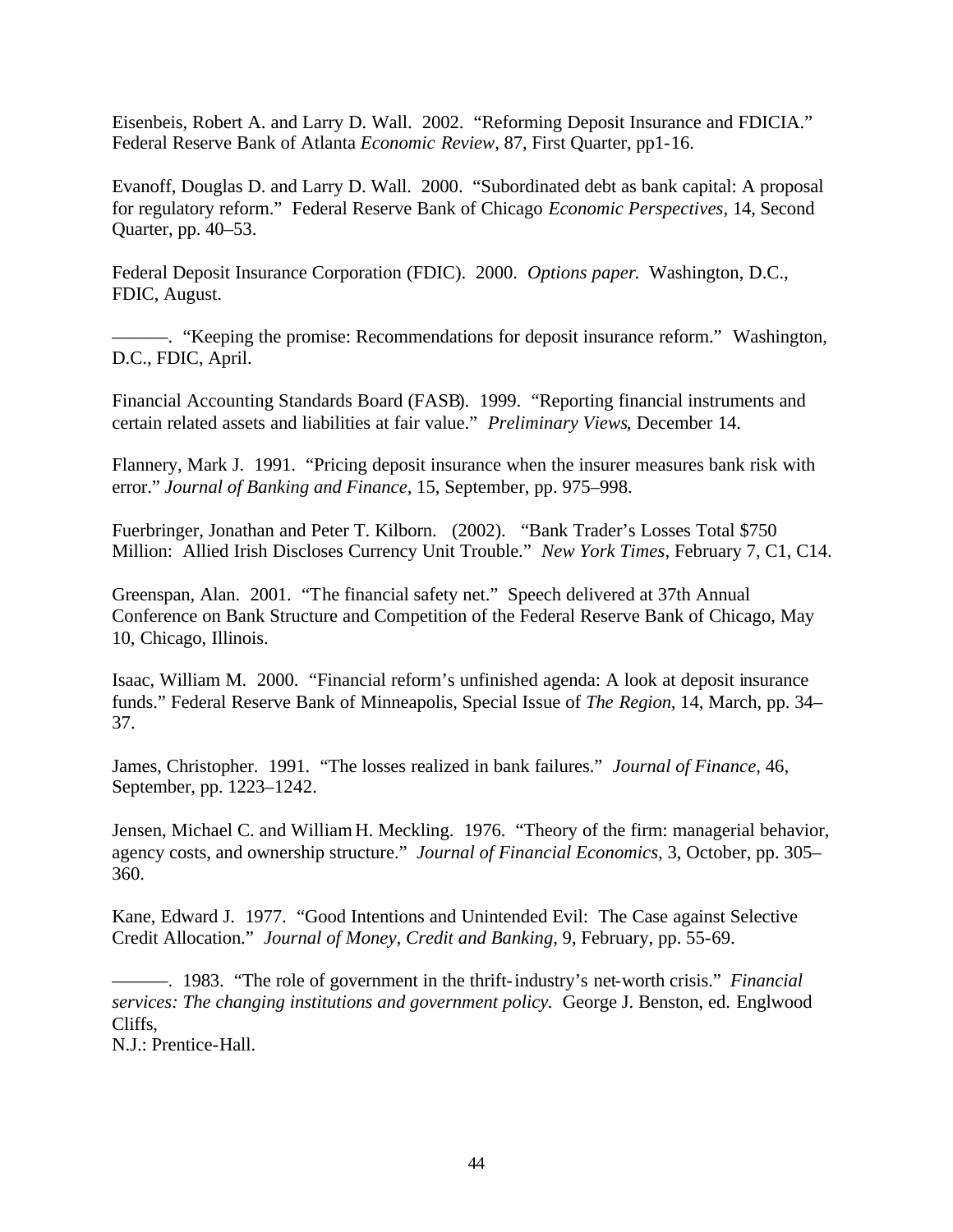———. 1987. "Who should learn what from the failure and delayed bailout of the ODGF." National Bureau of Economic Research Working Paper 2260, March.

———. 1989. "Changing incentives facing financial-services regulators." *Journal of Financial Services Research,* 2, September, pp. 263–272.

———. 1997. "Ethical foundations of financial regulation." *Journal of Financial Services Research,* 12, August, pp. 51–74.

———. 2002. "What lessons might crisis countries in Asia and Latin America have learned from the S&L mess?" Paper presented at the conference "What Can an Examination of S&Ls Reveal About Financial Institutions, Markets, and Regulations?" sponsored by the UCLA Anderson School of Management and the Milken Institute, Los Angeles, Calif., January 25.

Kaufman, George G. 1994. "Bank contagion: A review of the theory and evidence." *Journal of Financial Services Research,* 8, April, pp. 123–150.

———. 1996. "Bank failures, systemic risk, and bank regulation." *The Cato Journal,* 16, Spring/Summer, pp. 17–45.

———. 2001a. Prepared testimony of George G. Kaufman for the hearing on the failure of Superior Bank, FSB, Hinsdale, Illinois, before the U.S. Senate Committee on Banking, Housing, and Urban Affairs, September 11. <www.senate.gov/~banking/01\_09hrg/091101/kaufman.htm>

———. 2001b. "The current status of deposit insurance in the United States and proposals for reform." Loyola University, Chicago. Unpublished working paper, December.

Koehn, Michael, and Anthony M. Santomero. 1980. "Regulation of bank capital and portfolio risk." *Journal of Finance,* 35, December, pp. 1235–1244.

Litan, Robert E. 1987. "What should banks do?" Washington, D.C., Brookings Institution.

Maremont, Mark. 2001." Pritzkers to pay \$460 million over bank failure." *Wall Street Journal*, December 11.

Merton, Robert C. and Andre F. Perold, 1993. "The management of risk capital in financial firms." *Financial services: perspectives and challenges.* Samuel L. Hayes, III, ed. Boston,MA: Harvard Business School Press*.*

Murton, Arthur J. 2001. "BIF assessment rates for first semiannual assessment period of 2002. Memorandum to Board of Directors, Division of Insurance, FDIC. <www.fdic.gov/deposit/insurance/risk/Bif2002\_01.html> .

Powell, Donald E. 2001. Statement of Donald E. Powell, chairman, Federal Deposit Insurance Corporation, on deposit insurance reform before the Subcommittee on Financial Institutions and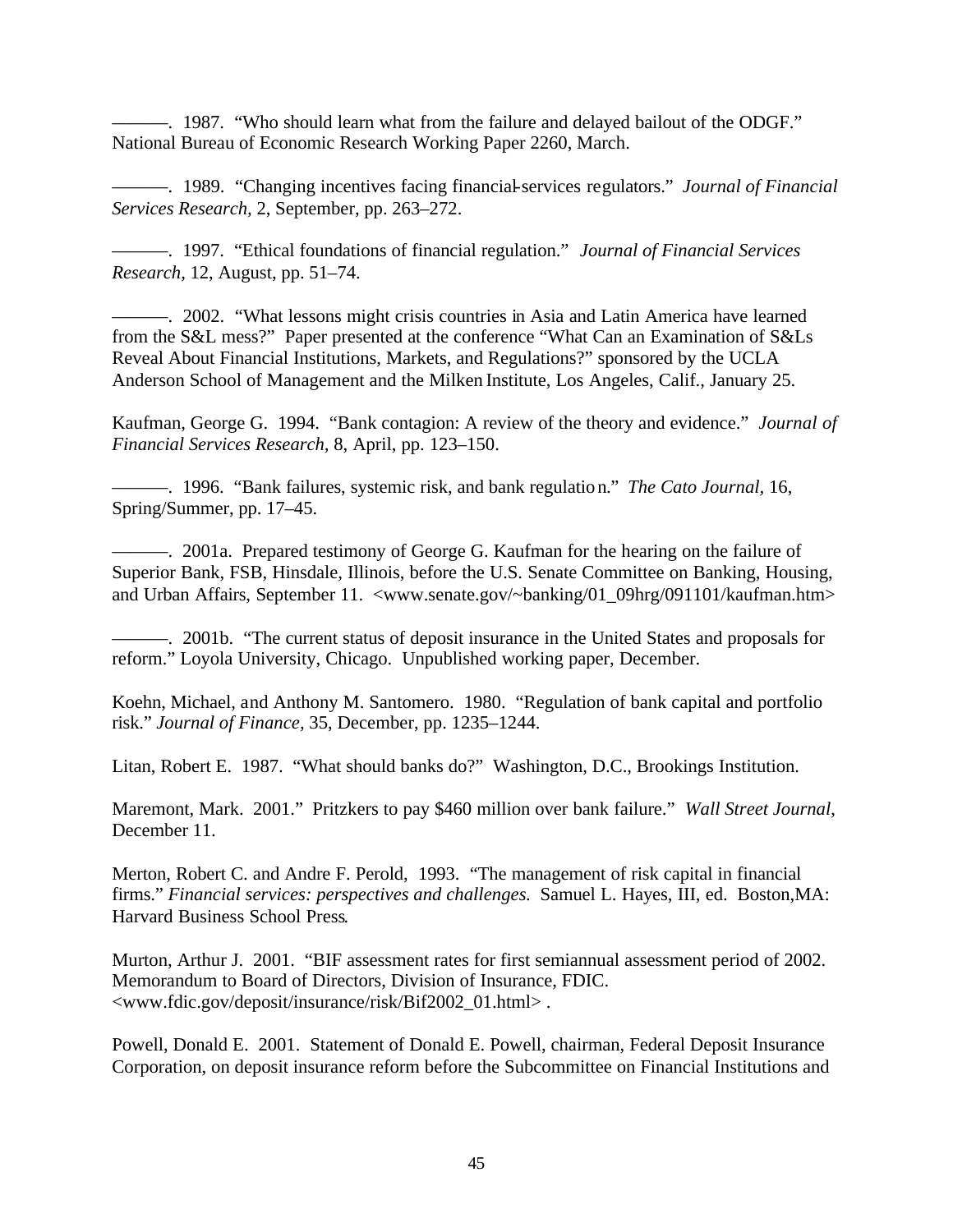Consumer Credit, Committee on Financial Services, U.S. House of Representatives, October 17. www.fdic.gov/news/news/speeches/chairman/sp17oct01.html>

Shadow Financial Regulatory Committee. 1999. "The failures of BestBank and First National Bank of Keystone." Statement No. 157 of the Shadow Financial Regulatory Committee, September 27.

———. 2000a. "Proposal on full cost pricing of supervisory and examination services by the federal banking agencies." Statement No. 161 of the Shadow Financial Regulatory Committee, May 8.

———. 2000b. "Deposit insurance reform options." Statement No. 165 of the Shadow Financial Regulatory Committee, December 4.

Stephen D. Smith and Larry D. Wall. (1992). "Financial Panics, Bank Failures and the Role of Regulatory Policy." *Economic Review*, Federal Reserve Bank of Atlanta, (January/February) 1- 11.

Sprague, Irvine H. 1986. "Bailout: An insider's account of bank failures and rescues." New York: Basic Books.

Stojanovic, Dusan; Timothy J. Yeager, and Mark D. Vaughan. 2000. "Is Federal Home Loan Bank funding a risky business for the FDIC?" Federal Reserve Bank of St. Louis *The Regional Economist,* October, pp. 5–9.

Wall, Larry D. 1997. "Taking note of the deposit insurance fund: A plan for the FDIC to issue capital notes." Federal Reserve Bank of Atlanta *Economic Review,* 82, First Quarter, pp. 14–30.

Wall, Larry, and David R. Peterson. 1990. "The effect of Continental Illinois's failure on the performance of other banks." *Journal of Monetary Economics,* 26, August, pp. 77–99.

White, Lawrence J. 1991. "The S&L debacle: Public policy lessons for bank and thrift regulation." New York: Oxford University Press.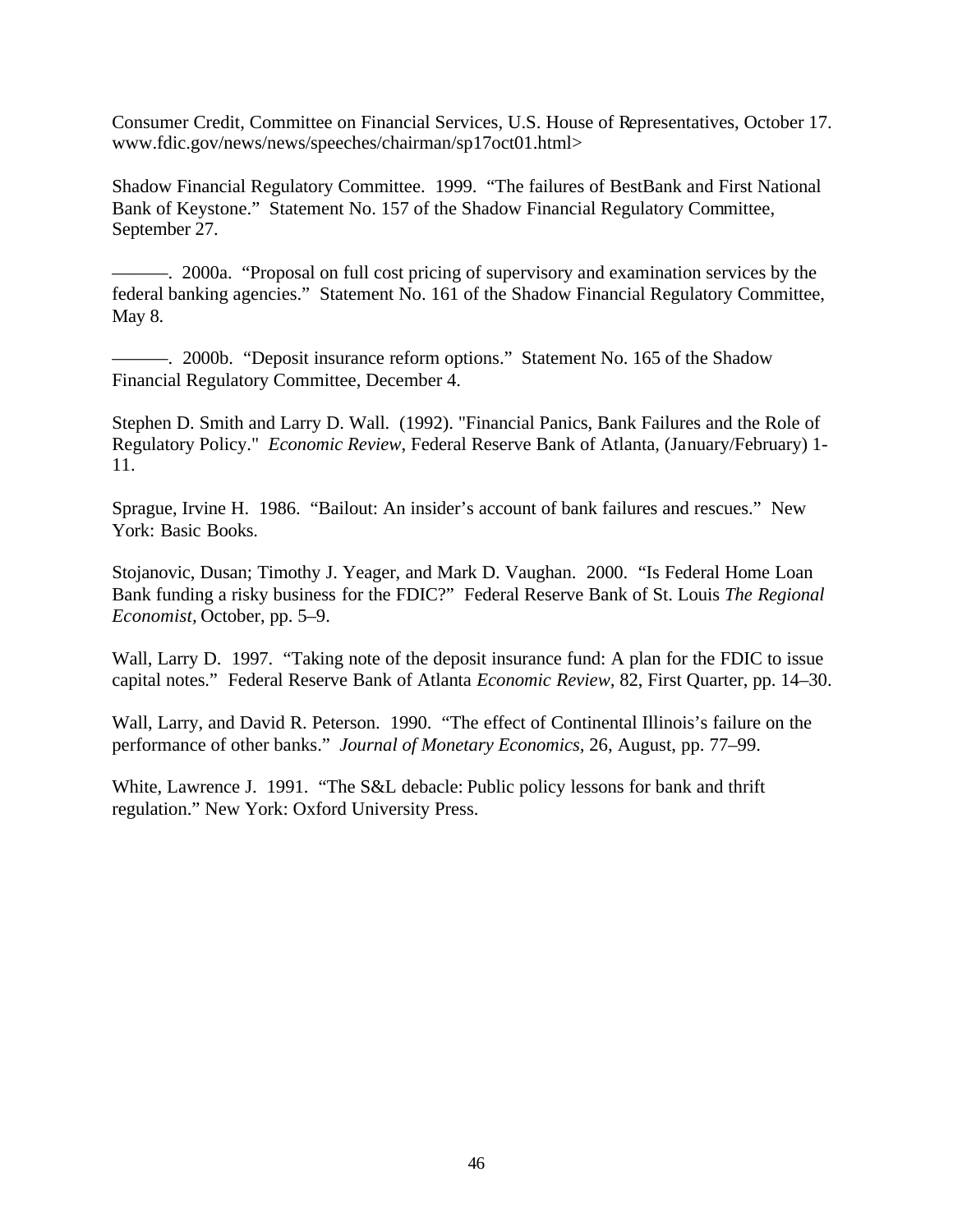|                                                    | Table 1 |  |  |  |
|----------------------------------------------------|---------|--|--|--|
| Annual Losses due to Failure by Primary Supervisor |         |  |  |  |

|                         |     | <b>Estimated yearly loss</b><br><b>FDIC</b> | Ave. % of<br><b>Assets Lost:</b><br><b>FDIC</b> |     | <b>Estimated yearly</b><br>loss<br><b>OCC</b> | Ave. % of<br><b>Assets Lost</b><br><b>OCC</b> | <b>Estimated yearly</b><br>loss<br><b>OTS</b> | Ave. % of<br>Assets<br>Lost: OTS |    | <b>Estimated yearly</b><br>loss<br>FED | Ave. % of<br><b>Assets Lost</b><br><b>FED</b> |
|-------------------------|-----|---------------------------------------------|-------------------------------------------------|-----|-----------------------------------------------|-----------------------------------------------|-----------------------------------------------|----------------------------------|----|----------------------------------------|-----------------------------------------------|
| 1986                    | \$  | 976,554,240                                 | 26.0%                                           | S   | 755,470,341                                   | 20.3%                                         | \$<br>6,984,532                               | 20.7%                            | \$ | 36,708,183                             | 27.0%                                         |
| 1987                    | \$  | 1,106,501,283                               | 20.5%                                           | \$. | 740,903,476                                   | 25.4%                                         | \$<br>63,567,730                              | 12.7%                            | \$ | 12,047,662                             | 26.9%                                         |
| 1988                    | \$  | 1,375,946,066                               | 18.1%                                           |     | \$ 5,412,436,370                              | 11.7%                                         |                                               |                                  |    | 133,408,698                            | 26.7%                                         |
| 1989                    | \$  | 1,077,926,300                               | 19.0%                                           |     | \$4,698,994,148                               | 19.1%                                         | \$<br>288,209,804                             | 33.0%                            |    | 134,168,454                            | 25.7%                                         |
| 1990                    | \$  | 637,864,568                                 | 21.9%                                           |     | \$1,250,361,193                               | 16.9%                                         | \$<br>855,242,293                             | 16.3%                            | \$ | 41,595,347                             | 23.1%                                         |
| 1991                    | \$  | 1,457,784,779                               | 21.2%                                           |     | \$1,767,011,143                               | 3.9%                                          | \$2,907,336,882                               | 15.6%                            | \$ | 16,639,598                             | 12.3%                                         |
| 1992                    | \$. | 1,140,958,161                               | 22.8%                                           | \$. | 137,539,048                                   | 1.9%                                          | \$2,202,121,477                               | 7.7%                             | \$ | 198,205,247                            | 4.3%                                          |
| 1993                    | \$  | 233,001,142                                 | 21.1%                                           | \$. | 257,928,650                                   | 18.3%                                         | \$<br>117,863,581                             | 12.5%                            | S. | 38,558,415                             | 50.9%                                         |
| 1994                    | \$  | 95,845,263                                  | 17.7%                                           | \$  | 52,008,264                                    | 29.4%                                         | \$<br>16,586,291                              | 2.9%                             | \$ | 14,514,528                             | 13.4%                                         |
| 1995                    | \$  | 61,474,953                                  | 13.5%                                           | \$  | 2,593,302                                     | 27.7%                                         | \$                                            |                                  |    | 20,988,865                             | 7.6%                                          |
| 1996                    | \$  | 14,680,091                                  | 17.5%                                           | \$  | 23,739,421                                    | 24.3%                                         | \$<br>14,000                                  | 39.8%                            | \$ |                                        |                                               |
| 1997                    | \$  |                                             |                                                 |     |                                               |                                               |                                               |                                  |    | 5,025,538                              | 19.5%                                         |
| 1998                    | \$  | 234,049,254                                 | 54.2%                                           |     |                                               |                                               |                                               |                                  |    |                                        |                                               |
| 1999                    | \$  | 47,223,873                                  | 27.8%                                           | S   | 791,726,586                                   | 66.3%                                         | \$<br>1,343                                   | 2.1%                             | \$ | 2,221,575                              | 16.4%                                         |
| 2000                    | \$  | 29,932,008                                  | 10.6%                                           | \$  | 8,748,478                                     | 8.5%                                          | \$<br>1,402                                   | 4.7%                             | \$ |                                        |                                               |
| Average<br>1986-2000 \$ |     | 565,982,799                                 |                                                 |     | 21.1% \$1,059,964,028                         | $11.3\%$ \$                                   | 461,280,667                                   | 11.7% \$                         |    | 50,272,141                             | 10.8%                                         |